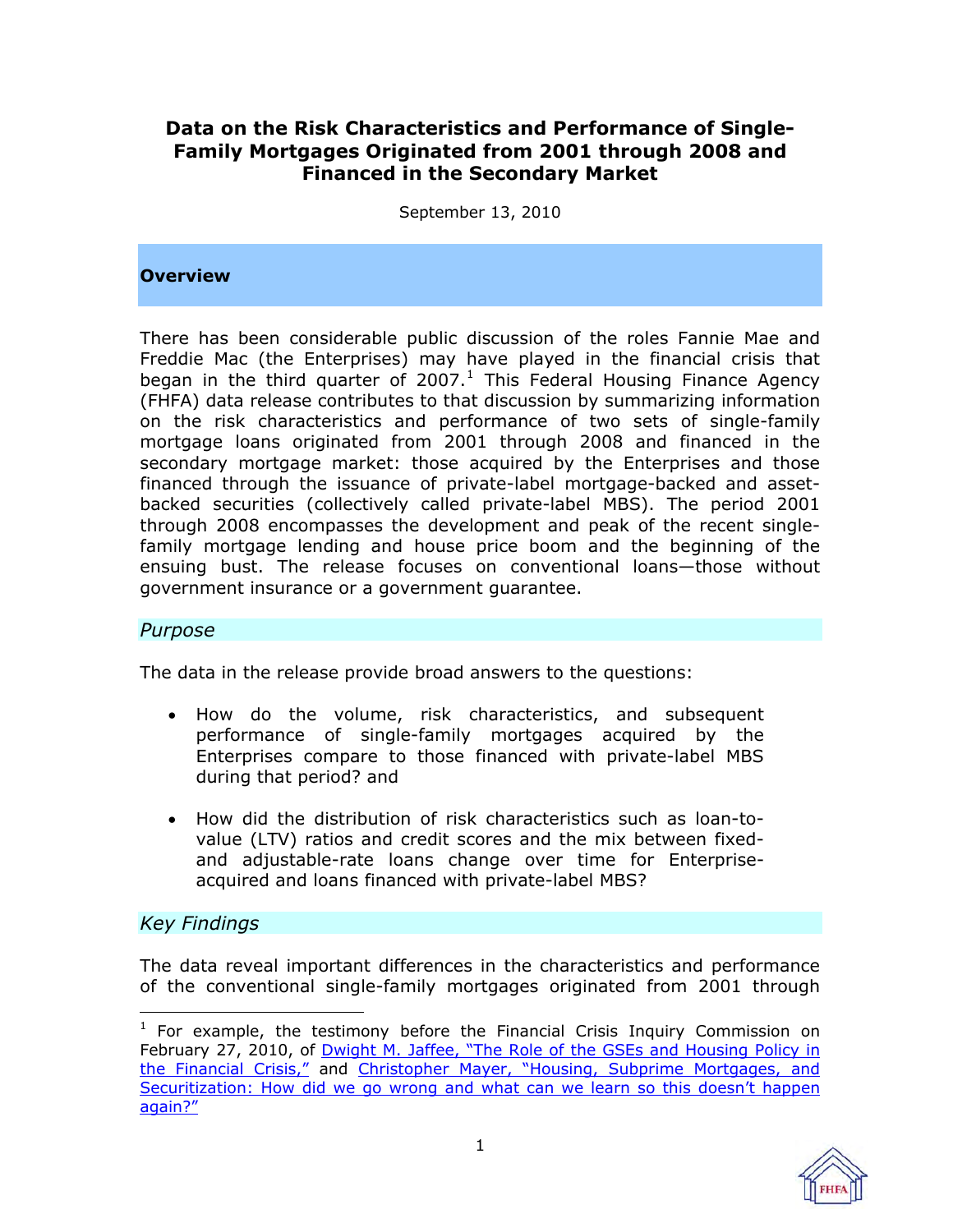2008 that were acquired by the Enterprises and financed with private-label MBS, as well as other significant information.

#### Credit Scores

A major innovation in single-family mortgage lending has been the reliance on statistical models of borrower behavior. Credit scores are a fundamental part of that innovation and have facilitated the rapid movement of mortgage lenders to automated underwriting. Lower credit scores are associated with greater mortgage credit risk. Borrower credit scores used here were calculated using models developed by Fair Isaac Corporation (FICO).

- Enterprise-acquired mortgages were predominantly made to borrowers with FICO scores above 660. Such loans comprised 84 percent of all Enterprise-acquired mortgages originated between 2001 and 2008 and ranged from 82 percent of 2001 originations to 91 percent of 2008 originations. Eleven percent of all Enterprise-acquired loans during the period were made to borrowers with FICO scores between 620 and 660. Only 5 percent of Enterprise-acquired loans were made to borrowers with FICO scores below 620.
- Mortgages financed with private-label MBS originated between 2001 and 2008 were much more likely to be made to borrowers with lower FICO scores. Borrowers with FICO scores above 660 received 47 percent of mortgages financed with private-label MBS, while borrowers with FICO scores below 620 received close to 32 percent of those mortgages, and borrowers with FICO scores between 620 and 660 received just over 21 percent.

#### Loan-to-Value Ratios

Loan-to-value ratios measure the relative use of borrower equity and mortgage debt to finance the purchase of a home. Loans with higher LTV ratios rely more heavily on borrowed funds and pose more credit risk. Second liens (including closed-end second mortgages and home equity lines of credit) further increase credit risk by reducing borrower equity in the property, but second liens, even if incurred simultaneously with the first mortgage, are not captured in the datasets used to prepare this release.

 The vast majority of Enterprise-acquired loans had LTV ratios at origination of 80 percent or less. Such loans comprised 82 percent of all Enterprise-acquired mortgages originated between 2001 and 2008 and ranged from 75 percent of 2007 originations to 86 percent of 2003 and 2005 originations. Loans with LTV ratios above 80 percent but no greater than 90 percent and loans with LTV ratios above 90 percent each constituted 9 percent of Enterprise-acquired loans during the period, with loans in the

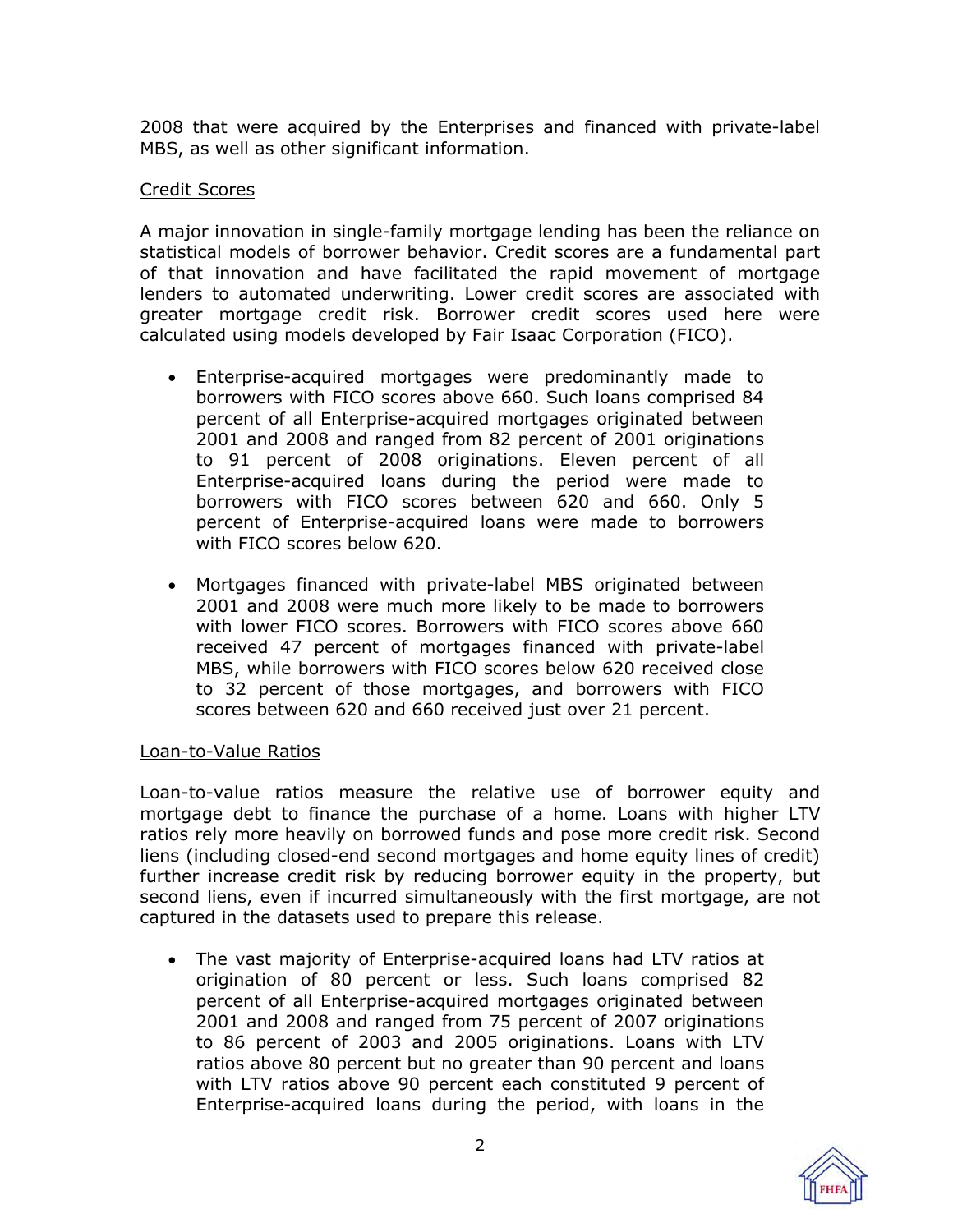latter category spiking to more than 15 percent of 2007 originations.

- About two-thirds of mortgages financed with private-label MBS had LTV ratios at or below 80 percent, with such loans increasing from 54 percent of 2001 originations to 81 percent of 2008 originations. Loans with LTV ratios above 80 percent but no greater than 90 percent constituted 20 percent of all mortgages financed with private-label MBS, while loans with LTV ratios above 90 percent constituted 11 percent. Loans in the latter two categories decreased significantly over time.
- The pattern of decreasing LTV ratios over time, most pronounced for loans financed with private-label MBS, is consistent with the greater use of second liens to avoid mortgage insurance on lowdown payment mortgages, a practice that was increasingly common into 2007. In addition, loans with LTV ratios at origination of 80 percent or 90 percent tend to have higher delinquency rates than loans with slightly higher LTV ratios in several origination years. That observation is consistent with the existence of second liens that are not captured in the LTV ratio.

#### Loan Payment Type

Adjustable-rate loans offer borrowers lower initial payments in return for less certainty about future payments. In the data analyzed here, adjustable-rate loans perform worse than fixed-rate loans in part because some originators of adjustable-rate loans evaluated borrower repayment capacity using artificially low rates, called "teaser rates."

- Enterprise-acquired mortgages were predominantly fixed-rate loans. Such loans comprised 88 percent of all Enterprise-acquired mortgages originated between 2001 and 2008 and ranged from 79 percent for 2004 originations to 96 percent for 2001 originations.
- Mortgages financed with private-label MBS were predominantly adjustable-rate loans. Such loans comprised 70 percent of mortgages financed with private-label MBS originated between 2001 and 2008 and ranged from 53 percent of 2008 originations to 75 percent of 2004 originations.

#### Performance

This data release measures performance as the percentage of loans in a given origination-year (as measured by their principal balance at origination) that have ever become 90-days delinquent, entered foreclosure processing, or

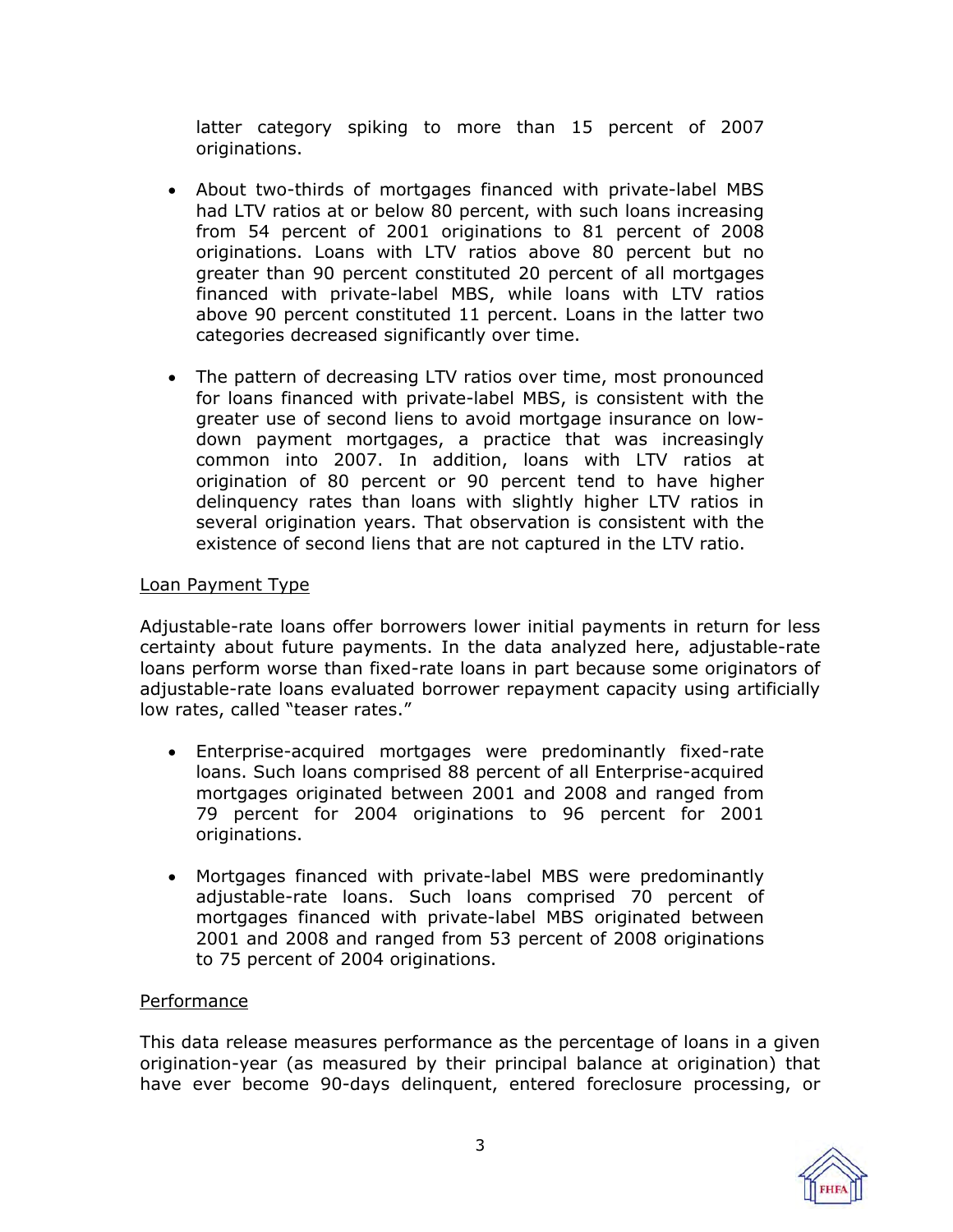entered real estate owned (REO) status through December 2009. We call such loans ever 90-days delinquent.

- Roughly 5 percent of Enterprise-acquired fixed-rate mortgages (FRMs) and 10 percent of Enterprise-acquired adjustable-rate mortgages (ARMs) were ever 90-days delinquent at some point before the end of 2009.
- In contrast, roughly 20 percent of FRMs financed with privatelabel MBS and 30 percent of ARMs financed with private-label MBS were ever 90-days delinquent at some point before yearend 2009. The relatively worse performance of private-label MBS-financed mortgages was consistent across origination years and, within each year, across nearly all groups of loans with similar LTV ratios and FICO scores.
- Although higher FICO scores and lower LTV ratios are correlated with lower 90-day delinquency rates within an origination-year, that correlation varies significantly across origination years. Delinquency rates of all mortgages deteriorate over time from the 2003 through the 2007 origination years. That deterioration is worse for ARMs and for loans that combine low FICO scores and high LTV ratios.

#### **Data and Methodology**

The data used to prepare the release include conventional fixed- and adjustable-rate mortgages secured by first liens on owner-occupied and investor-owned one-to-four-family properties originated between 2001 and 2008. The data are filtered to include only mortgages that had initial balances at or below the conforming limit for one-unit properties in effect during the year and in the area in which the mortgage was originated. The data come from two distinct datasets.

 The Historical Loan Performance dataset, which is maintained by FHFA, contains loan-level information on the characteristics and performance of all single-family mortgages acquired by the Enterprises. Enterprise-acquired mortgages include those purchased for cash and those financed with Enterpriseguaranteed mortgage-backed securities but not those backing private-label MBS bought by the Enterprises. The mortgages in the Historical Loan Performance dataset used to prepare the release had an aggregate unpaid principal balance at origination of \$8.6 trillion.

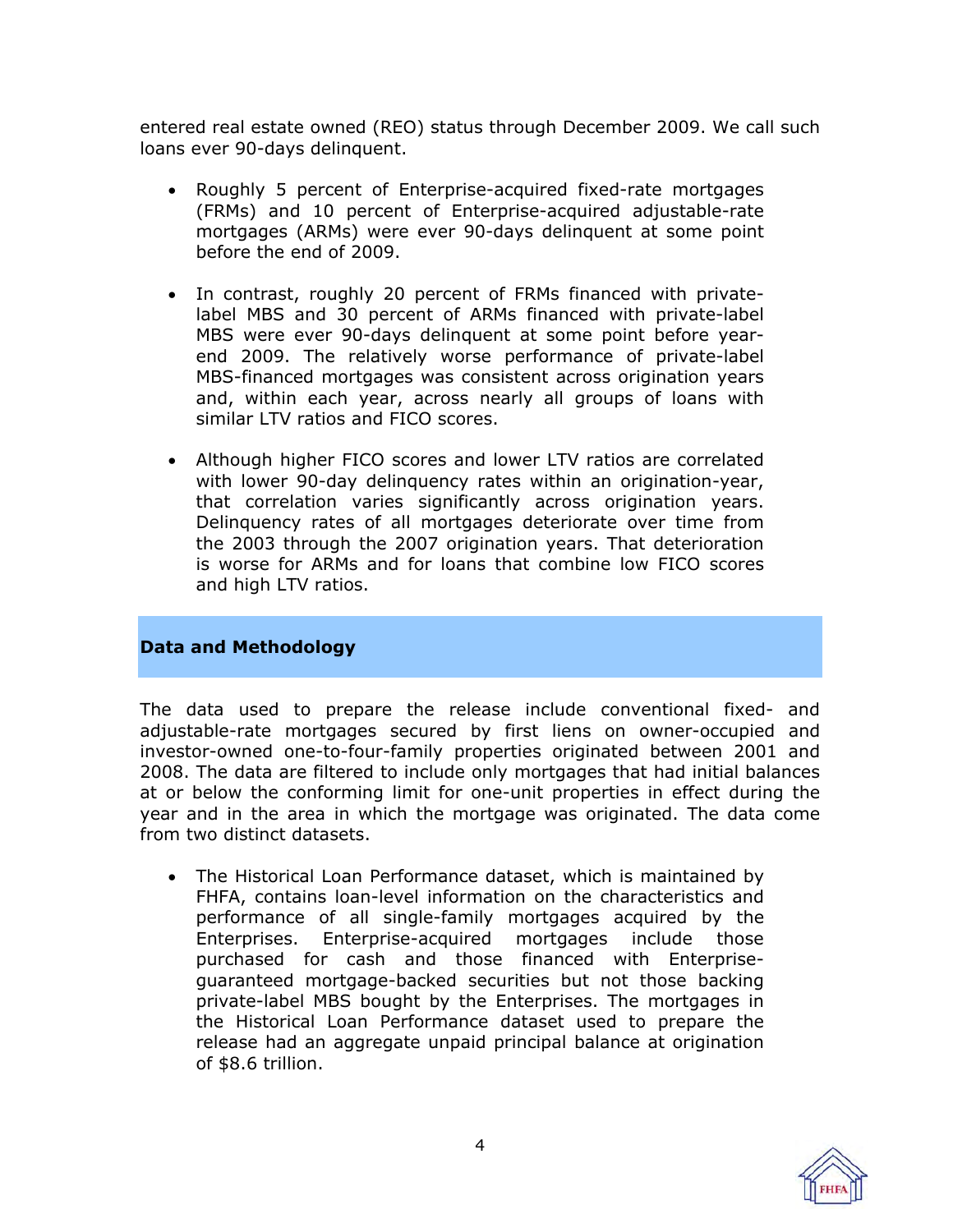The LoanPerformance securities dataset contains loan-level information on the characteristics and performance of singlefamily mortgages financed with private-label MBS. FHFA leases this dataset from CoreLogic, Inc. This dataset includes loans backing private-label MBS bought by the Enterprises. The mortgages in the LoanPerformance dataset used to prepare the release had an aggregate unpaid principal balance at origination of \$1.8 trillion before weighting and \$2 trillion after weighting. (Appendix A provides a detailed discussion of the datasets and weighting.)

The release compares the unpaid principal balance at origination, loan counts, and performance through year-end 2009 of groups of single-family mortgages originated in each year. The groups were formed on the basis of loan payment type (fixed or adjustable rate), borrower credit score at origination, and LTV ratio at origination. Both datasets include borrower credit scores calculated using models developed by Fair Isaac Corporation (FICO). Those dimensions were chosen to facilitate comparisons across the Enterprise and private-label MBS funding channels while taking into account factors associated with credit risk. The datasets lack some information necessary to assess mortgage credit risk, including the level of documentation and other underwriting practices that distinguish Alternative-A (Alt-A) loans and the presence of second liens on properties, whether at origination of the first mortgage or subsequently.

See [Appendix A](#page-27-0) for more information on the data.

#### **Discussion of the Data**

This section provides more detail about the differences among loans acquired by the Enterprises or financed through the issuance of private-label MBS, including more information on the dollar volumes of loans, risk characteristics, subsequent performance, and some evidence of the consequences for that performance of layering the risks associated with low FICO scores and high LTV ratios.  $Tables$  1 through  $3$  (see pages 19 through 27) provide additional detail. [Appendix B i](#page-33-0)ncludes tables with greater detail in terms of FICO scores and LTV ratios.

In the figures and tables, shades of blue indicate Enterprise-acquired mortgages and shades of red indicate loans financed with private-label MBS. Darker shades generally indicate less risky mortgages (that is, those with fixed rates, lower LTV ratios, or higher FICO scores), whereas lighter shades indicate riskier loans (that is, those with adjustable rates, higher LTV ratios, or lower FICO scores). In tables 1 through 3, the darkest shades of red and blue indicate statistics for combined ARMs and FRMs.

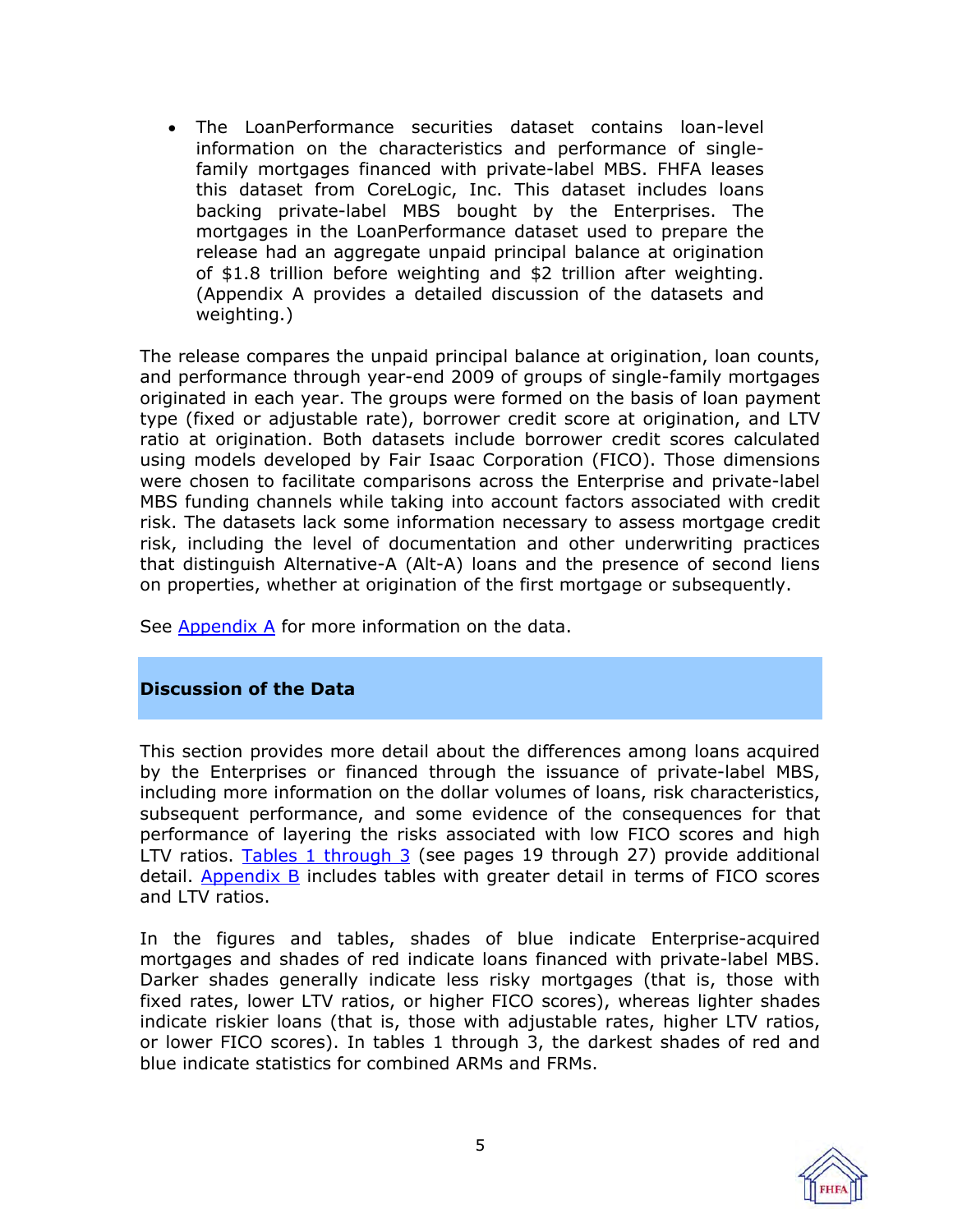# *Payment Types and Dollar Volumes*

Figure 1 shows how the distribution of single-family mortgages originated from 2001 through 2008 varied across the two secondary market funding channels and the two payment types. $2^2$ 

- The combined datasets encompass \$10.6 trillion in single-family mortgages originated from 2001 through 2008. Of that total, 82 percent (\$8.6 trillion) was acquired by the Enterprises and 18 percent (\$2 trillion) was financed with private-label MBS. Thus, the Enterprises acquired more than four times the dollar volume of loans that were financed with private-label MBS.
- With respect to payment type, 78 percent of the loans in the two datasets were FRMs and 22 percent were ARMs.

# **Figure 1: Single-Family Mortgages Originated from 2001 through 2008 and Sold into the Secondary Market, by Funding Channel, Payment Type, and Origination Year (\$ in Billions)**



 $\overline{a}$  $2$  Figure 1 and the subsequent figures exclude loans with missing FICO scores or LTV ratios.

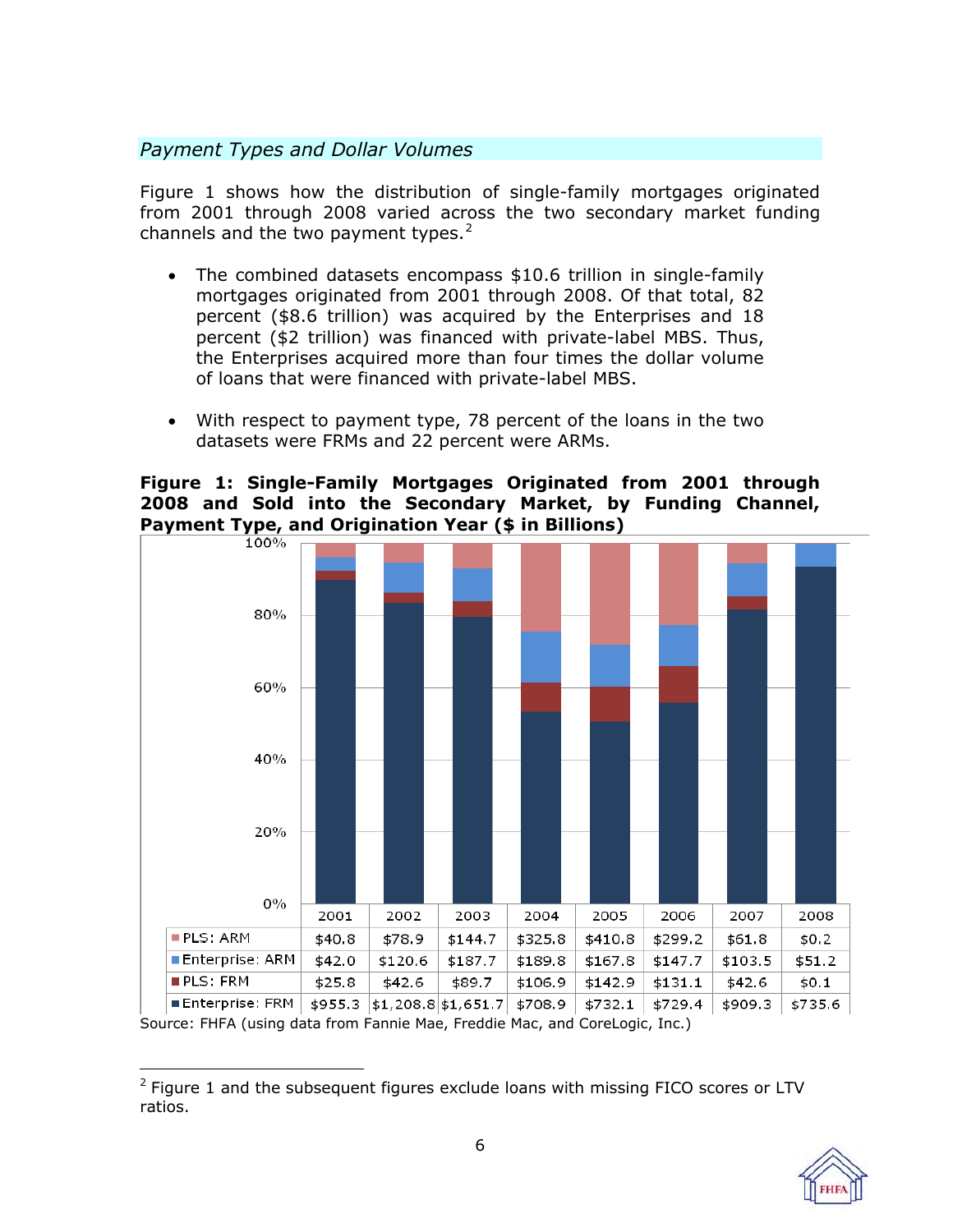- Enterprise-acquired mortgages were predominantly FRMs, whereas loans financed with private-label MBS were predominantly ARMs.
- The volumes of both FRMs and ARMs financed with private-label MBS grew rapidly from 2001 through 2005 and then declined to almost nothing by 2008.

### *FICO Scores and Loan-to-Value Ratios*

Figures 2 and 3 show the distribution of mortgages in the two datasets by borrower FICO scores and LTV ratios for each origination year. In Figure 2, loans labeled "high FICO" have FICO scores of 660 or higher; loans labeled "medium FICO" have FICO scores below 660 but no less than 620; and loans labeled "low FICO" have FICO scores below 620. In Figure 3, loans labeled "low LTV" have original LTV ratios no greater than 80 percent; loans labeled "medium LTV" have original LTV ratios above 80 percent but no greater than 90 percent; and loans labeled "high LTV" have original LTV ratios above 90 percent.

 In every origination year, loans with FICO scores above 660 make up at least 70 percent of all mortgages in the combined datasets. However, in years 2004 through 2006, such loans account for 70 percent to 72 percent of the data, whereas in other years they account for 78 percent to 92 percent.

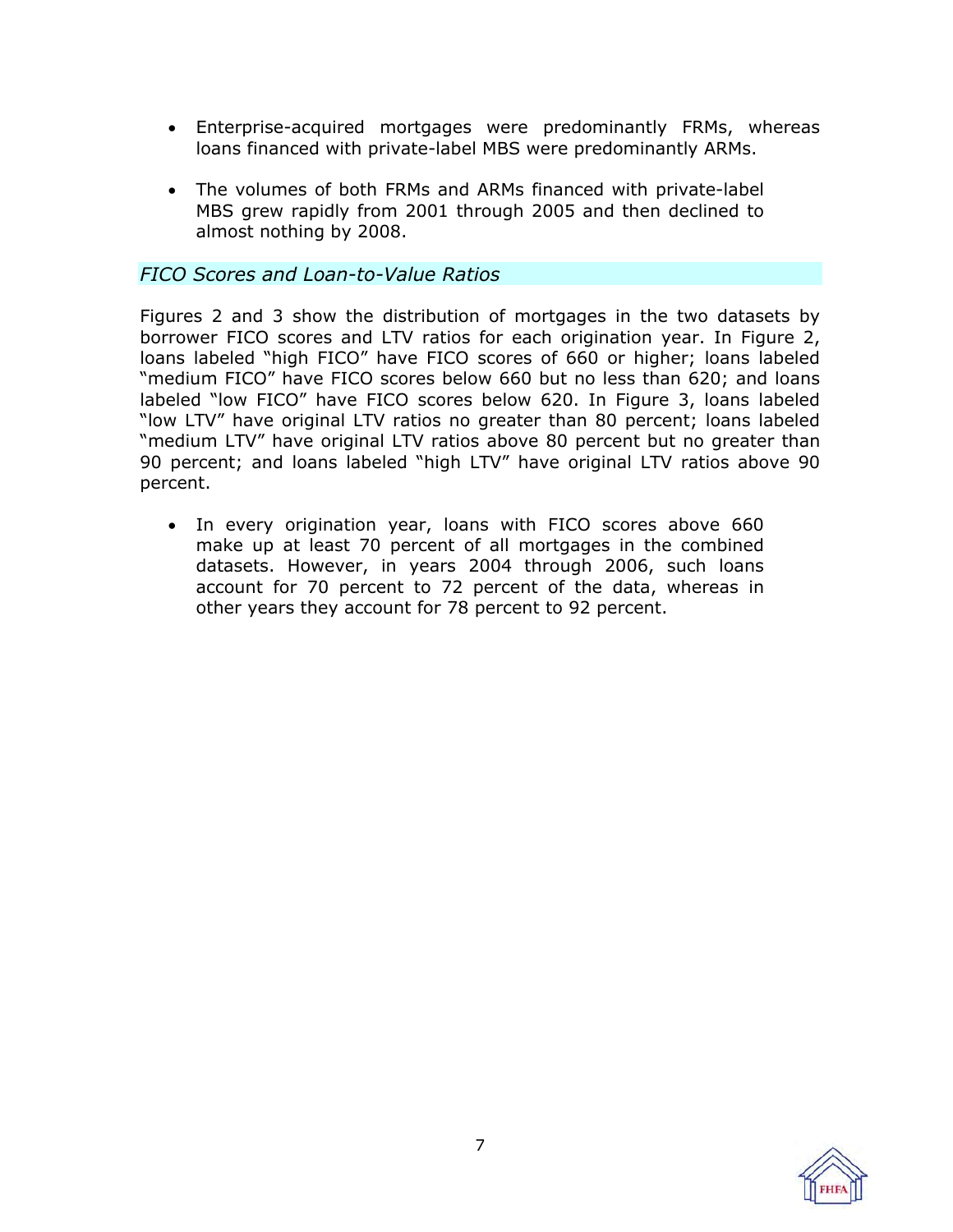# **Figure 2: Single-Family Mortgages Originated from 2001 through 2008 and Sold into the Secondary Market, by Funding Channel, FICO Score Category, and Origination Year (\$ in Billions)**



- In every origination year, mortgages with LTV ratios of 80 percent or less make up at least 75 percent of all loans, the level reached in 2007. $3$  During the height of the lending boom from 2003 through 2006, the share of loans with reported LTV ratios at origination of 80 percent or less stayed between 78 percent and 83 percent.
- From 2004 through 2007, loans financed with private-label MBS accounted for unusually large shares of loans with high FICO scores or low LTV ratios. From 2004 through 2006, the Enterprises' shares of loans with higher-risk characteristics also fell relative to total loans.

<sup>&</sup>lt;u>2008 - 2008 - 2008 - 2014</u><br><sup>3</sup> Federal regulatory guidance on nontraditional mortgage product risks issued in September 2006 discouraged the use of simultaneous second liens, the presence of which led to understatement of the total or combined LTV ratio of all liens on the property. See *Interagency Guidance on Nontraditional Mortgage Product Risks*, available at [http://www.occ.treas.gov/ftp/release/2006-107a\(Guidance\).pdf.](http://www.occ.treas.gov/ftp/release/2006-107a(Guidance).pdf)

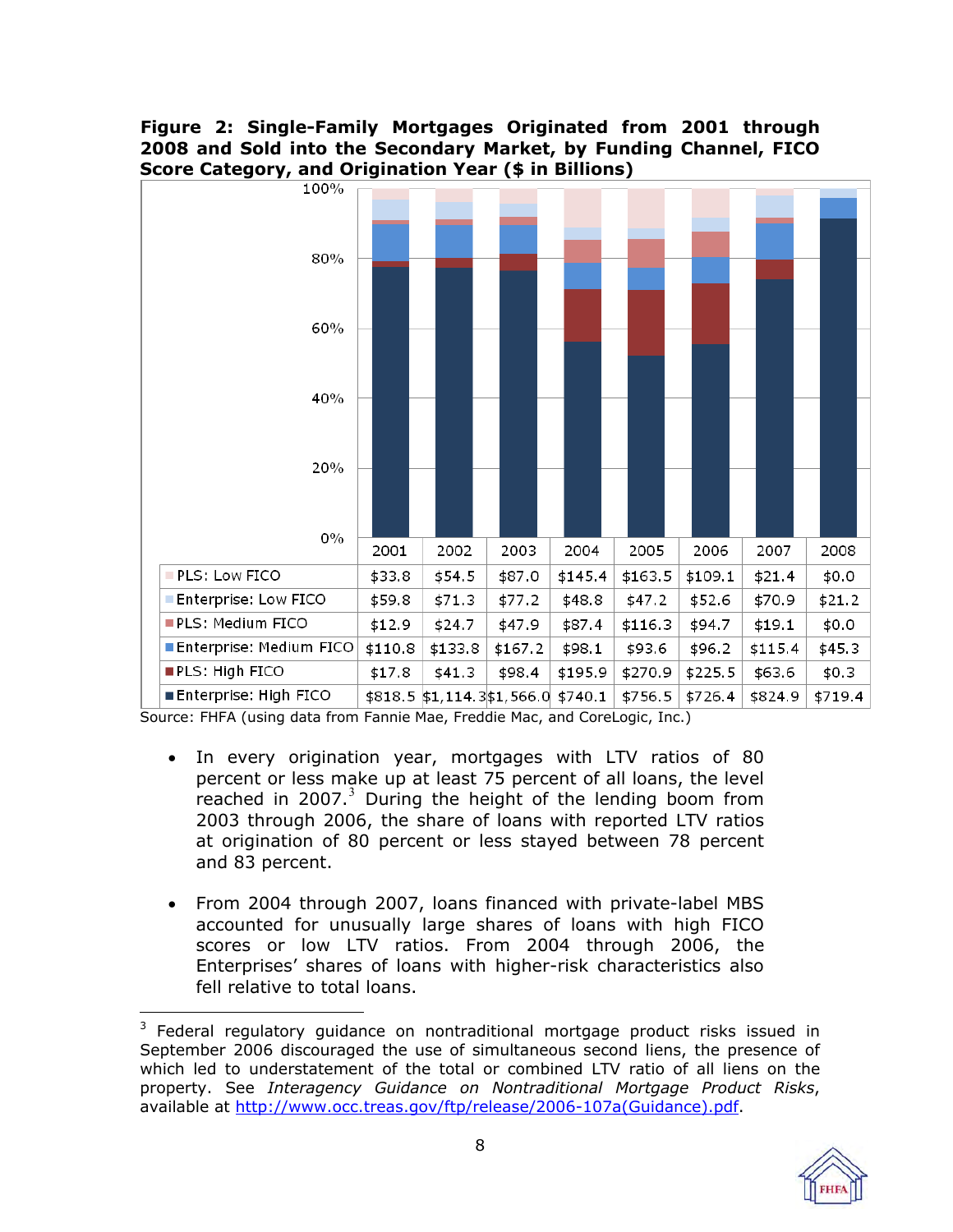**Figure 3: Single-Family Mortgages Originated from 2001 through 2008 and Sold into the Secondary Market, by Funding Channel, LTV Ratio Category, and Origination Year (\$ in Billions)** 



Source: FHFA (using data from Fannie Mae, Freddie Mac, and CoreLogic, Inc.)

Tables 1 and 2 on pages 19 through 24 show more detail about the distribution by origination year of Enterprise-acquired and mortgages financed with private-label MBS by payment type, FICO score, and LTV ratio at origination. Those tables reveal major differences in the credit risk profile of the loans financed through those two funding channels.

- About 5 percent of all Enterprise-acquired loans had FICO scores of less than 620 at origination. Another 11 percent had FICO scores above 620 but no greater than 660. Only about one-tenth of those loans were ARMs.
- About 32 percent of all loans financed with private-label MBS had FICO scores below 620. Another 21 percent had FICO scores no greater than 660. About three-quarters of those loans carried adjustable interest rates.

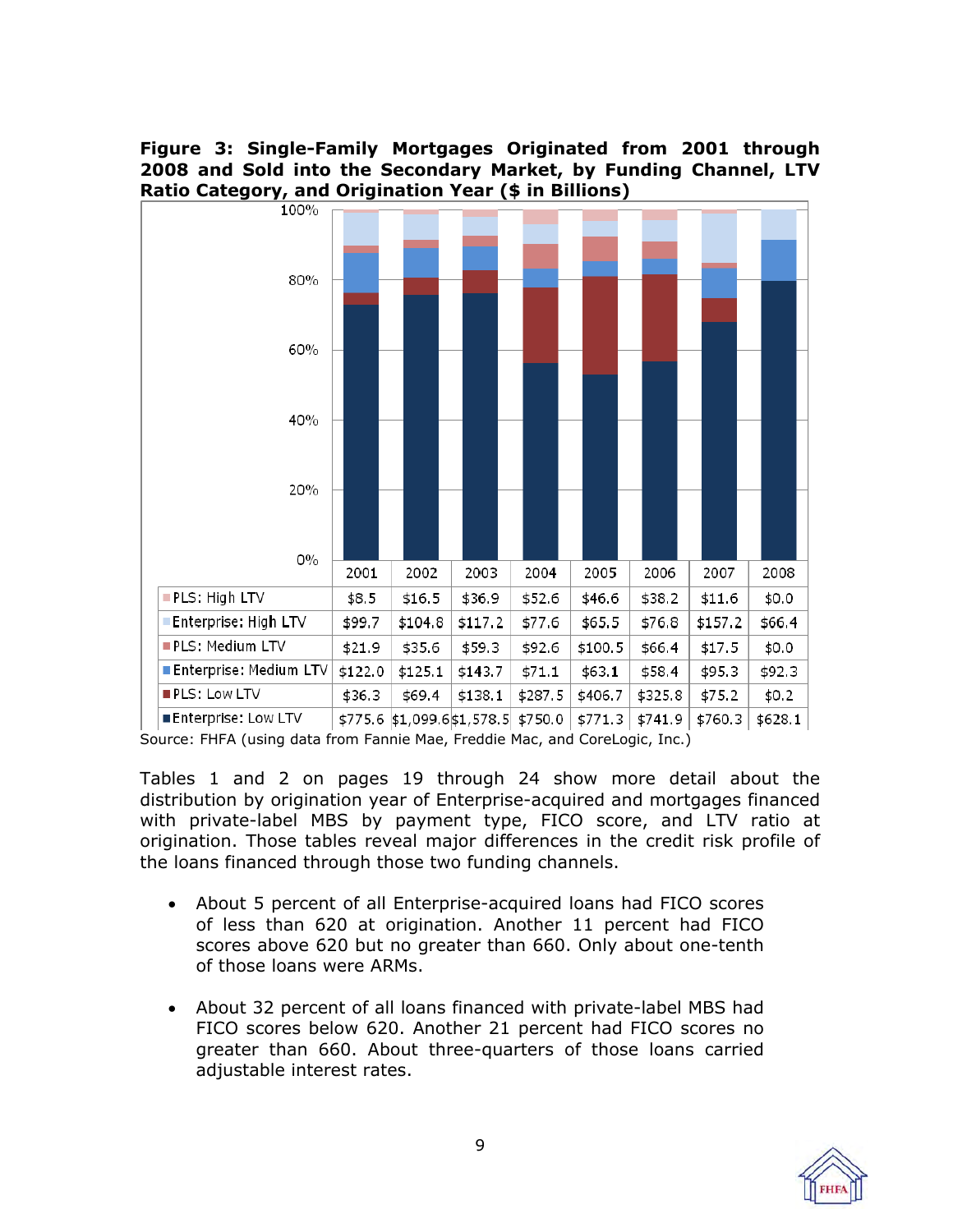About 9 percent of all Enterprise-acquired loans and about 11 percent of all loans financed with private-label MBS had LTV ratios above 90 percent. Less than one-tenth of the Enterpriseacquired loans with LTV ratios in that category carried adjustable interest rates, whereas just over two-thirds of the loans financed with private-label MBS with LTV ratios above 90 percent carried adjustable-rates.

#### *Performance*

Figure 4 shows, by origination-year cohort, the Enterprises' shares of all single-family mortgages in the combined datasets and of those loans that have been ever 90-days delinquent. That figure yields some broad generalizations about the relative performance of Enterprise-acquired and mortgages financed with private-label MBS.

- The Enterprises' share of total loans fell from above 90 percent in 2001 and 2002 to just above 60 percent in 2005 before climbing back to nearly 100 percent in 2008.
- For all origination years, the Enterprises' share of ever 90-days delinquent mortgages is lower than the Enterprises' share of all loans in the combined datasets. That indicates that the postorigination performance of Enterprise-acquired loans was, on average, superior to the post-origination performance of privatelabel MBS-financed loans. That result is not surprising, since Enterprise-acquired loans had generally better risk characteristics as measured by payment type, FICO score, and LTV ratio at origination.

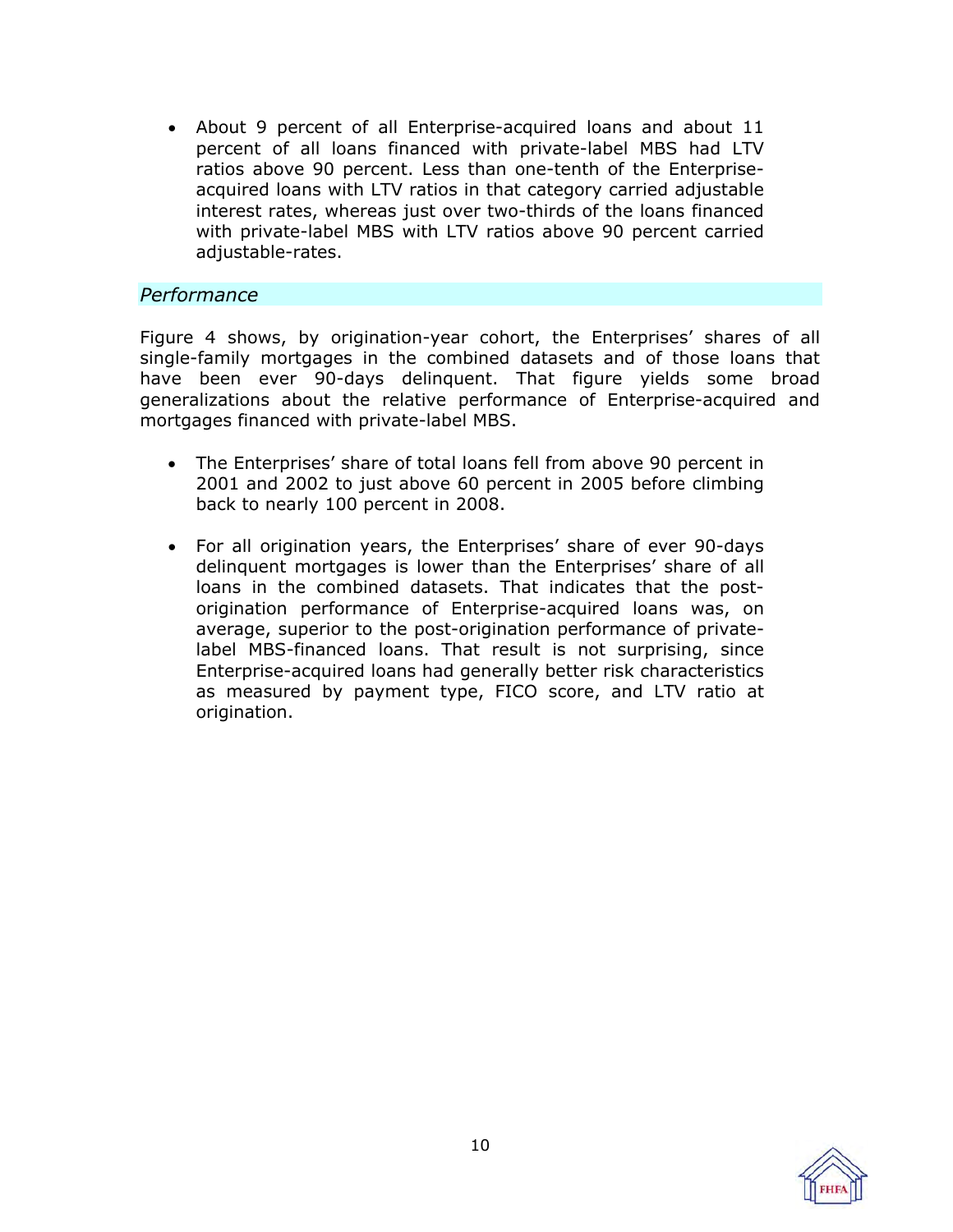### **Figure 4: Enterprise Shares of Single-Family Mortgages Originated from 2001 through 2008 and Sold into the Secondary Market and Ever 90-Day Delinquencies of Those Mortgages by Origination Year**



Source: FHFA (using data from Fannie Mae, Freddie Mac, and CoreLogic, Inc.)

Table 3 on pages 25 though 27 gives more detail on the relative performance of Enterprise-acquired and loans financed with private-label MBS, comparing groups of mortgages based on payment type, FICO score, and LTV ratio at origination. The data in Table 3 reveal that, even holding those characteristics constant, Enterprise-acquired loans have lower ever 90-day delinquency rates than mortgages financed with private-label MBS for almost all combinations of characteristics and origination years.

- For all loans taken together, ever 90-day delinquency rates were four to five times greater for mortgages financed with privatelabel MBS (27 percent) than for Enterprise-acquired loans (6 percent).
- When holding payment type constant, differences in those delinquency rates are smaller.

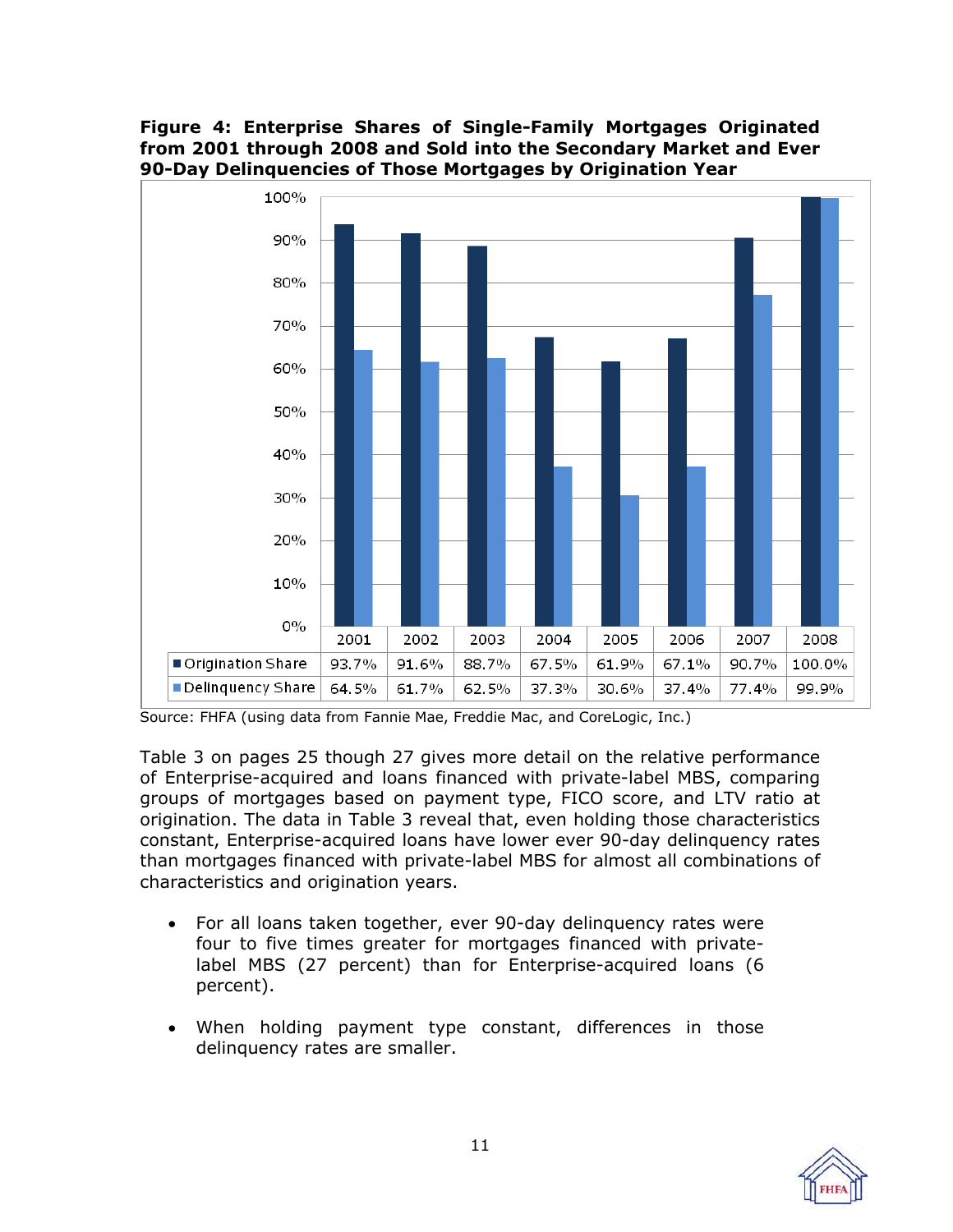- o For FRMs, ever 90-day delinquency rates were about four times greater for loans financed with private-label MBS (20 percent) than for Enterpriseacquired mortgages (5 percent).
- o For ARMs, ever 90-day delinquency rates were about three times greater for mortgages financed with private-label MBS (30 percent) than for Enterprise-acquired loans (10 percent).
- The greater difference between the delinquency experience of all mortgages financed with private-label MBS versus all Enterpriseacquired mortgages arises from the greater concentration of the loans financed with private-label MBS in much poorer performing ARMs and the greater concentration of Enterprise-acquired loans in much better performing FRMs.
- At the level of detail shown in Table 3, there are only a few combinations of characteristics where Enterprise-acquired mortgages had higher ever 90-day delinquency rates than loans financed with private-label MBS. All but one of those combinations are in 2008, after the private-label MBS market had largely shut down and private-label MBS-financed loan originations were very limited. The exceptional instance is ARMs originated in 2007 with FICO scores below 620 and LTV ratios above 90 percent.

# *FICO Score and LTV Ratio Risk Layering and Performance*

Figures 5 and 6 on pages 13 and 14 show the dollar volume of single-family mortgages in each dataset that fall into the two most extreme FICO score/LTV ratio groups presented by origination year in tables 1 through 3. Figure 5 shows the dollar volumes of loans with characteristics that suggest they pose the least credit risk—those with FICO scores at or above 660 and LTV ratios at or below 80 percent. Figure 6 shows the dollar volumes of loans with characteristics that suggest they pose the greatest credit risk—FICO scores below 620 and LTV ratios above 90 percent. Note that the scale of Figure 5 is 64 times that of Figure 6 because of the dominance of lower-risk FRMs acquired by the Enterprises among all mortgages in the combined datasets. (Tables 1 and 2 on pages 19 through 24 give more detail by origination year about the distribution of Enterprise-acquired and private-label MBS-financed loans by payment type, FICO score, and LTV ratio.)

 Mortgage origination volumes, payment types, FICO scores, LTV ratios, and performance differ systematically across the two datasets.

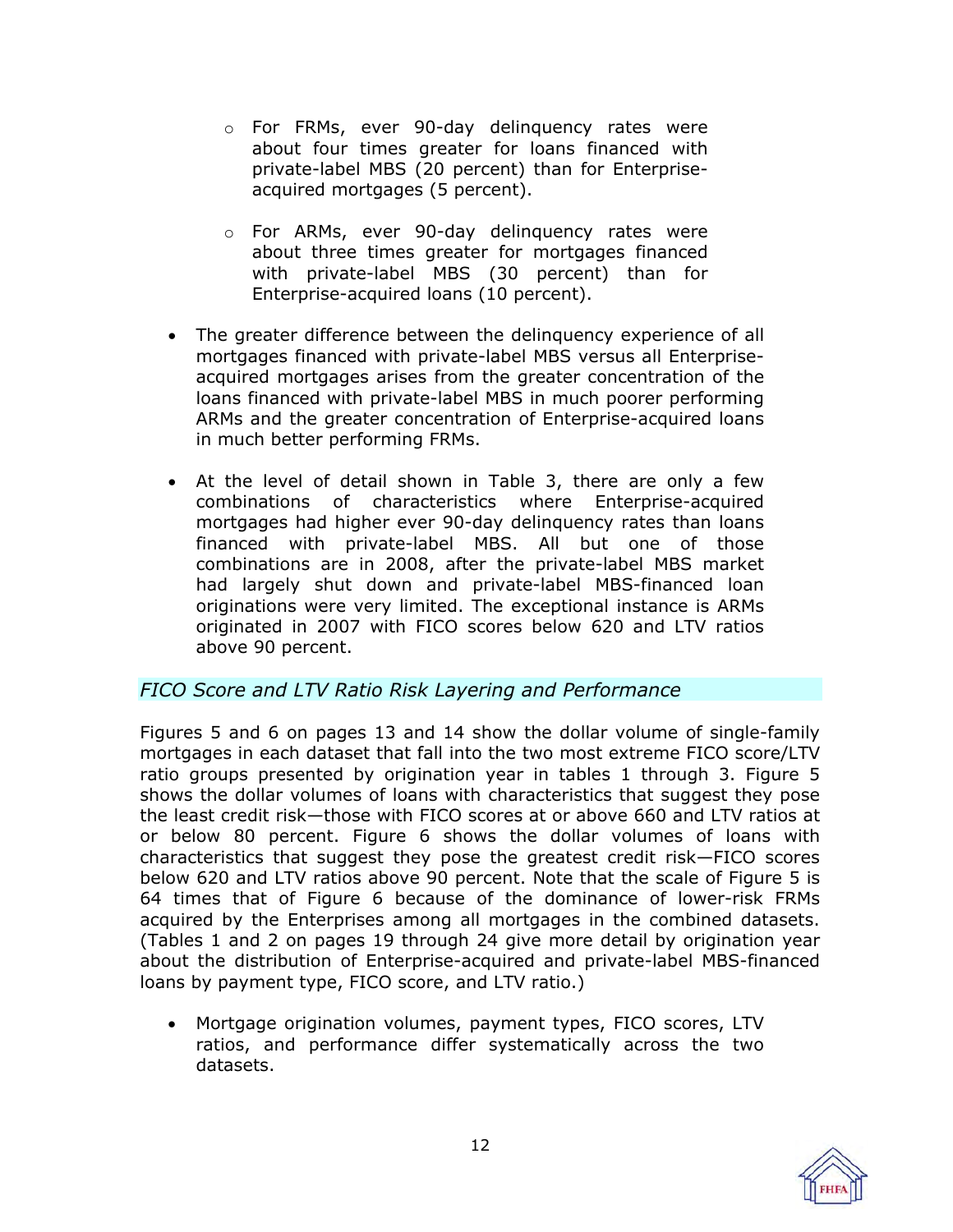Enterprise acquisitions were dominated by loans to borrowers with FICO scores above 660 and LTV ratios at or below 80 percent. The share of such mortgages averaged 71 percent of Enterprise volume for the whole period and dipped as low as 64 percent in 2007 and 66 percent in 2001.

**Figure 5: Lower Risk Single-Family Mortgages Originated from 2001 through 2008 and Sold into the Secondary Market, by Origination Year: FICO Score > 660, LTV Ratio ≤ 80 Percent (\$ in Billions and Percent of Annual Originations by Secondary Market Funding Channel)** 



Source: FHFA (using data from Fannie Mae, Freddie Mac, and CoreLogic, Inc.)

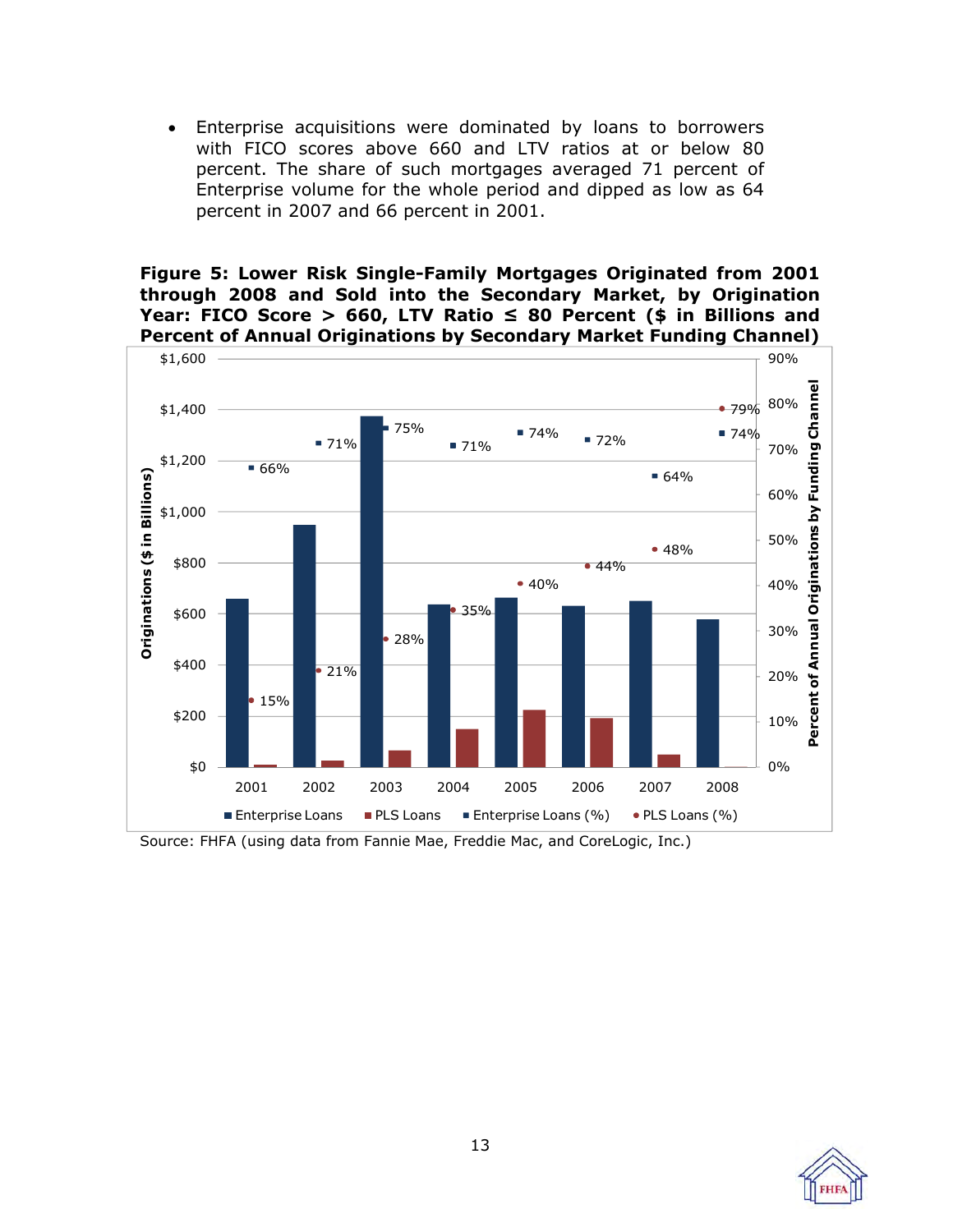**Figure 6: Higher Risk Single-Family Mortgages Originated from 2001 through 2008 and Sold into the Secondary Market, by Origination Year: FICO Score < 620, LTV Ratio > 90 Percent (\$ in Billions and Percent of Annual Originations by Secondary Market Funding Channel)** 





- Loans to borrowers with FICO scores above 660 and LTV ratios at or below 80 percent accounted for a much lower share of total private-label MBS volume. Such mortgages averaged 37 percent of private-label MBS volume for loans originated between 2001 and 2008 and increased over the period from 15 percent in 2001 to 79 percent (of much lower overall volume) in 2008.
- Mortgages with both FICO scores below 620 and LTV ratios above 90 percent averaged 1 percent of total Enterprise-acquired loans, peaking at 2 percent in 2007.
- Mortgages with both FICO scores below 620 and LTV ratios above 90 percent constituted an average of 3 percent of all loans financed with private-label MBS. Such loans peaked as a share of volume at almost 4 percent in 2003.

Figures 7 and 8 show the relative performance of the two groups of loans with combinations of FICO scores and LTV ratios that suggest they pose the lowest and highest levels of credit risk. As in Figure 4, Enterprise-acquired mortgages originated in each year perform better than mortgages financed with privatelabel MBS.

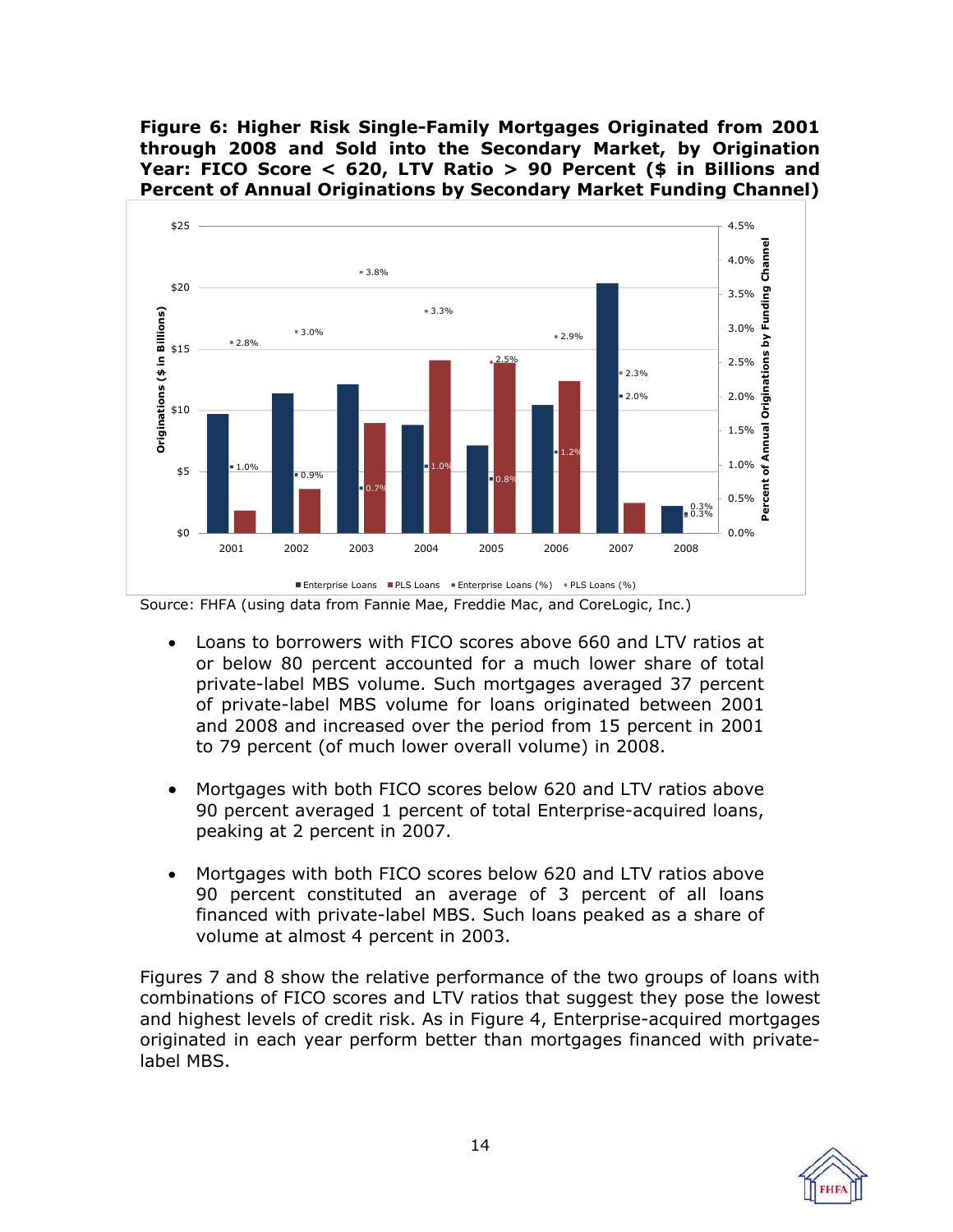**Figure 7: Ever 90-Day Delinquency Rates on Lower Risk Single-Family Mortgages Originated from 2001 through 2008 and Sold into the Secondary Market, by Origination Year: FICO Score > 660, LTV Ratio ≤ 80 Percent** 



- Ever 90-day delinquency rates for Enterprise-acquired loans in those FICO score/LTV ratio groups increase over time, reaching peak levels for loans originated in 2006 for the lowest-risk group (see Figure 7) and for loans originated in 2007 for the highestrisk group (see Figure 8).
- The increase in delinquency rates for Enterprise-acquired loans is greater for the highest-risk group (rising from 18 percent for 2001 originations to 49 percent for 2007 originations) than for the lowest-risk group (rising from just under 1 percent for 2001 originations to just under 10 percent for 2006 originations).
- Ever 90-day delinquency rates for loans financed with privatelabel MBS in those FICO score/LTV ratio groups declined in origination years 2002 and 2003 as the economy emerged from the 2001 recession. Delinquency rates then increased over time, peaking with 2006 originations for the lowest-risk FICO

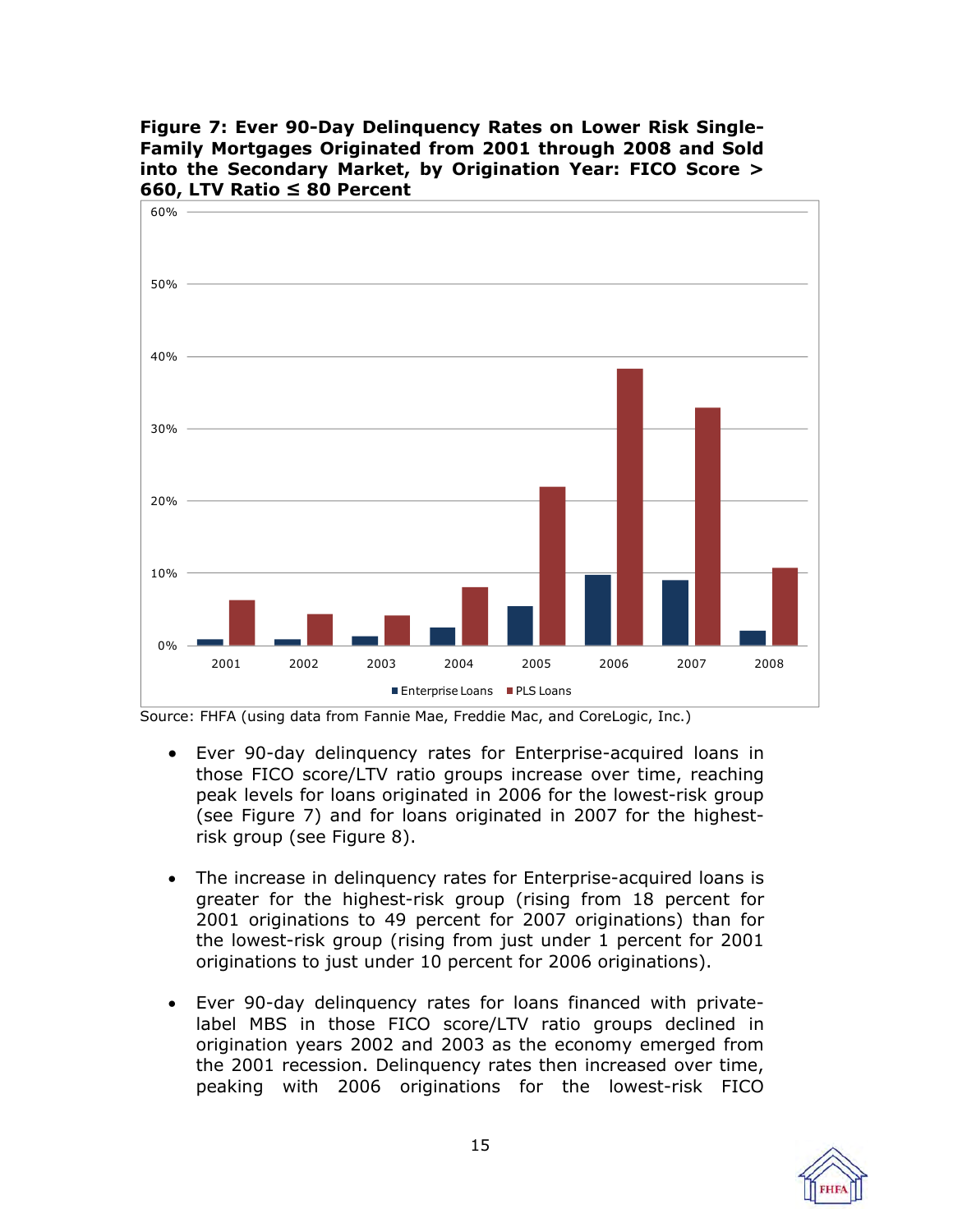score/LTV ratio group and with 2006 and 2007 originations for the highest-risk group.

 The increase in delinquency rates for loans financed with privatelabel MBS is proportionately greater for the lowest-risk FICO score/LTV ratio group (rising from just over 4 percent for 2003 originations to just over 38 percent for 2006 originations) than for the highest-risk group (rising from just under 26 percent for 2003 originations to just over 58 percent for 2007 originations).

#### **Figure 8: Ever 90-Day Delinquency Rates on Higher Risk Single-Family Mortgages Originated from 2001 through 2008 and Sold into the Secondary Market, by Origination Year: FICO Score < 620, LTV Ratio > 90 Percent**



Source: FHFA (using data from Fannie Mae, Freddie Mac, and CoreLogic, Inc.)

Table 3 on pages 25 through 27 gives more detailed information about the performance of mortgages in each FICO score/LTV ratio group. Ever 90-day delinquency rates vary considerably by year of origination, payment type, and risk characteristics at origination.

 Ever-90-day delinquency rates of all groups of loans increased from 2003 through 2007. The increase was greater for ARMs

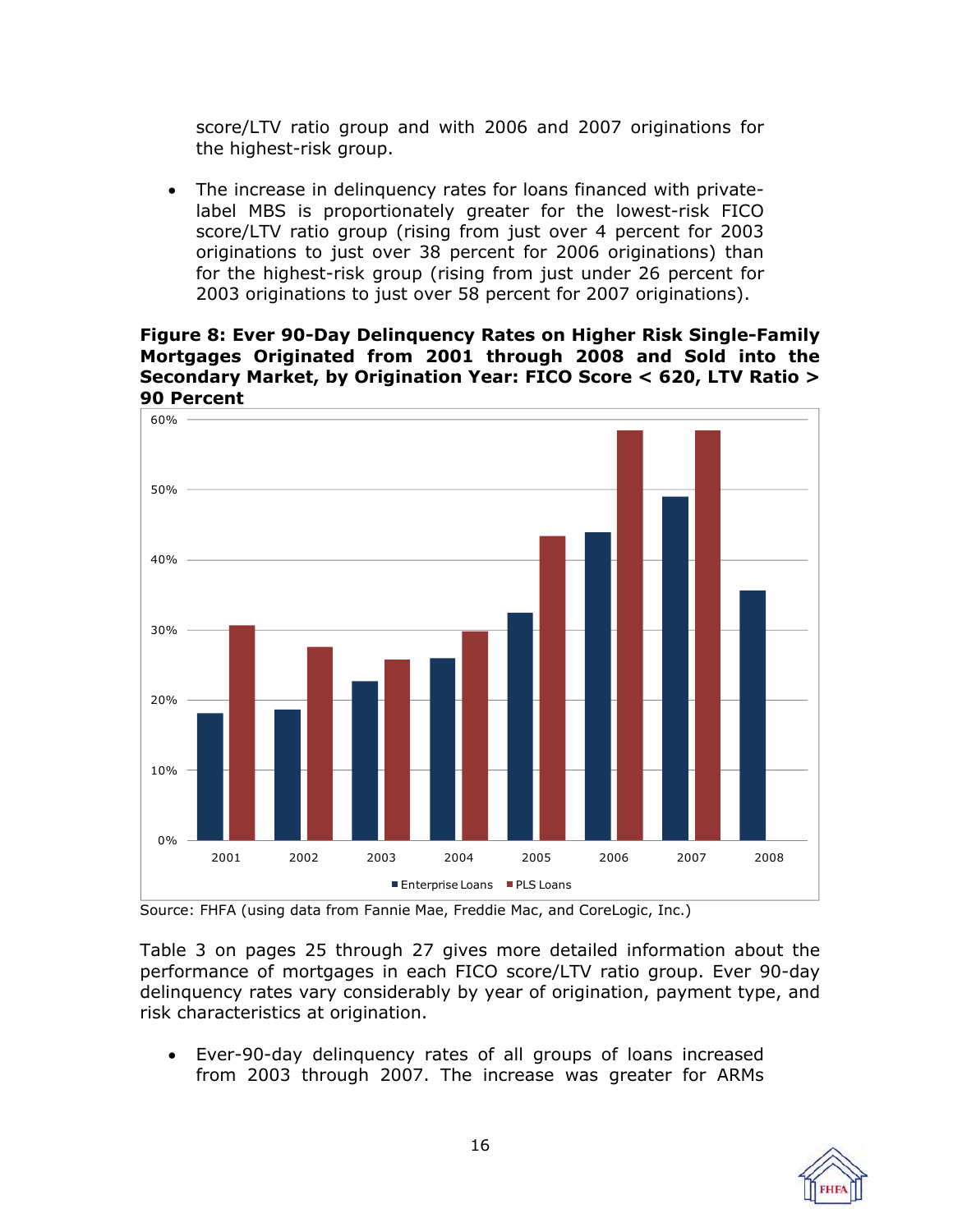than for FRMs. The layering of the risks posed by lower FICO scores and higher LTV ratios matters as well.

- Roughly 5 percent of Enterprise-acquired FRMs and 10 percent of Enterprise-acquired ARMs became ever 90-days delinquent at some point before December 31, 2009. For origination years 2001 through 2005, ARMs performed comparably to FRMs, but the performance of ARMs relative to FRMs deteriorated after 2004.
- In contrast, roughly 22 percent of FRMs financed with privatelabel MBS FRMs and 32 percent of ARMs financed with privatelabel MBS became ever 90-days delinquent at some point before December 31, 2009. ARMs financed with private-label MBS had higher ever 90-day delinquency rates than private-label MBSfinanced FRMs in each origination year.

#### **Topics for Future Research**

This release represents FHFA's initial effort to compare the single-family mortgages acquired by the Enterprises and financed with private-label MBS in the last decade. In addition to the information on payment types, LTV ratios on first liens, borrowers FICO scores, and performance exploited to construct this data release, the Historical Loan Performance and LoanPerformance databases contain information on the ZIP codes in which properties are located and the contract terms of loans. That information can be used to analyze the market shares of Enterprise-acquired and private-label MBSfinanced mortgages in different states and localities and the prevalence in the two channels of nontraditional products such as interest-only loans, negatively amortizing mortgages, and ARMs with steep teaser rates. Exploration of those data would shed further light on the roles the Enterprises may have played in the mortgage lending boom of the last decade.

In addition, the Historical Loan Performance and LoanPerformance datasets lack uniform information on the level of documentation and other underwriting practices that distinguish Alt-A loans and on the presence of second liens on properties, whether at origination of the first lien or subsequently. Such information would be necessary to assess the contribution of Alt-A lending or second liens to the differences in mortgage performance documented in this release.

The data presented in this release or contained in the Historical Loan Performance and LoanPerformance datasets are inadequate to draw conclusions with respect to complex, causal relationships between Enterprise or private-label financing of single-family mortgages and contemporaneous or later developments in housing and financial markets or the broader economy.

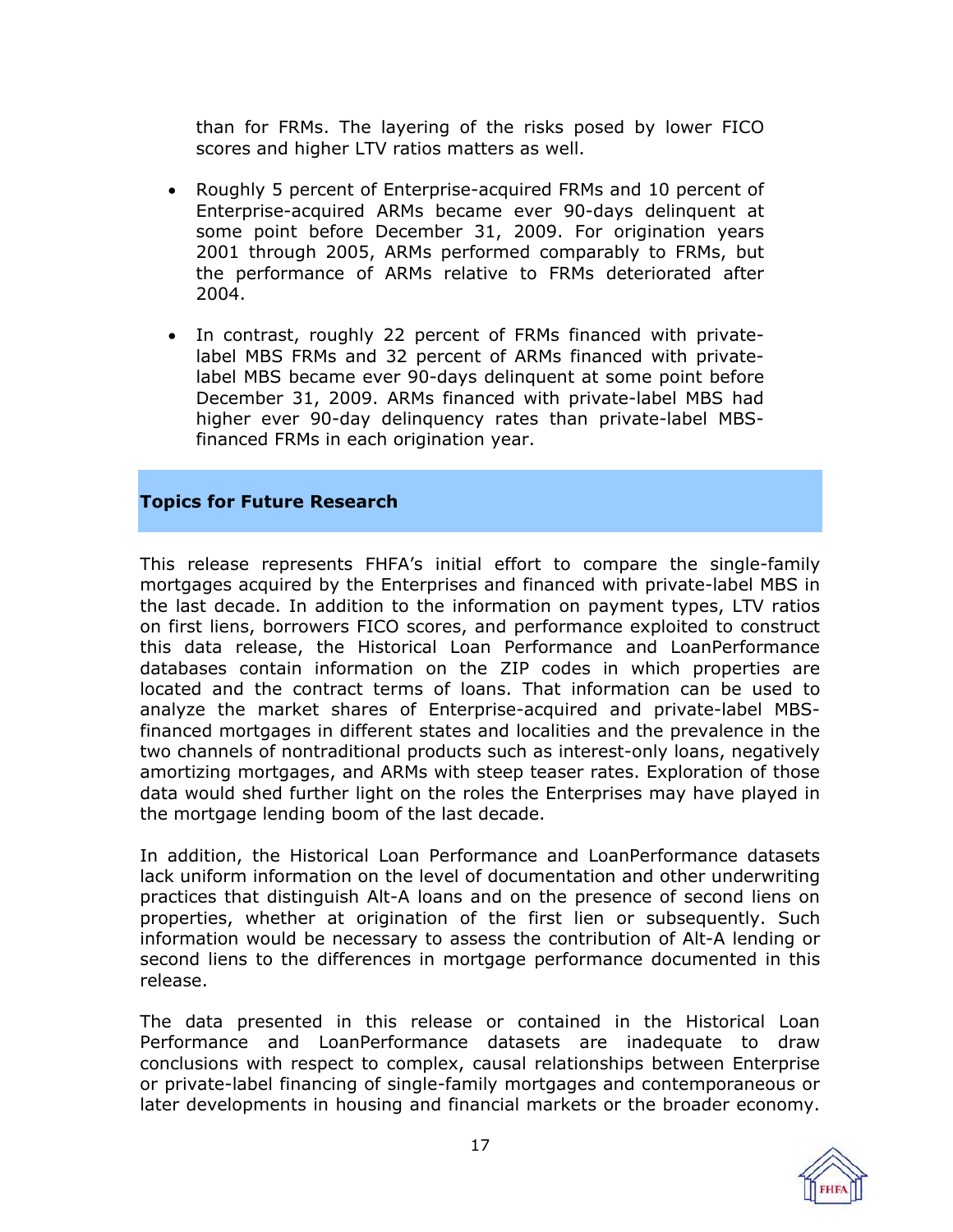Understanding those relationships would require extensive and careful analysis of the data presented here in conjunction with other data.

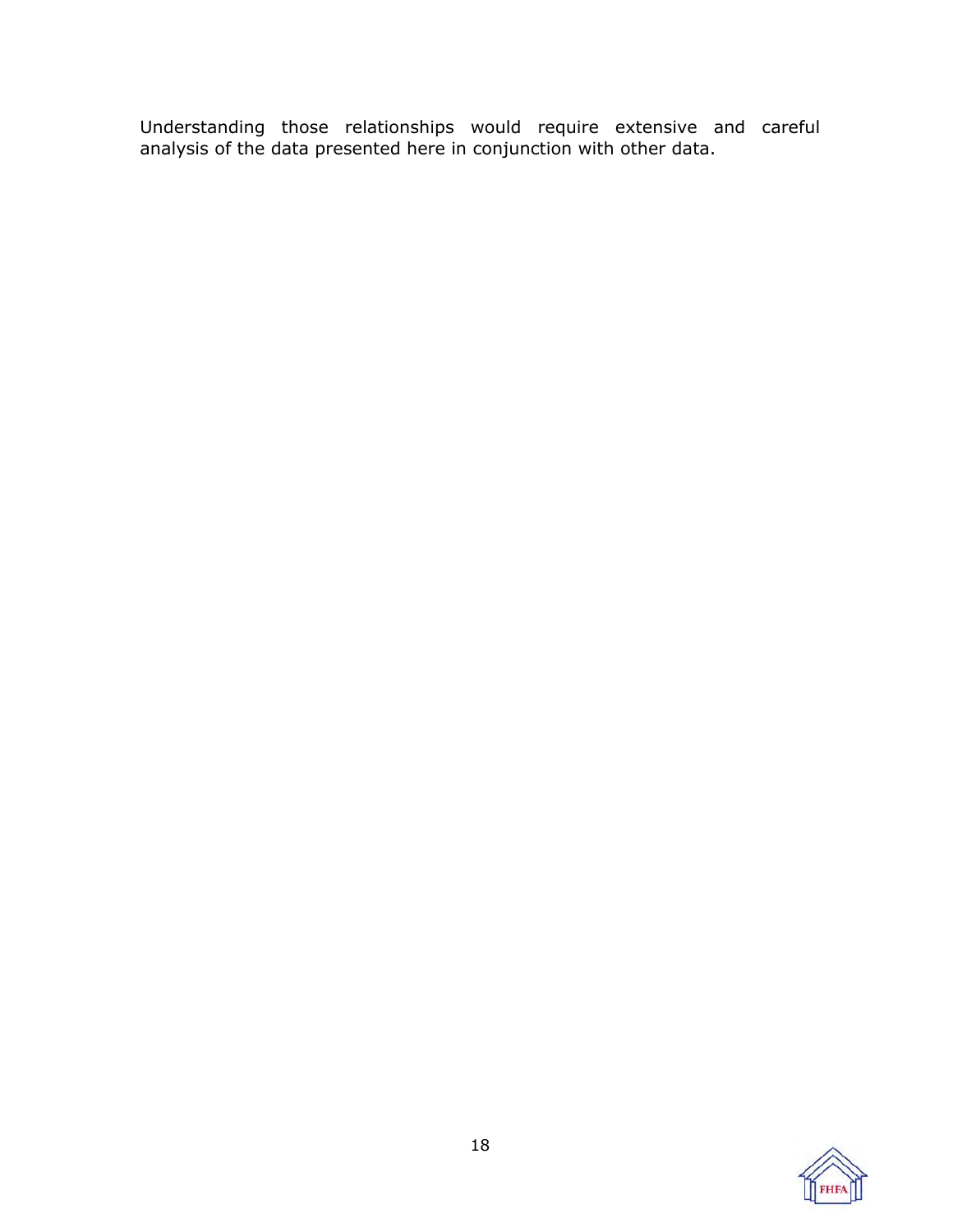|         |                                                         |               |                                 | $LTV \leq 80$          |                      |                                        |                                                |                    | $80 < LTV \leq 90$     |                                |                          |    |                        |          |                   |                      | 90 < LTV                   |               |                          |                |                       |    |                       |                    |                            | <b>Total</b>   |                       |                    |                            |
|---------|---------------------------------------------------------|---------------|---------------------------------|------------------------|----------------------|----------------------------------------|------------------------------------------------|--------------------|------------------------|--------------------------------|--------------------------|----|------------------------|----------|-------------------|----------------------|----------------------------|---------------|--------------------------|----------------|-----------------------|----|-----------------------|--------------------|----------------------------|----------------|-----------------------|--------------------|----------------------------|
| Vintage | <b>Funding</b><br>Channel                               | FICO <<br>620 | $620 \leq$<br>FICO <<br>660     | $FICO \geq 660$        |                      | Subtotal                               | FICO <<br>620                                  |                    | 620 <<br>FICO <<br>660 |                                | FICO <sub>2</sub><br>660 |    | Subtotal               |          | FICO <<br>620     |                      | $620 \le$<br>FICO <<br>660 |               | FICO <sub>2</sub><br>660 |                | Subtotal              |    | FICO <<br>620         |                    | $620 \le$<br>FICO <<br>660 |                | $FICO \geq 660$       |                    | Total                      |
| 2001    | Enterprise<br>Private-Label \$ 14,074                   | 2,069<br>S.   | 3,557<br>- S<br>4,644<br>$\int$ | -S<br>-S               | 28,207<br>3,901      | 33,833<br>S<br>22,618<br>S.            | 614<br>S<br>10,099<br>$\mathbb{S}$             | S                  | 756<br>3,273           | s<br>$\boldsymbol{\mathsf{s}}$ | 3.408<br>1,690           | S  | 4.778<br>\$15,062      | S        | 200<br>1,102      | -S<br>-S             | 543<br>1,108               | S<br>S        | 2,678<br>919             | -S<br><b>S</b> | 3,421<br>3,128        | s. | 2.883<br>\$25.274     | -S<br>$\mathsf{s}$ | 4.856<br>9.025             | S              | 34.293<br>6,509       | $\mathbb{S}$       | 42,032<br>40,808           |
| 2002    | Enterprise<br>Private-Label \$ 23,867                   | 4,654<br>\$   | \$10.263<br>8,105<br>$\sqrt{S}$ | $\mathbb{S}$           | 84,472<br>13,069     | 99,390<br>45,041<br>-S                 | 1,101<br>\$17,012                              | -S                 | 1.827<br>5,388         | S.                             | 8.375<br>3,523           |    | \$11,303<br>\$25,923   | -S       | 866<br>2,372      | - S                  | 1.846<br>2,762             | -S            | 7.232<br>2,812           | $\sqrt{S}$     | 9.944<br>7,946        |    | 6.622<br>\$43,251     |                    | \$ 13.936<br>\$ 16,255     | s.<br>S.       | 100.080<br>19,404     | -S                 | 120,638<br>78,911          |
| 2003    | Enterprise<br>Private-Label \$ 34,647 \$ 14,146         | 5,297         | \$ 18,245                       | - \$<br>$\mathbf{s}$   | 133,777 \$<br>33.467 | 157,320<br>82.260<br>-S                | 1,119<br>\$24.206                              | -S<br>$\mathbf{s}$ | 2,619<br>8.647         | S.<br>S.                       | 12,021<br>7.083          |    | \$ 15,759<br>\$ 39.936 | S.       | 1,282<br>7.387    | - \$<br>$\mathbb{S}$ | 3,034<br>7.640             | S.<br>S.      | 10,356<br>7.474          | -S             | 14,671<br>\$22.502    | s. | 7,698<br>\$66.240     |                    | \$23,898<br>\$30.433       | S.<br><b>S</b> | 156,154<br>48.025     | S<br>$\mathbb{S}$  | 187,750<br>144.698         |
| 2004    | Enterprise<br>Private-Label \$ 66,402 \$ 39,676         | 5.444         | \$ 16,079                       | \$140,268              |                      | 161,791<br>-S<br>\$ 108,929 \$ 215,007 | 879<br>\$ 40.810 \$ 15.494 \$ 14.798 \$ 71.102 | S                  | 2.442                  |                                | \$11,105                 |    | \$14,425               |          | 1,359<br>\$12,446 | S                    | 3,110<br>\$ 12,679         | S             | 9,068<br>\$ 14,559       | \$             | 13.538<br>\$ 39,684   | s. | 7.682<br>\$119,657    |                    | \$21,631<br>\$ 67,849      | s.             | 160.441<br>\$138,287  | S<br>s.            | 189.755<br>325,793         |
| 2005    | Enterprise<br>Private-Label \$ 81,789                   | 5,816         | \$ 13,274<br>\$ 62,490          | \$ 132,406             | $$150,712$ \$        | 151,497<br>- \$<br>294,991             | 542<br>\$42,544                                | S                  | 1,409<br>\$ 17,692     | S                              | 7,709<br>\$ 18,572       | S. | 9,660<br>\$ 78,808     |          | 589<br>\$12,218   |                      | 1,451<br>\$ 10,986         | -S            | 4,580<br>\$ 13,826       | S              | 6,620<br>\$ 37,030    |    | 6,948<br>\$136,551    | s.                 | 16,134<br>\$91,167         | S              | 144.695<br>\$ 183,110 | S<br>s.            | 167,776<br>410,828         |
| 2006    | Enterprise<br>Private-Label \$ 48,470 \$ 48,798         | 6.823         | \$14,028                        | \$113,893              | $$126,511$ \$        | 134,744<br>- \$<br>223,778             | 640<br>\$24,721                                |                    | 1.048<br>\$10,468      | S                              | 5.266<br>\$13,071        | S  | 6,954<br>\$48,261      | S.       | 407<br>9,795      | -S                   | 987<br>7,376               | S.            | 4.606<br>9,963           | S              | 6.000<br>\$27,134     |    | 7.870<br>\$82,986     | S.                 | 16.063<br>\$66,642         | s.             | 123.765<br>\$ 149,545 | s.<br>\$           | 147,698<br>299,172         |
| 2007    | Enterprise<br>Private-Label \$ 7,419 \$ 7,422           | 4,445         | 9,232<br>-S                     | -S<br>$\mathbb{S}$     | 74,509<br>28,165     | 88,187<br>s<br>43,007<br>-S            | 777<br>4.411<br>\$                             | -S                 | 1,182<br>2,596         | S.<br>-S                       | 5,634<br>4,613           | S. | 7,593<br>\$11,621      | S.       | 446<br>1,640      | -S                   | 1,073<br>1,595             | -S<br>-S      | 6,177<br>3.896           | -\$<br>-S      | 7,696<br>7.131        |    | 5,668<br>\$13.471     |                    | \$11,487<br>\$11.613       | -S<br>s s      | 86,320<br>36.674      | S.<br>-S           | 103,476<br>61,759          |
| 2008    | Enterprise<br>Private-Label \$                          | 470           | 1,477<br>S.<br>$\mathbf{2}$     | - 5<br>$^{\circ}$      | 41.595<br>123        | 43.541<br>S<br>126<br>S                | 70<br>S                                        | $\mathbf{s}$       | 227                    | <sup>\$</sup>                  | 5.043<br>23              | S  | 5.340<br>23            | <b>S</b> | 18                |                      | 101                        | <sup>\$</sup> | 2.165<br>8               | <b>S</b>       | 2.284<br>8            | S. | 558                   | $\mathbf{s}$       | 1.805<br>3                 | S              | 48.803<br>154         | S.<br>$\mathbb{S}$ | 51,166<br>157              |
|         | <b>All Years</b> Enterprise<br>Private-Label \$ 276,667 | \$35,018      | \$86,157<br>\$185,283           | \$749,127<br>\$464,878 |                      | 870,302<br>-S<br>926,828<br>$\sqrt{S}$ | \$5,743<br>\$163,803                           |                    | \$11,509<br>\$63,560   |                                | \$58,561<br>\$63,373     |    | \$75,813<br>\$ 290,736 | S        | 5,167<br>\$46,961 |                      | \$12,146<br>\$44,145       | \$            | 46,862<br>\$53,458       |                | \$64,175<br>\$144,564 |    | \$45,928<br>\$487,431 |                    | \$109,812<br>\$292,987     | S.             | 854,550<br>\$ 581,709 |                    | \$1,010,290<br>\$1,362,127 |

<span id="page-18-0"></span>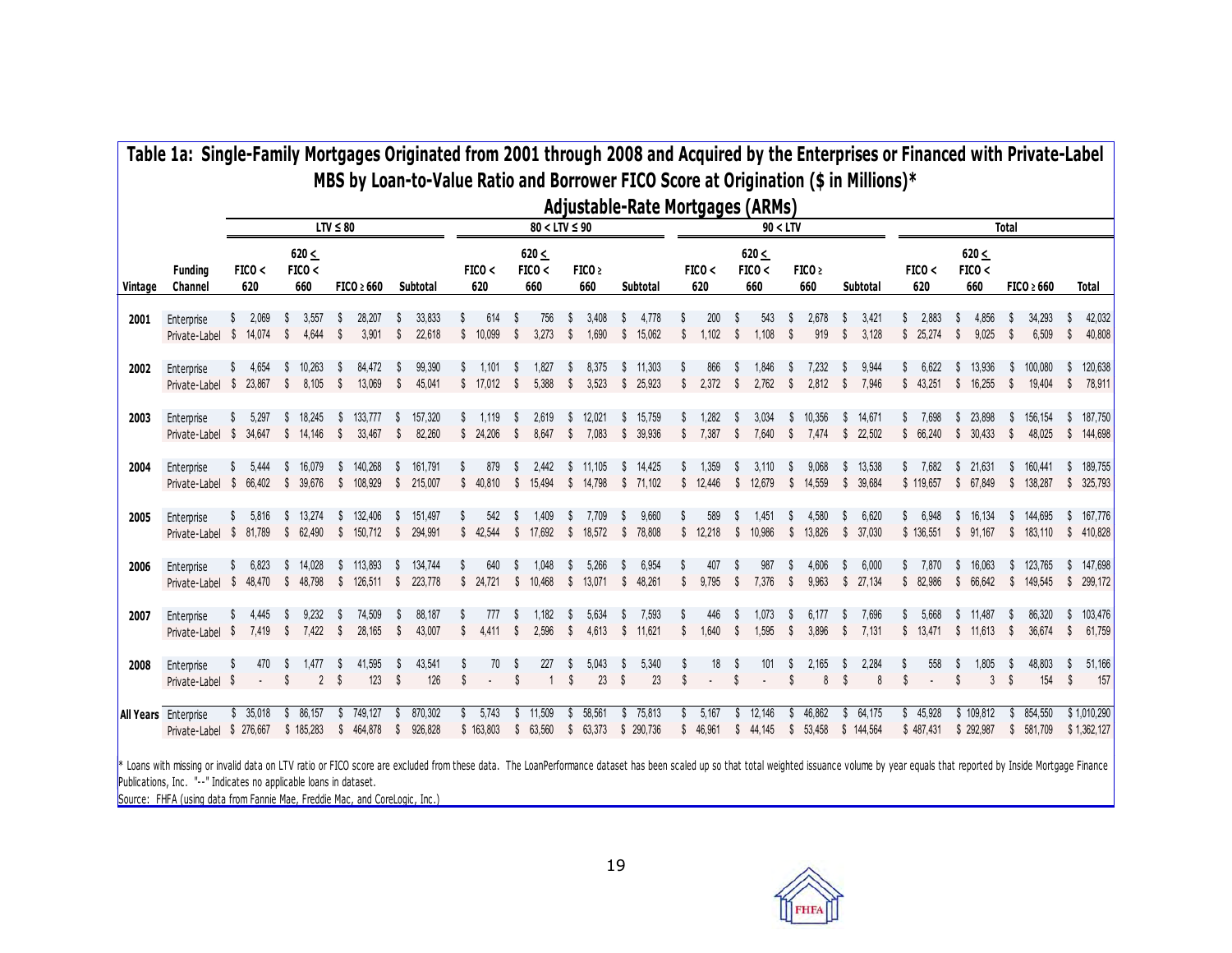|                  | Table 1b: Single-Family Mortgages Originated from 2001 through 2008 and Acquired by the Enterprises or Financed with Private-Label                                                                                                                                      |                   |                             | MBS by Loan-to-Value Ratio and Borrower FICO Score at Origination (\$ in Millions)* |                                              |                                   |                                     |                             | <b>Fixed-Rate Mortgages (FRMs)</b>            |                                    |                                     |                                     |                                       |                                       |                                    |                                        |                                          |
|------------------|-------------------------------------------------------------------------------------------------------------------------------------------------------------------------------------------------------------------------------------------------------------------------|-------------------|-----------------------------|-------------------------------------------------------------------------------------|----------------------------------------------|-----------------------------------|-------------------------------------|-----------------------------|-----------------------------------------------|------------------------------------|-------------------------------------|-------------------------------------|---------------------------------------|---------------------------------------|------------------------------------|----------------------------------------|------------------------------------------|
|                  |                                                                                                                                                                                                                                                                         |                   |                             | $LTV \leq 80$                                                                       |                                              |                                   |                                     | $80 < LTV \leq 90$          |                                               |                                    | 90 < LTV                            |                                     |                                       |                                       |                                    | <b>Total</b>                           |                                          |
| Vintage          | <b>Funding</b><br>Channel                                                                                                                                                                                                                                               | FICO <<br>620     | $620 \leq$<br>FICO <<br>660 | $FICO \geq 660$                                                                     | Subtotal                                     | FICO <<br>620                     | 620 <<br>FICO <<br>660              | FICO <sub>2</sub><br>660    | <b>Subtotal</b>                               | FICO <<br>620                      | $620 \leq$<br>FICO <<br>660         | FICO <sub>2</sub><br>660            | Subtotal                              | FICO <<br>620                         | $620 \leq$<br>FICO <<br>660        | $FICO \geq 660$                        | Total                                    |
| 2001             | Enterprise<br>Private-Label \$                                                                                                                                                                                                                                          | 36,642<br>4.803   | 75,975<br>2.973<br>-S       | 629,193<br>5.883<br>-S                                                              | 741,809<br>S<br>13,659<br>-S                 | 10,754<br>2.983<br>s.             | 19,833<br>$\mathbb{S}$<br>1.726     | 86,602<br>2.087<br>- S      | \$117,189<br>$\mathbb{S}$<br>6,797            | 9,513<br>762<br>S                  | 18,315<br>1.307<br>S.               | 68,427<br>3.275<br>-S               | 96,255<br>5.344<br>S.                 | 56,909<br>8.548<br>s.                 | \$114,122<br>$\mathbb{S}$<br>6.006 | 784,222<br>S.<br>11.245                | 955,253<br>25,800<br>-S                  |
| 2002             | Enterprise<br>Private-Label \$                                                                                                                                                                                                                                          | 43,605<br>6.745   | 92,461<br>4,826<br>-S       | 864,131<br>12,798<br><sup>\$</sup>                                                  | \$1,000,197<br>\$<br>24,369                  | \$10,609<br>3,331<br>$\mathbb{S}$ | 19,140<br>2,480<br>$\mathbb{S}$     | 84,025<br>\$<br>3,850       | \$113,774<br>$\sqrt[6]{\frac{1}{2}}$<br>9,661 | 10,514<br>1.217<br>$\mathsf{s}$    | 18,299<br>2,148<br>$\mathsf{\$}$    | 66,059<br>-S<br>5,199<br>\$         | 94,872<br>\$<br>8,564<br>$\mathbb{S}$ | \$64.728<br>\$11,293                  | \$129.901<br>$\mathbb{S}$<br>9,454 | \$1.014.215<br>s.<br>21.847            | \$1,208,843<br>42,594<br>$\mathsf{\$}$   |
| 2003             | Enterprise<br>Private-Label \$ 13,134                                                                                                                                                                                                                                   | \$49,731          | \$131,316<br>\$10.043       | \$1,240,092<br>32.686<br>S.                                                         | \$1,421,138<br>55,864<br>S                   | 8,913<br>6.067<br>$\mathbb{S}$    | 20,636<br>$\mathbb{S}$<br>5.119     | 98.461<br>S.<br>S.<br>8.244 | \$128,010<br>\$ 19.430                        | 10,855<br>1.585<br>$\mathbb{S}$    | 20,323<br>$\mathsf{\$}$<br>3.436    | 71,332<br>S.<br>9.421<br>S.         | \$102,510<br>\$14,442                 | \$69,498<br>\$20.787                  | \$172.275<br>\$18.598              | \$1.409.885<br>\$<br>50,352            | \$1,651,658<br>$\mathbb{S}$<br>89,737    |
| 2004             | Enterprise<br>Private-Label \$ 17,276                                                                                                                                                                                                                                   | \$28.982          | 63.219<br>\$ 14,333         | 495.979<br>40,911 \$<br>S.                                                          | 588,180<br><b>S</b><br>72,520                | 4.697<br>6,796<br>$\mathbb{S}$    | 10,083<br>5,879<br>$\mathbb{S}$     | 41.887<br>8,809<br>S.       | 56.667<br>s.<br>\$21,484                      | 7.478<br>1,641<br>$\mathbb{S}$     | 14,746<br>3,373<br>$\mathbb{S}$     | 41.825<br>\$<br>7,885               | \$64,048<br>\$ 12,899                 | \$41,156<br>\$25,714                  | 88,048<br>s.<br>\$23,585           | 579.691<br>S<br>57,604<br>S.           | 708.896<br>106,903<br>$\mathbb{S}$       |
| 2005             | Enterprise<br>Private-Label \$ 18,430                                                                                                                                                                                                                                   | \$29,744          | 58,767<br>20,028<br>-S      | 531,284<br>73,216<br>-S                                                             | 619,795<br><b>S</b><br>111,674<br>$\sqrt{S}$ | 4.003<br>6,880<br>$\mathbb{S}$    | 8.491<br>5,509<br>\$                | 40.956<br>9,311<br>\$       | 53,450<br>S.<br>\$21,700                      | 6,547<br>1,667<br><b>S</b>         | 12.761<br>2,604<br>\$               | 39,546<br>5,301<br>S                | 58,854<br>9,572<br>-S                 | \$40.294<br>\$26,977                  | 80.019<br>S.<br>\$28,141           | 611.786<br>87,828<br>-S                | 732,099<br>s.<br>142,946<br>$\mathbb{S}$ |
| 2006             | Enterprise<br>Private-Label \$ 16,626                                                                                                                                                                                                                                   | \$30,574          | 57,892<br>\$21.226          | 518,723<br>-S<br>64.162<br>-S                                                       | 607,188<br>-S<br>-S<br>102.013               | 4.140<br>6.844<br>$\mathsf{s}$    | 8.031<br>$\mathbb{S}$<br>4.743      | 39.248<br>S.<br>6.509<br>-S | 51,419<br>s.<br>\$ 18,096                     | 10.044<br>2.610<br>$\mathsf{s}$    | 16.112<br>$\mathbb{S}$<br>3.115     | 44,667<br>-S<br>5.294<br>S.         | 70,822<br>s.<br>\$11.019              | \$44.758<br>\$ 26.079                 | 82.034<br>s.<br>\$29.083           | 602.637<br>S<br>$\mathbf{s}$<br>75.966 | 729,429<br>S<br>$\mathbb{S}$<br>131,128  |
| 2007             | Enterprise<br>Private-Label \$                                                                                                                                                                                                                                          | \$37,566<br>4,981 | 59,742<br>5,305             | 574,793<br>21,911<br>S.                                                             | 672,101<br>S<br>32,197<br>S                  | 7,795<br>2,112<br>$\mathbb{S}$    | 13,933<br>$\mathbb{S}$<br>1,455     | 65,995<br>S.<br>2,335       | 87,722<br>S<br>$\mathbb{S}$<br>5,902          | 19,916<br>808<br>S                 | 31,755<br>993<br><sup>\$</sup>      | 97,824<br>2,659<br>S.               | 149,495<br>s.<br>4,459<br>S.          | 65,277<br>S.<br>7,901<br>$\mathbb{S}$ | \$105,429<br>$\mathbb{S}$<br>7,753 | 738,613<br>S.<br>\$<br>26,904          | 909,319<br>$\mathsf{\$}$<br>42,559       |
| 2008             | Enterprise<br>Private-Label \$                                                                                                                                                                                                                                          | 16,306            | 31.196<br>3 <sup>1</sup>    | 537,058<br>109<br>- S                                                               | 584.559<br>114<br>.s                         | 2.182<br>$\Omega$                 | 6.328                               | 78.471<br>13                | 86,981<br>14                                  | 2.204<br>$\mathbf{1}$              | 6.791                               | 55,097<br>8                         | 64,092<br>10                          | 20.691                                | 44.315                             | 670 627<br>130                         | 735,633<br>138<br>$\mathbf{\hat{s}}$     |
| <b>All Years</b> | Enterprise<br>Private-Label \$ 81,997<br>* Loans with missing or invalid data on LTV ratio or FICO score are excluded from these data. The LoanPerformance dataset has been scaled up so that total weighted issuance volume by year equals that reported by Inside Mor | \$273,149         | \$570,568<br>\$78,737       | \$5,391,252<br>\$251,676                                                            | \$ 6,234,969<br>$\mathbb{S}$<br>412,410      | 53,093<br>\$35,014                | 106,474<br>$\mathbb{S}$<br>\$26,911 | 535,645<br>S<br>\$41,159    | 695,212<br>s.<br>\$103,084                    | 77,069<br>$\mathbb{S}$<br>\$10,290 | 139,102<br>$\mathbb{S}$<br>\$16,978 | 484,777<br>$\mathbb{S}$<br>\$39,042 | \$700,948<br>\$66,310                 | \$403,311<br>\$127,301                | \$ 816,144<br>\$122,626            | \$ 6,411,674<br>\$ 331,876             | \$7,631,129<br>581,803<br>\$             |

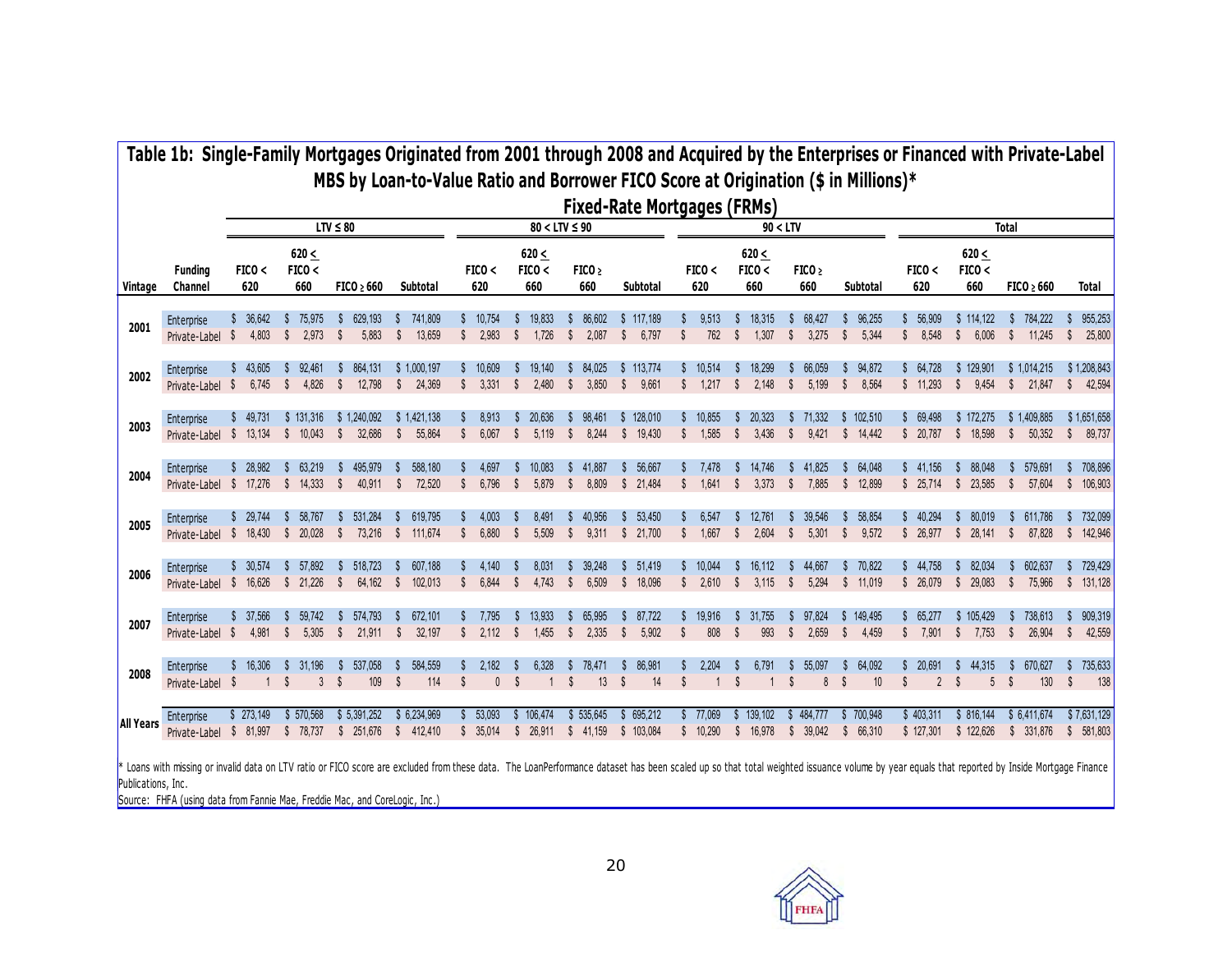|                  | Table 1c: Single-Family Mortgages Originated from 2001 through 2008 and Acquired by the Enterprises or Financed with Private-Label |                             |                            |                             |                                                                                     |                                |                                          |                              |                             |                                  |                                       |                                        |                                 |                              |                                  |                                                    |                                                     |
|------------------|------------------------------------------------------------------------------------------------------------------------------------|-----------------------------|----------------------------|-----------------------------|-------------------------------------------------------------------------------------|--------------------------------|------------------------------------------|------------------------------|-----------------------------|----------------------------------|---------------------------------------|----------------------------------------|---------------------------------|------------------------------|----------------------------------|----------------------------------------------------|-----------------------------------------------------|
|                  |                                                                                                                                    |                             |                            |                             | MBS by Loan-to-Value Ratio and Borrower FICO Score at Origination (\$ in Millions)* |                                |                                          |                              | All Mortgages (ARMs + FRMs) |                                  |                                       |                                        |                                 |                              |                                  |                                                    |                                                     |
|                  |                                                                                                                                    |                             |                            | $LTV \leq 80$               |                                                                                     |                                |                                          | $80 < LTV \leq 90$           |                             |                                  | 90 < LTV                              |                                        |                                 |                              |                                  | Total                                              |                                                     |
| Vintage          | Funding<br>Channel                                                                                                                 | FICO <<br>620               | $620 \le$<br>FICO <<br>660 | $FICO \geq 660$             | Subtotal                                                                            | FICO <<br>620                  | $620 \leq$<br>FICO <<br>660              | FICO <sub>2</sub><br>660     | Subtotal                    | FICO <<br>620                    | $620 \leq$<br>FICO <<br>660           | FICO ><br>660                          | Subtotal                        | FICO <<br>620                | $620 \leq$<br>FICO <<br>660      | $FICO \geq 660$                                    | <b>Total</b>                                        |
| 2001             | Enterprise<br>Private-Label                                                                                                        | - 38.711<br>-S<br>18,877    | 79.532<br>7,617            | 657.400<br>9,783            | 775.643<br>36,277<br>S                                                              | \$11.368<br>\$13,082           | 20.589<br>$\mathbb{S}$<br>4.999          | 90.010<br>\$<br>3.777        | 121.967<br>S.<br>\$21,858   | 9.713<br>1,864<br>S              | 18.858<br>2,415<br>S                  | 71.105<br>4,194<br>S                   | 99,675<br>8,472<br>$\mathbb{S}$ | 59.792<br>\$33,823           | \$118,979<br>\$15,031            | 818.514<br>s.<br>17,754                            | 997,285<br>66,608<br>S                              |
| 2002             | Enterprise<br>Private-Label                                                                                                        | 48.259<br>30,612<br>- \$    | \$102.725<br>\$12,931      | 948.603<br>25,867           | \$1.099.587<br>69,410<br>S                                                          | \$11.710<br>\$20.343           | 20.967<br>$\mathbb{S}$<br>7.868          | 92.400<br>\$<br>7,373        | 125.077<br>S<br>\$35,585    | 11.380<br>3,589<br>s.            | 20.145<br><sup>\$</sup><br>4.910      | 73.291<br>s.<br>8,011                  | 104.816<br>s.<br>\$16,510       | \$71.349<br>\$54,545         | \$143.837<br>\$25,709            | \$1.114.294<br>s.<br>41,251                        | \$1.329.480<br>121,505<br>$\mathbb{S}$              |
| 2003             | Enterprise<br>Private-Label                                                                                                        | 55.028<br>\$47,781          | \$149.562<br>\$24,189      | \$1.373.868<br>66,153<br>S. | \$1.578.458<br>$\mathbb{S}$<br>138,124                                              | \$10.032<br>\$30.273           | 23.255<br>\$ 13.766                      | \$110.482<br>\$ 15.328       | 143,768<br>\$<br>\$59,367   | 12.136<br>8,972<br>s.            | 23.357<br>11,076<br>S.                | 81.688<br>16.896<br>s.                 | \$117.181<br>\$ 36,944          | \$77.196<br>\$87,027         | \$196.173<br>\$49,031            | \$1,566,038<br>$\boldsymbol{\mathsf{s}}$<br>98,377 | \$1,839,407<br>$\boldsymbol{\mathsf{s}}$<br>234,434 |
| 2004             | Enterprise<br>Private-Label                                                                                                        | \$34,426<br>83.678<br>-S    | 79,299<br>54.009<br>S.     | 636,247<br>149.840<br>s.    | 749,972<br>287,527<br>s.                                                            | 5,576<br>\$47.606              | 12.525<br>\$21.373                       | 52.992<br>23.607<br>s.       | 71,093<br>s.<br>\$92.586    | 8,837<br>\$14.087                | 17,856<br>16.052<br>S.                | 50,893<br>22,444<br>s.                 | 77,586<br>52,583<br>S.          | \$48,839<br>\$145,371        | \$109,680<br>\$91,433            | 740,132<br>s.<br>\$ 195,891                        | 898,650<br>432,696<br><b>S</b>                      |
| 2005             | Enterprise<br>Private-Label \$ 100,219                                                                                             | \$35,560                    | 72,041<br>82.518<br>S.     | 663,690<br>223.927<br>s.    | 771.291<br>406.664<br>S.                                                            | 4,546<br>\$49.423              | 9.899<br>23.201<br>$\mathbb{S}$          | 48.665<br>\$27.884           | 63.110<br>s<br>\$100.508    | 7,136<br>\$13.885                | 14,212<br>13.590<br>S.                | 44,126<br>\$ 19.127                    | 65,474<br>46.602<br>S.          | \$47,242<br>\$163,527        | 96.153<br>s.<br>\$119,308        | 756.480<br>s.<br>\$ 270.938                        | 899,875<br>553.774<br><b>S</b>                      |
| 2006             | Enterprise<br>Private-Label                                                                                                        | \$37,396<br>\$65,095        | 71,920<br>\$70.023         | 632.616<br>190.673<br>s.    | 741,932<br>S<br>325,791<br>S.                                                       | 4,781<br>\$31.565              | 9.079<br>$\mathbb{S}$<br>15.211          | 44.514<br>s.<br>\$ 19.580    | 58.373<br>\$ 66.356         | \$10,451<br>\$12.405             | 17.098<br>10.491<br>$\mathbb{S}$      | 49.272<br>\$ 15.257                    | 76,822<br>\$38,153              | \$52.628<br>\$109.065        | 98.097<br>s.<br>\$95.725         | 726.402<br>s.<br>\$225.510                         | 877,127<br>$\mathsf{\$}$<br>430,300                 |
| 2007             | Enterprise<br>Private-Label                                                                                                        | 42.011<br>\$ 12,401         | 68.974<br>S.<br>12.727     | 649.303<br>50.076           | 760,288<br>75.204<br><b>S</b>                                                       | 8.572<br>6.524<br>$\mathbb{S}$ | 15.115<br>$\mathsf{\$}$<br>4.051         | 71.629<br>s.<br>S.<br>6.948  | 95.316<br>s.<br>\$ 17.523   | 20.362<br>2.448<br>$\mathbb{S}$  | 32.828<br>2.588<br>$\mathbf{\hat{s}}$ | 104.001<br>s.<br>6.555<br>$\mathbb{S}$ | \$157.191<br>\$11,591           | \$70,945<br>\$21,372         | \$116.917<br>\$ 19.367           | 824.933<br>\$<br>63.579                            | \$1,012,795<br>\$104,318                            |
| 2008             | Enterprise<br>Private-Label \$                                                                                                     | 16,775                      | 32.673<br><b>S</b><br>5    | 578.652<br>233<br>-S        | 628.101<br>239<br>S                                                                 | 2.252<br>$\mathbf{0}$<br>S     | 6.555<br>$\overline{2}$<br><sup>\$</sup> | 83.515<br>$\mathbf{s}$<br>35 | 92.321<br>37<br>S           | 2.222<br>S                       | 6.893<br><b>S</b><br>$\mathbf{1}$     | 57.262<br>16<br>S                      | 66.377<br>S<br>18               | \$21.249<br>S<br>$2^{\circ}$ | 46.120<br>S<br>$\mathbb{S}$<br>8 | 719.429<br>284<br>- \$                             | 786,799<br>$\mathbf{s}$<br>295                      |
| <b>All Years</b> | Enterprise<br>Private-Label                                                                                                        | \$ 308.167<br>-S<br>358.664 | \$656,725<br>\$ 264,020    | \$ 6,140,379<br>\$ 716,553  | \$7.105.271<br>\$1.339.237                                                          | 58,836<br>\$198,816            | 117.983<br>90.471<br>s.                  | \$594.206<br>\$104.532       | 771,025<br>393.820<br>s.    | 82.237<br>57.251<br>$\mathbb{S}$ | 151.248<br>61.123<br>$\mathbb{S}$     | 531,639<br>92.499<br>s.                | 765,123<br>\$ 210,873           | \$449,239<br>\$ 614.732      | \$925.955<br>\$415.613           | \$7.266.224<br>\$913.585                           | \$8,641,419<br>\$1,943,930                          |

\* Loans with missing or invalid data on LTV ratio or FICO score are excluded from these data. The LoanPerformance dataset has been scaled up so that total weighted issuance volume by year equals that reported by Inside Mor Publications, Inc.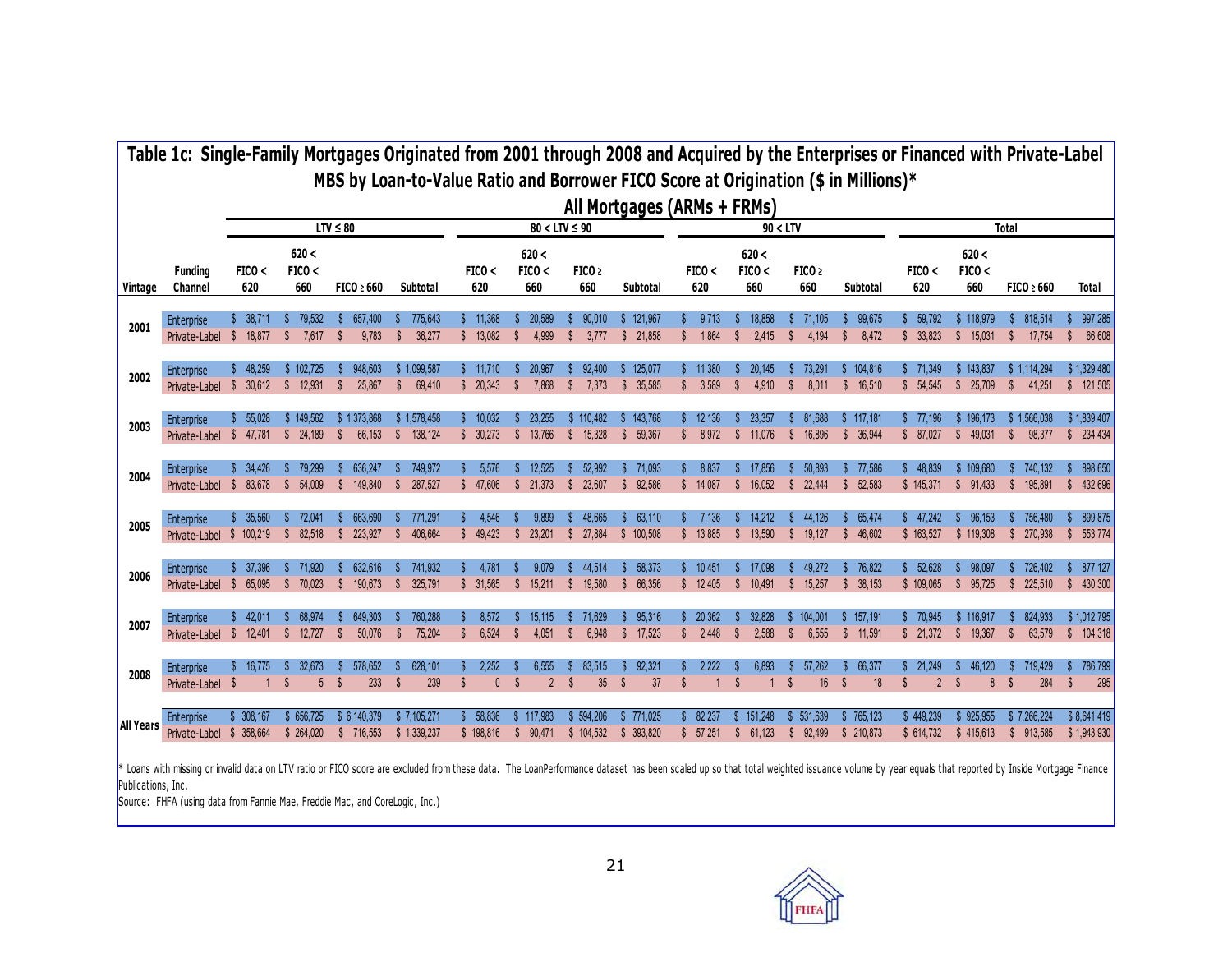|         |                             |               |                             | $LTV \leq 80$            |          |               |                             | $80 < LTV \leq 90$       | Adjustable-Rate Mortgages (ARMs) |               |                             | 90 < LTV                 |          |               |                             | <b>Total</b>             |              |
|---------|-----------------------------|---------------|-----------------------------|--------------------------|----------|---------------|-----------------------------|--------------------------|----------------------------------|---------------|-----------------------------|--------------------------|----------|---------------|-----------------------------|--------------------------|--------------|
| Vintage | <b>Funding</b><br>Channel   | FICO <<br>620 | $620 \leq$<br>FICO <<br>660 | FICO <sub>2</sub><br>660 | Subtotal | FICO <<br>620 | $620 \leq$<br>FICO <<br>660 | FICO <sub>2</sub><br>660 | Subtotal                         | FICO <<br>620 | $620 \leq$<br>FICO <<br>660 | FICO <sub>2</sub><br>660 | Subtotal | FICO <<br>620 | $620 \leq$<br>FICO <<br>660 | FICO <sub>2</sub><br>660 | <b>Total</b> |
| 2001    | Enterprise                  | 0.2%          | 0.4%                        | 2.8%                     | 3.4%     | 0.1%          | 0.1%                        | 0.3%                     | 0.5%                             | 0.0%          | 0.1%                        | 0.3%                     | 0.3%     | 0.3%          | 0.5%                        | 3.4%                     | 4.2%         |
|         | Private-Label               | 21.1%         | 7.0%                        | 5.9%                     | 34.0%    | 15.2%         | 4.9%                        | 2.5%                     | 22.6%                            | 1.7%          | 1.7%                        | 1.4%                     | 4.7%     | 37.9%         | 13.5%                       | 9.8%                     | 61.3%        |
| 2002    | Enterprise                  | 0.4%          | 0.8%                        | 6.4%                     | 7.5%     | 0.1%          | 0.1%                        | 0.6%                     | 0.9%                             | 0.1%          | 0.1%                        | 0.5%                     | 0.7%     | 0.5%          | 1.0%                        | 7.5%                     | 9.1%         |
|         | Private-Label               | 19.6%         | 6.7%                        | 10.8%                    | 37.1%    | 14.0%         | 4.4%                        | 2.9%                     | 21.3%                            | 2.0%          | 2.3%                        | 2.3%                     | 6.5%     | 35.6%         | 13.4%                       | 16.0%                    | 64.9%        |
| 2003    | Enterprise                  | 0.3%          | 1.0%                        | 7.3%                     | 8.6%     | 0.1%          | 0.1%                        | 0.7%                     | 0.9%                             | 0.1%          | 0.2%                        | 0.6%                     | 0.8%     | 0.4%          | 1.3%                        | 8.5%                     | 10.2%        |
|         | Private-Label               | 14.8%         | 6.0%                        | 14.3%                    | 35.1%    | 10.3%         | 3.7%                        | 3.0%                     | 17.0%                            | 3.2%          | 3.3%                        | 3.2%                     | 9.6%     | 28.3%         | 13.0%                       | 20.5%                    | 61.7%        |
| 2004    | Enterprise                  | 0.6%          | 1.8%                        | 15.6%                    | 18.0%    | 0.1%          | 0.3%                        | 1.2%                     | 1.6%                             | 0.2%          | 0.3%                        | 1.0%                     | 1.5%     | 0.9%          | 2.4%                        | 17.9%                    | 21.1%        |
|         | Private-Label               | 15.3%         | 9.2%                        | 25.2%                    | 49.7%    | 9.4%          | 3.6%                        | 3.4%                     | 16.4%                            | 2.9%          | 2.9%                        | 3.4%                     | 9.2%     | 27.7%         | 15.7%                       | 32.0%                    | 75.3%        |
| 2005    | Enterprise                  | 0.6%          | 1.5%                        | 14.7%                    | 16.8%    | 0.1%          | 0.2%                        | 0.9%                     | 1.1%                             | 0.1%          | 0.2%                        | 0.5%                     | 0.7%     | 0.8%          | 1.8%                        | 16.1%                    | 18.6%        |
|         | Private-Label               | 14.8%         | 11.3%                       | 27.2%                    | 53.3%    | 7.7%          | 3.2%                        | 3.4%                     | 14.2%                            | 2.2%          | 2.0%                        | 2.5%                     | 6.7%     | 24.7%         | 16.5%                       | 33.1%                    | 74.2%        |
| 2006    | Enterprise                  | 0.8%          | 1.6%                        | 13.0%                    | 15.4%    | 0.1%          | 0.1%                        | 0.6%                     | 0.8%                             | 0.0%          | 0.1%                        | 0.5%                     | 0.7%     | 0.9%          | 1.8%                        | 14.1%                    | 16.8%        |
|         | Private-Label               | 11.3%         | 11.3%                       | 29.4%                    | 52.0%    | 5.7%          | 2.4%                        | 3.0%                     | 11.2%                            | 2.3%          | 1.7%                        | 2.3%                     | 6.3%     | 19.3%         | 15.5%                       | 34.8%                    | 69.5%        |
| 2007    | Enterprise                  | 0.4%          | 0.9%                        | 7.4%                     | 8.7%     | 0.1%          | 0.1%                        | 0.6%                     | 0.7%                             | 0.0%          | 0.1%                        | 0.6%                     | 0.8%     | 0.6%          | 1.1%                        | 8.5%                     | 10.2%        |
|         | Private-Label               | 7.1%          | 7.1%                        | 27.0%                    | 41.2%    | 4.2%          | 2.5%                        | 4.4%                     | 11.1%                            | 1.6%          | 1.5%                        | 3.7%                     | 6.8%     | 12.9%         | 11.1%                       | 35.2%                    | 59.2%        |
| 2008    | Enterprise                  | 0.1%          | 0.2%                        | 5.3%                     | 5.5%     | 0.0%          | 0.0%                        | 0.6%                     | 0.7%                             | 0.0%          | 0.0%                        | 0.3%                     | 0.3%     | 0.1%          | 0.2%                        | 6.2%                     | 6.5%         |
|         | Private-Label               | 0.0%          | 0.8%                        | 41.9%                    | 42.7%    | 0.0%          | 0.3%                        | 7.7%                     | 8.0%                             | 0.0%          | 0.0%                        | 2.7%                     | 2.7%     | 0.0%          | 1.1%                        | 52.2%                    | 53.3%        |
|         | <b>All Years</b> Enterprise | 0.4%          | 1.0%                        | 8.7%                     | 10.1%    | 0.1%          | 0.1%                        | 0.7%                     | 0.9%                             | 0.1%          | 0.1%                        | 0.5%                     | 0.7%     | 0.5%          | 1.3%                        | 9.9%                     | 11.7%        |
|         | Private-Label               | 14.2%         | 9.5%                        | 23.9%                    | 47.7%    | 8.4%          | 3.3%                        | 3.3%                     | 15.0%                            | 2.4%          | 2.3%                        | 2.7%                     | 7.4%     | 25.1%         | 15.1%                       | 29.9%                    | 70.1%        |

Inside Mortgage Finance Publications, Inc .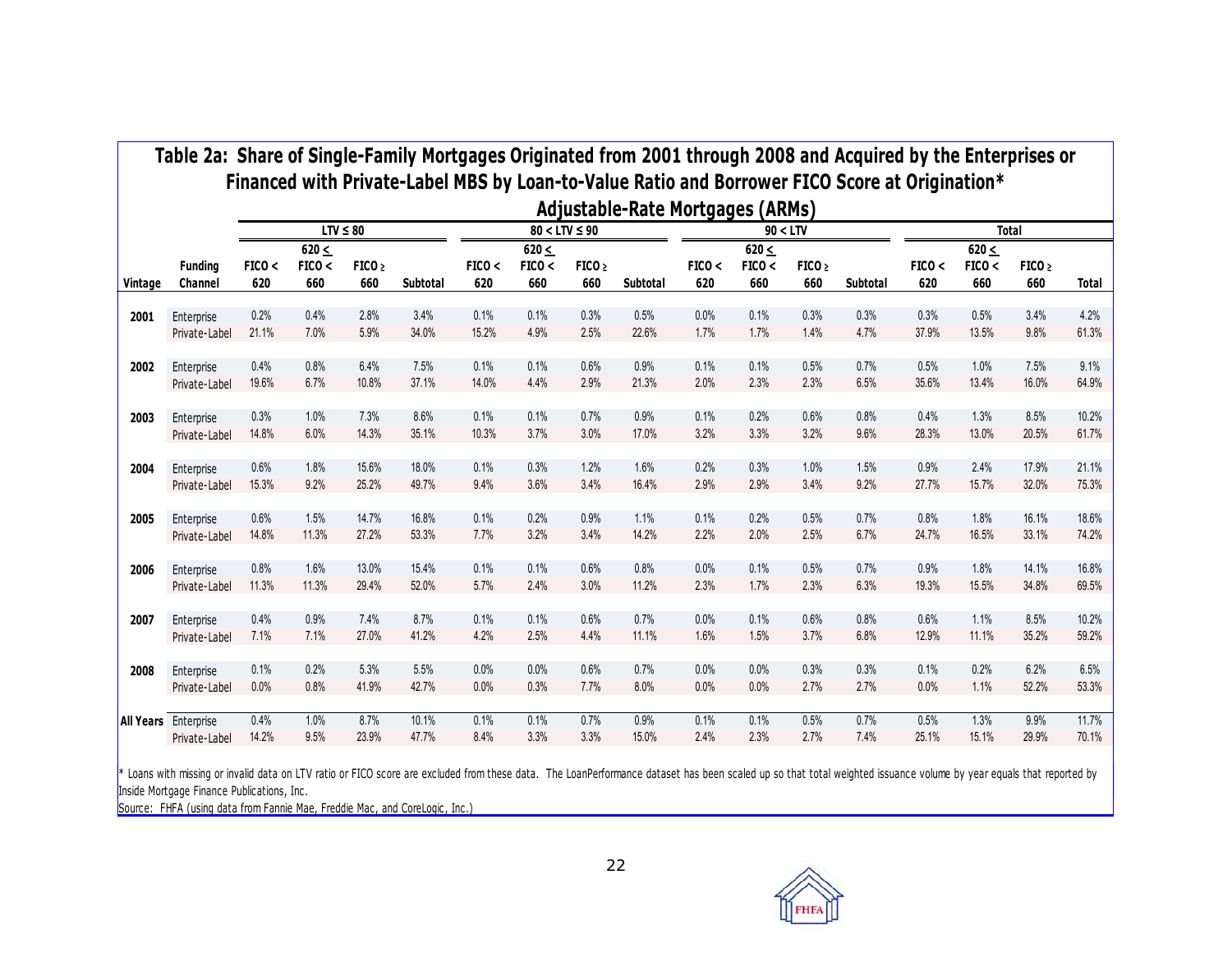|                  |                             |               |                             |                          |                |               |                             |                          | <b>Fixed-Rate Mortgages (FRMs)</b> |               |                             |                          |              |               |                             |                          |                |
|------------------|-----------------------------|---------------|-----------------------------|--------------------------|----------------|---------------|-----------------------------|--------------------------|------------------------------------|---------------|-----------------------------|--------------------------|--------------|---------------|-----------------------------|--------------------------|----------------|
|                  |                             |               |                             | $LTV \leq 80$            |                |               | $80 < LTV \leq 90$          |                          |                                    |               | 90 < LTV                    |                          |              |               |                             | <b>Total</b>             |                |
| Vintage          | <b>Funding</b><br>Channel   | FICO <<br>620 | $620 \leq$<br>FICO <<br>660 | FICO <sub>2</sub><br>660 | Subtotal       | FICO <<br>620 | $620 \leq$<br>FICO <<br>660 | FICO <sub>2</sub><br>660 | Subtotal                           | FICO <<br>620 | $620 \leq$<br>FICO <<br>660 | FICO <sub>2</sub><br>660 | Subtotal     | FICO <<br>620 | $620 \leq$<br>FICO <<br>660 | FICO <sub>2</sub><br>660 | Total          |
| 2001             | Enterprise                  | 3.7%          | 7.6%                        | 63.1%                    | 74.4%          | 1.1%          | 2.0%                        | 8.7%                     | 11.8%                              | 1.0%          | 1.8%                        | 6.9%                     | 9.7%         | 5.7%          | 11.4%                       | 78.6%                    | 95.8%          |
|                  | Private-Label               | 7.2%          | 4.5%                        | 8.8%                     | 20.5%          | 4.5%          | 2.6%                        | 3.1%                     | 10.2%                              | 1.1%          | 2.0%                        | 4.9%                     | 8.0%         | 12.8%         | 9.0%                        | 16.9%                    | 38.7%          |
|                  | Enterprise                  | 3.3%          | 7.0%                        | 65.0%                    | 75.2%          | 0.8%          | 1.4%                        | 6.3%                     | 8.6%                               | 0.8%          | 1.4%                        | 5.0%                     | 7.1%         | 4.9%          | 9.8%                        | 76.3%                    | 90.9%          |
| 2002             | Private-Label               | 5.6%          | 4.0%                        | 10.5%                    | 20.1%          | 2.7%          | 2.0%                        | 3.2%                     | 8.0%                               | 1.0%          | 1.8%                        | 4.3%                     | 7.0%         | 9.3%          | 7.8%                        | 18.0%                    | 35.1%          |
|                  | Enterprise                  | 2.7%          | 7.1%                        | 67.4%                    | 77.3%          | 0.5%          | 1.1%                        | 5.4%                     | 7.0%                               | 0.6%          | 1.1%                        | 3.9%                     | 5.6%         | 3.8%          | 9.4%                        | 76.6%                    | 89.8%          |
| 2003             | Private-Label               | 5.6%          | 4.3%                        | 13.9%                    | 23.8%          | 2.6%          | 2.2%                        | 3.5%                     | 8.3%                               | 0.7%          | 1.5%                        | 4.0%                     | 6.2%         | 8.9%          | 7.9%                        | 21.5%                    | 38.3%          |
|                  |                             | 3.2%          | 7.0%                        | 55.2%                    | 65.5%          | 0.5%          | 1.1%                        | 4.7%                     | 6.3%                               | 0.8%          | 1.6%                        | 4.7%                     | 7.1%         | 4.6%          | 9.8%                        | 64.5%                    | 78.9%          |
| 2004             | Enterprise<br>Private-Label | 4.0%          | 3.3%                        | 9.5%                     | 16.8%          | 1.6%          | 1.4%                        | 2.0%                     | 5.0%                               | 0.4%          | 0.8%                        | 1.8%                     | 3.0%         | 5.9%          | 5.5%                        | 13.3%                    | 24.7%          |
|                  |                             |               |                             |                          |                |               |                             |                          |                                    |               |                             |                          |              |               |                             |                          |                |
| 2005             | Enterprise<br>Private-Label | 3.3%<br>3.3%  | 6.5%<br>3.6%                | 59.0%<br>13.2%           | 68.9%<br>20.2% | 0.4%<br>1.2%  | 0.9%<br>1.0%                | 4.6%<br>1.7%             | 5.9%<br>3.9%                       | 0.7%<br>0.3%  | 1.4%<br>0.5%                | 4.4%<br>1.0%             | 6.5%<br>1.7% | 4.5%<br>4.9%  | 8.9%<br>5.1%                | 68.0%<br>15.9%           | 81.4%<br>25.8% |
|                  |                             |               |                             |                          |                |               |                             |                          |                                    |               |                             |                          |              |               |                             |                          |                |
| 2006             | Enterprise                  | 3.5%<br>3.9%  | 6.6%<br>4.9%                | 59.1%<br>14.9%           | 69.2%<br>23.7% | 0.5%<br>1.6%  | 0.9%<br>1.1%                | 4.5%<br>1.5%             | 5.9%<br>4.2%                       | 1.1%<br>0.6%  | 1.8%<br>0.7%                | 5.1%<br>1.2%             | 8.1%<br>2.6% | 5.1%<br>6.1%  | 9.4%<br>6.8%                | 68.7%<br>17.7%           | 83.2%<br>30.5% |
|                  | Private-Label               |               |                             |                          |                |               |                             |                          |                                    |               |                             |                          |              |               |                             |                          |                |
| 2007             | Enterprise                  | 3.7%          | 5.9%                        | 56.8%                    | 66.4%          | 0.8%          | 1.4%                        | 6.5%                     | 8.7%                               | 2.0%          | 3.1%                        | 9.7%                     | 14.8%        | 6.4%          | 10.4%                       | 72.9%                    | 89.8%          |
|                  | Private-Label               | 4.8%          | 5.1%                        | 21.0%                    | 30.9%          | 2.0%          | 1.4%                        | 2.2%                     | 5.7%                               | 0.8%          | 1.0%                        | 2.5%                     | 4.3%         | 7.6%          | 7.4%                        | 25.8%                    | 40.8%          |
|                  | Enterprise                  | 2.1%          | 4.0%                        | 68.3%                    | 74.3%          | 0.3%          | 0.8%                        | 10.0%                    | 11.1%                              | 0.3%          | 0.9%                        | 7.0%                     | 8.1%         | 2.6%          | 5.6%                        | 85.2%                    | 93.5%          |
| 2008             | Private-Label               | 0.5%          | 1.0%                        | 37.1%                    | 38.5%          | 0.0%          | 0.4%                        | 4.3%                     | 4.7%                               | 0.3%          | 0.4%                        | 2.8%                     | 3.4%         | 0.8%          | 1.8%                        | 44.1%                    | 46.7%          |
|                  | Enterprise                  | 3.2%          | 6.6%                        | 62.4%                    | 72.2%          | 0.6%          | 1.2%                        | 6.2%                     | 8.0%                               | 0.9%          | 1.6%                        | 5.6%                     | 8.1%         | 4.7%          | 9.4%                        | 74.2%                    | 88.3%          |
| <b>All Years</b> | Private-Label               | 4.2%          | 4.1%                        | 12.9%                    | 21.2%          | 1.8%          | 1.4%                        | 2.1%                     | 5.3%                               | 0.5%          | 0.9%                        | 2.0%                     | 3.4%         | 6.5%          | 6.3%                        | 17.1%                    | 29.9%          |

Inside Mortgage Finance Publications, Inc.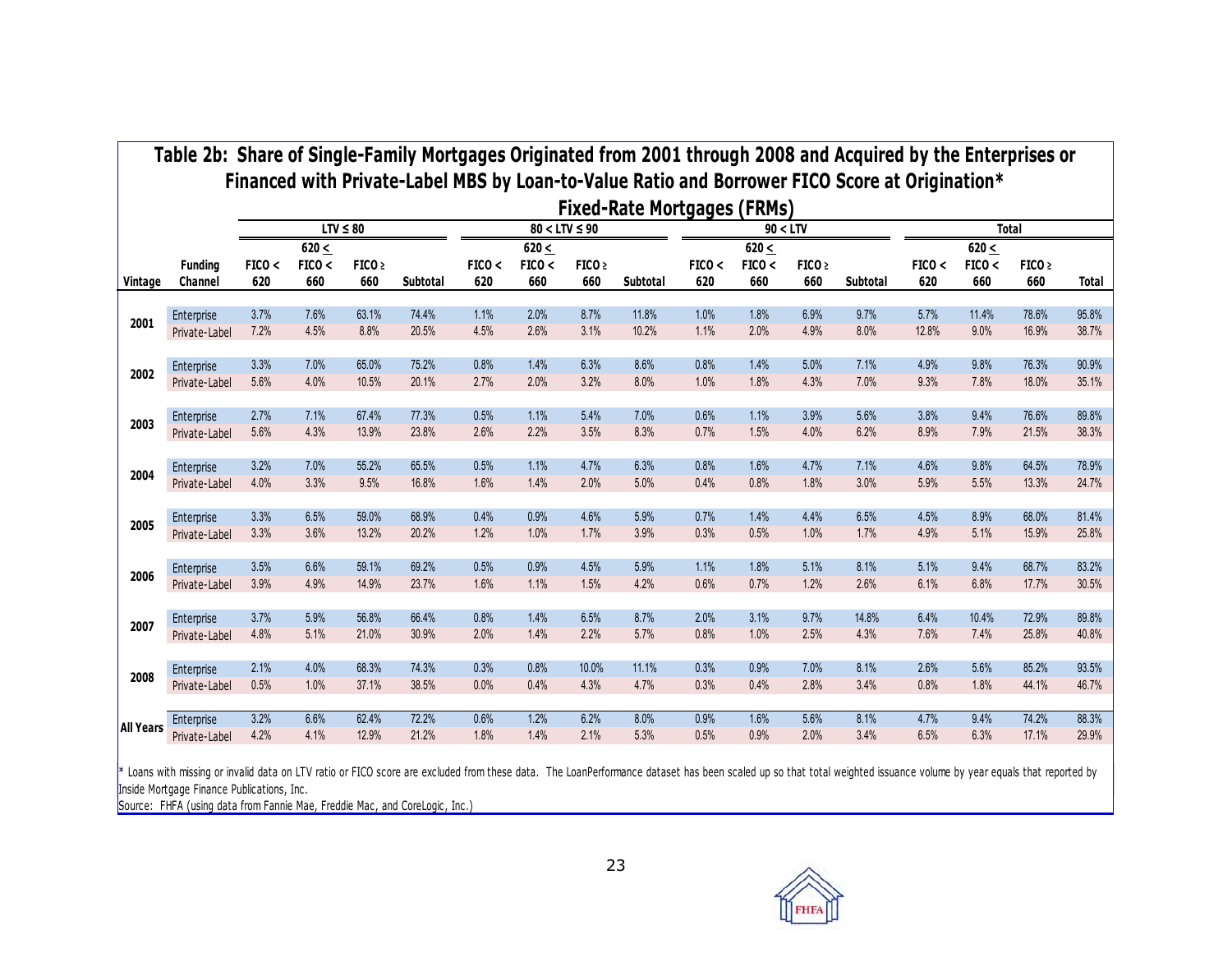|                  |                           |               |                             |                          |          |               |                             |                          | All Mortgages (ARMs + FRMs) |               |                             |                          |          |               |                             |                          |              |
|------------------|---------------------------|---------------|-----------------------------|--------------------------|----------|---------------|-----------------------------|--------------------------|-----------------------------|---------------|-----------------------------|--------------------------|----------|---------------|-----------------------------|--------------------------|--------------|
|                  |                           |               |                             | $LTV \leq 80$            |          |               |                             | $80 < LTV \leq 90$       |                             |               |                             | 90 < LTV                 |          |               |                             | <b>Total</b>             |              |
| Vintage          | <b>Funding</b><br>Channel | FICO <<br>620 | 620 $\leq$<br>FICO <<br>660 | FICO <sub>2</sub><br>660 | Subtotal | FICO <<br>620 | $620 \leq$<br>FICO <<br>660 | FICO <sub>2</sub><br>660 | Subtotal                    | FICO <<br>620 | $620 \leq$<br>FICO <<br>660 | FICO <sub>2</sub><br>660 | Subtotal | FICO <<br>620 | $620 \leq$<br>FICO <<br>660 | FICO <sub>2</sub><br>660 | <b>Total</b> |
| 2001             | Enterprise                | 3.9%          | 8.0%                        | 65.9%                    | 77.8%    | 1.1%          | 2.1%                        | 9.0%                     | 12.2%                       | 1.0%          | 1.9%                        | 7.1%                     | 10.0%    | 6.0%          | 11.9%                       | 82.1%                    | 100.0%       |
|                  | Private-Label             | 28.3%         | 11.4%                       | 14.7%                    | 54.5%    | 19.6%         | 7.5%                        | 5.7%                     | 32.8%                       | 2.8%          | 3.6%                        | 6.3%                     | 12.7%    | 50.8%         | 22.6%                       | 26.7%                    | 100.0%       |
| 2002             | Enterprise                | 3.6%          | 7.7%                        | 71.4%                    | 82.7%    | 0.9%          | 1.6%                        | 7.0%                     | 9.4%                        | 0.9%          | 1.5%                        | 5.5%                     | 7.9%     | 5.4%          | 10.8%                       | 83.8%                    | 100.0%       |
|                  | Private-Label             | 25.2%         | 10.6%                       | 21.3%                    | 57.1%    | 16.7%         | 6.5%                        | 6.1%                     | 29.3%                       | 3.0%          | 4.0%                        | 6.6%                     | 13.6%    | 44.9%         | 21.2%                       | 34.0%                    | 100.0%       |
| 2003             | Enterprise                | 3.0%          | 8.1%                        | 74.7%                    | 85.8%    | 0.5%          | 1.3%                        | 6.0%                     | 7.8%                        | 0.7%          | 1.3%                        | 4.4%                     | 6.4%     | 4.2%          | 10.7%                       | 85.1%                    | 100.0%       |
|                  | Private-Label             | 20.4%         | 10.3%                       | 28.2%                    | 58.9%    | 12.9%         | 5.9%                        | 6.5%                     | 25.3%                       | 3.8%          | 4.7%                        | 7.2%                     | 15.8%    | 37.1%         | 20.9%                       | 42.0%                    | 100.0%       |
| 2004             | Enterprise                | 3.8%          | 8.8%                        | 70.8%                    | 83.5%    | 0.6%          | 1.4%                        | 5.9%                     | 7.9%                        | 1.0%          | 2.0%                        | 5.7%                     | 8.6%     | 5.4%          | 12.2%                       | 82.4%                    | 100.0%       |
|                  | Private-Label             | 19.3%         | 12.5%                       | 34.6%                    | 66.5%    | 11.0%         | 4.9%                        | 5.5%                     | 21.4%                       | 3.3%          | 3.7%                        | 5.2%                     | 12.2%    | 33.6%         | 21.1%                       | 45.3%                    | 100.0%       |
| 2005             | Enterprise                | 4.0%          | 8.0%                        | 73.8%                    | 85.7%    | 0.5%          | 1.1%                        | 5.4%                     | 7.0%                        | 0.8%          | 1.6%                        | 4.9%                     | 7.3%     | 5.2%          | 10.7%                       | 84.1%                    | 100.0%       |
|                  | Private-Label             | 18.1%         | 14.9%                       | 40.4%                    | 73.4%    | 8.9%          | 4.2%                        | 5.0%                     | 18.1%                       | 2.5%          | 2.5%                        | 3.5%                     | 8.4%     | 29.5%         | 21.5%                       | 48.9%                    | 100.0%       |
| 2006             | Enterprise                | 4.3%          | 8.2%                        | 72.1%                    | 84.6%    | 0.5%          | 1.0%                        | 5.1%                     | 6.7%                        | 1.2%          | 1.9%                        | 5.6%                     | 8.8%     | 6.0%          | 11.2%                       | 82.8%                    | 100.0%       |
|                  | Private-Label             | 15.1%         | 16.3%                       | 44.3%                    | 75.7%    | 7.3%          | 3.5%                        | 4.6%                     | 15.4%                       | 2.9%          | 2.4%                        | 3.5%                     | 8.9%     | 25.3%         | 22.2%                       | 52.4%                    | 100.0%       |
| 2007             | Enterprise                | 4.1%          | 6.8%                        | 64.1%                    | 75.1%    | 0.8%          | 1.5%                        | 7.1%                     | 9.4%                        | 2.0%          | 3.2%                        | 10.3%                    | 15.5%    | 7.0%          | 11.5%                       | 81.5%                    | 100.0%       |
|                  | Private-Label             | 11.9%         | 12.2%                       | 48.0%                    | 72.1%    | 6.3%          | 3.9%                        | 6.7%                     | 16.8%                       | 2.3%          | 2.5%                        | 6.3%                     | 11.1%    | 20.5%         | 18.6%                       | 60.9%                    | 100.0%       |
| 2008             | Enterprise                | 2.1%          | 4.2%                        | 73.5%                    | 79.8%    | 0.3%          | 0.8%                        | 10.6%                    | 11.7%                       | 0.3%          | 0.9%                        | 7.3%                     | 8.4%     | 2.7%          | 5.9%                        | 91.4%                    | 100.0%       |
|                  | Private-Label             | 0.5%          | 1.8%                        | 79.0%                    | 81.2%    | 0.0%          | 0.6%                        | 12.0%                    | 12.6%                       | 0.3%          | 0.4%                        | 5.5%                     | 6.1%     | 0.8%          | 2.8%                        | 96.4%                    | 100.0%       |
| <b>All Years</b> | Enterprise                | 3.6%          | 7.6%                        | 71.1%                    | 82.2%    | 0.7%          | 1.4%                        | 6.9%                     | 8.9%                        | 1.0%          | 1.8%                        | 6.2%                     | 8.9%     | 5.2%          | 10.7%                       | 84.1%                    | 100.0%       |
|                  | Private-Label             | 18.5%         | 13.6%                       | 36.9%                    | 68.9%    | 10.2%         | 4.7%                        | 5.4%                     | 20.3%                       | 2.9%          | 3.1%                        | 4.8%                     | 10.8%    | 31.6%         | 21.4%                       | 47.0%                    | 100.0%       |

\* Loans with missing or invalid data on LTV ratio or FICO score are excluded from these data. The LoanPerformance dataset has been scaled up so that total weighted issuance volume by year equals that reported by Inside Mortgage Finance Publications, Inc .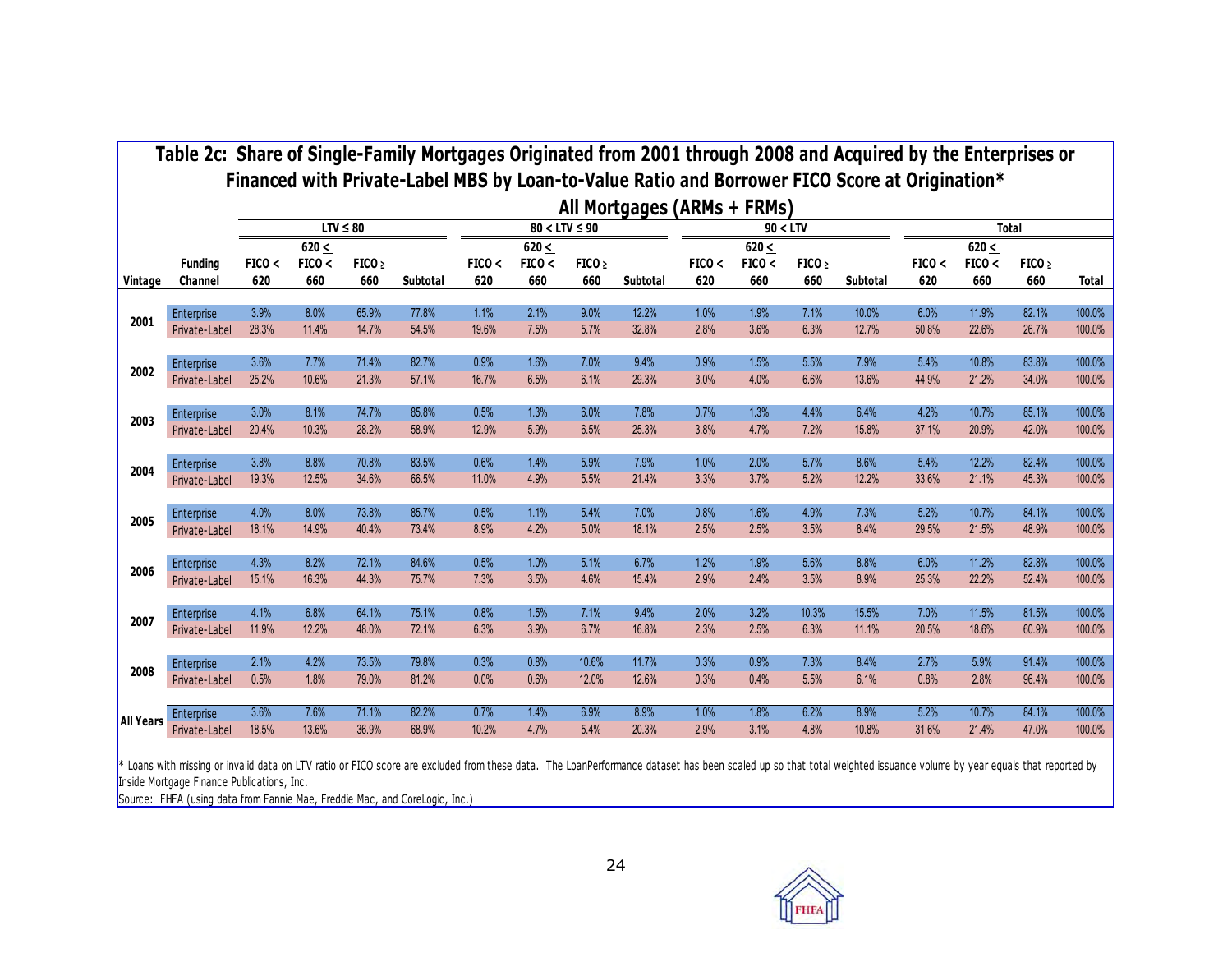|         |                             |                          |                             | $LTV \leq 80$            |          |               |                             | $80 < LTV \leq 90$       | <b>Adjustable-Rate Mortgages (ARMs)</b> |               | 90 < LTV                    |                          |          |               |                             | <b>Total</b>             |              |
|---------|-----------------------------|--------------------------|-----------------------------|--------------------------|----------|---------------|-----------------------------|--------------------------|-----------------------------------------|---------------|-----------------------------|--------------------------|----------|---------------|-----------------------------|--------------------------|--------------|
| Vintage | <b>Funding</b><br>Channel   | FICO <<br>620            | $620 \leq$<br>FICO <<br>660 | FICO <sub>2</sub><br>660 | Subtotal | FICO <<br>620 | $620 \leq$<br>FICO <<br>660 | FICO <sub>2</sub><br>660 | Subtotal                                | FICO <<br>620 | $620 \leq$<br>FICO <<br>660 | FICO <sub>2</sub><br>660 | Subtotal | FICO <<br>620 | $620 \leq$<br>FICO <<br>660 | FICO <sub>2</sub><br>660 | <b>Total</b> |
| 2001    | Enterprise                  | 10.8%                    | 3.8%                        | 0.7%                     | 1.7%     | 18.5%         | 7.2%                        | 1.8%                     | 4.8%                                    | 10.1%         | 7.4%                        | 2.3%                     | 3.5%     | 12.4%         | 4.8%                        | 0.9%                     | 2.2%         |
|         | Private-Label               | 26.5%                    | 16.9%                       | 7.9%                     | 21.3%    | 29.2%         | 19.0%                       | 11.4%                    | 25.0%                                   | 26.4%         | 20.8%                       | 10.8%                    | 19.8%    | 27.5%         | 18.2%                       | 9.2%                     | 22.6%        |
| 2002    | Enterprise                  | 7.3%                     | 2.9%                        | 0.8%                     | 1.3%     | 12.3%         | 6.0%                        | 2.3%                     | 3.8%                                    | 12.8%         | 7.4%                        | 3.0%                     | 4.7%     | 8.8%          | 3.9%                        | 1.1%                     | 1.8%         |
|         | Private-Label               | 20.9%                    | 13.6%                       | 4.8%                     | 14.9%    | 23.9%         | 15.1%                       | 9.8%                     | 20.1%                                   | 24.9%         | 18.0%                       | 9.6%                     | 17.1%    | 22.3%         | 14.8%                       | 6.4%                     | 16.9%        |
| 2003    | Enterprise                  | 7.5%                     | 3.2%                        | 1.4%                     | 1.8%     | 13.5%         | 7.3%                        | 3.3%                     | 4.7%                                    | 18.2%         | 9.6%                        | 4.3%                     | 6.6%     | 10.2%         | 4.5%                        | 1.8%                     | 2.4%         |
|         | Private-Label               | 17.1%                    | 11.0%                       | 4.5%                     | 10.9%    | 19.7%         | 12.4%                       | 8.2%                     | 16.1%                                   | 25.1%         | 16.0%                       | 9.1%                     | 16.7%    | 18.9%         | 12.7%                       | 5.8%                     | 13.2%        |
| 2004    | Enterprise                  | 10.4%                    | 6.8%                        | 3.5%                     | 4.1%     | 14.4%         | 11.0%                       | 6.1%                     | 7.4%                                    | 23.7%         | 14.0%                       | 6.7%                     | 10.1%    | 13.2%         | 8.3%                        | 3.9%                     | 4.8%         |
|         | Private-Label               | 20.3%                    | 16.5%                       | 8.8%                     | 13.8%    | 24.2%         | 16.6%                       | 12.1%                    | 20.0%                                   | 29.7%         | 20.7%                       | 13.2%                    | 20.8%    | 22.6%         | 17.3%                       | 9.6%                     | 16.0%        |
| 2005    | Enterprise                  | 17.3%                    | 16.8%                       | 10.4%                    | 11.2%    | 25.7%         | 21.3%                       | 14.6%                    | 16.2%                                   | 27.6%         | 25.9%                       | 14.5%                    | 18.1%    | 18.8%         | 18.0%                       | 10.7%                    | 11.8%        |
|         | Private-Label               | 33.8%                    | 36.9%                       | 26.2%                    | 30.6%    | 38.0%         | 32.6%                       | 27.4%                    | 34.3%                                   | 43.9%         | 35.7%                       | 28.2%                    | 35.6%    | 36.0%         | 35.9%                       | 26.5%                    | 31.8%        |
| 2006    | Enterprise                  | 38.2%                    | 34.9%                       | 19.8%                    | 22.3%    | 42.1%         | 41.0%                       | 29.6%                    | 32.5%                                   | 46.9%         | 40.8%                       | 33.5%                    | 35.6%    | 39.0%         | 35.6%                       | 20.8%                    | 23.3%        |
|         | Private-Label               | 51.0%                    | 58.4%                       | 44.7%                    | 49.0%    | 57.4%         | 56.2%                       | 50.6%                    | 55.3%                                   | 60.5%         | 56.6%                       | 48.6%                    | 55.1%    | 54.0%         | 57.9%                       | 45.5%                    | 50.6%        |
| 2007    | Enterprise                  | 49.9%                    | 43.7%                       | 22.1%                    | 25.8%    | 59.6%         | 52.3%                       | 37.8%                    | 42.3%                                   | 63.9%         | 54.2%                       | 47.0%                    | 49.0%    | 52.4%         | 45.6%                       | 24.9%                    | 28.7%        |
|         | Private-Label               | 56.0%                    | 57.0%                       | 40.6%                    | 46.1%    | 61.8%         | 59.5%                       | 52.0%                    | 57.4%                                   | 61.3%         | 60.0%                       | 54.0%                    | 57.0%    | 58.6%         | 58.0%                       | 43.5%                    | 49.5%        |
| 2008    | Enterprise                  | 20.8%                    | 12.4%                       | 3.5%                     | 4.0%     | 40.3%         | 25.6%                       | 10.8%                    | 11.9%                                   | 43.0%         | 26.7%                       | 10.7%                    | 11.6%    | 24.0%         | 14.8%                       | 4.6%                     | 5.2%         |
|         | Private-Label               | $\overline{\phantom{a}}$ | 36.4%                       | 13.0%                    | 13.5%    | --            | 0.0%                        | 37.9%                    | 36.7%                                   | --            | --                          | 41.2%                    | 41.2%    | --            | 27.4%                       | 18.1%                    | 18.3%        |
|         | <b>All Years</b> Enterprise | 21.3%                    | 15.6%                       | 8.3%                     | 9.5%     | 24.9%         | 17.6%                       | 11.4%                    | 13.4%                                   | 25.8%         | 18.9%                       | 14.2%                    | 16.0%    | 22.2%         | 16.2%                       | 8.8%                     | 10.2%        |
|         | Private-Label               | 30.6%                    | 35.5%                       | 25.7%                    | 29.1%    | 33.4%         | 28.8%                       | 26.9%                    | 31.0%                                   | 39.9%         | 30.9%                       | 25.9%                    | 31.9%    | 32.4%         | 33.3%                       | 25.9%                    | 29.8%        |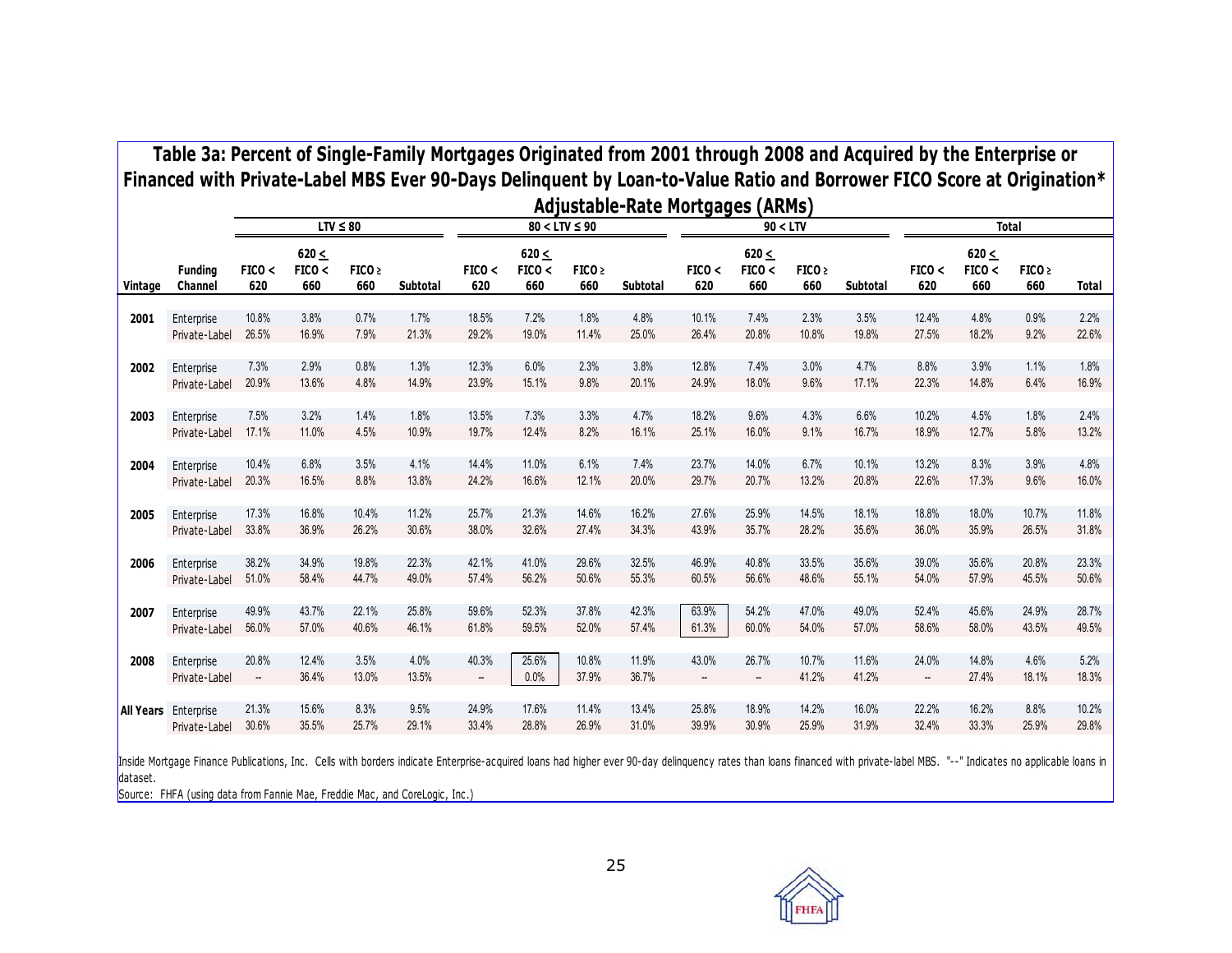|                  |                           |               |                             |                          |          |               |                             |                          | <b>Fixed-Rate Mortgages (FRMs)</b> |               |                             |                          |          |               |                             |                          |              |
|------------------|---------------------------|---------------|-----------------------------|--------------------------|----------|---------------|-----------------------------|--------------------------|------------------------------------|---------------|-----------------------------|--------------------------|----------|---------------|-----------------------------|--------------------------|--------------|
|                  |                           |               |                             | $LTV \leq 80$            |          |               |                             | $80 < LTV \leq 90$       |                                    |               | 90 < LTV                    |                          |          |               |                             | <b>Total</b>             |              |
| Vintage          | <b>Funding</b><br>Channel | FICO <<br>620 | $620 \leq$<br>FICO <<br>660 | FICO <sub>2</sub><br>660 | Subtotal | FICO <<br>620 | $620 \leq$<br>FICO <<br>660 | FICO <sub>2</sub><br>660 | Subtotal                           | FICO <<br>620 | 620 $\leq$<br>FICO <<br>660 | FICO <sub>2</sub><br>660 | Subtotal | FICO <<br>620 | $620 \leq$<br>FICO <<br>660 | FICO <sub>2</sub><br>660 | <b>Total</b> |
| 2001             | Enterprise                | 9.2%          | 4.3%                        | 0.9%                     | 1.6%     | 15.6%         | 8.6%                        | 2.8%                     | 4.9%                               | 18.3%         | 10.5%                       | 3.2%                     | 6.1%     | 11.9%         | 6.0%                        | 1.3%                     | 2.5%         |
|                  | Private-Label             | 25.0%         | 14.0%                       | 5.2%                     | 14.1%    | 31.1%         | 20.2%                       | 10.5%                    | 22.0%                              | 36.9%         | 29.7%                       | 8.2%                     | 17.5%    | 28.2%         | 19.2%                       | 7.0%                     | 16.9%        |
| 2002             | Enterprise                | 8.6%          | 4.1%                        | 0.9%                     | 1.5%     | 14.8%         | 8.5%                        | 3.1%                     | 5.1%                               | 19.2%         | 10.8%                       | 3.9%                     | 6.9%     | 11.4%         | 5.7%                        | 1.2%                     | 2.3%         |
|                  | Private-Label             | 18.1%         | 11.3%                       | 3.9%                     | 9.3%     | 22.8%         | 15.2%                       | 8.0%                     | 14.9%                              | 33.0%         | 24.0%                       | 7.9%                     | 15.5%    | 21.1%         | 15.2%                       | 5.6%                     | 11.8%        |
| 2003             | Enterprise                | 9.5%          | 4.7%                        | 1.2%                     | 1.8%     | 14.7%         | 8.9%                        | 3.7%                     | 5.3%                               | 23.3%         | 13.7%                       | 5.0%                     | 8.6%     | 12.3%         | 6.3%                        | 1.6%                     | 2.5%         |
|                  | Private-Label             | 15.1%         | 9.4%                        | 3.7%                     | 7.4%     | 19.2%         | 13.1%                       | 7.9%                     | 12.8%                              | 29.4%         | 17.8%                       | 8.6%                     | 13.1%    | 17.4%         | 12.0%                       | 5.3%                     | 9.5%         |
| 2004             | Enterprise                | 12.5%         | 6.9%                        | 2.1%                     | 3.1%     | 17.9%         | 11.5%                       | 5.2%                     | 7.4%                               | 26.4%         | 16.7%                       | 6.9%                     | 11.5%    | 15.6%         | 9.1%                        | 2.7%                     | 4.2%         |
|                  | Private-Label             | 18.3%         | 12.7%                       | 6.2%                     | 10.4%    | 24.6%         | 16.7%                       | 11.0%                    | 16.9%                              | 30.3%         | 21.2%                       | 12.1%                    | 16.8%    | 20.7%         | 14.9%                       | 7.7%                     | 12.4%        |
| 2005             | Enterprise                | 17.6%         | 12.7%                       | 4.2%                     | 5.6%     | 22.3%         | 17.5%                       | 8.9%                     | 11.2%                              | 33.0%         | 23.8%                       | 10.5%                    | 15.9%    | 20.5%         | 15.0%                       | 4.9%                     | 6.9%         |
|                  | Private-Label             | 27.3%         | 23.9%                       | 13.4%                    | 17.6%    | 36.1%         | 28.3%                       | 19.0%                    | 26.8%                              | 39.7%         | 32.0%                       | 20.2%                    | 26.8%    | 30.3%         | 25.5%                       | 14.4%                    | 19.6%        |
| 2006             | Enterprise                | 23.3%         | 19.0%                       | 7.5%                     | 9.4%     | 29.0%         | 23.2%                       | 13.3%                    | 16.1%                              | 43.8%         | 30.8%                       | 14.4%                    | 22.3%    | 28.5%         | 21.7%                       | 8.4%                     | 11.1%        |
|                  | Private-Label             | 39.2%         | 38.4%                       | 25.6%                    | 30.5%    | 48.9%         | 41.2%                       | 30.9%                    | 40.4%                              | 50.7%         | 42.6%                       | 28.4%                    | 37.7%    | 42.9%         | 39.3%                       | 26.3%                    | 32.5%        |
| 2007             | Enterprise                | 27.8%         | 19.4%                       | 7.3%                     | 9.5%     | 35.4%         | 28.1%                       | 16.2%                    | 19.8%                              | 48.7%         | 36.0%                       | 18.8%                    | 26.4%    | 35.1%         | 25.6%                       | 9.6%                     | 13.3%        |
|                  | Private-Label             | 44.2%         | 36.7%                       | 22.9%                    | 28.5%    | 52.6%         | 44.1%                       | 31.5%                    | 42.2%                              | 52.6%         | 48.5%                       | 34.9%                    | 41.1%    | 47.3%         | 39.6%                       | 24.9%                    | 31.7%        |
| 2008             | Enterprise                | 19.2%         | 10.0%                       | 2.0%                     | 2.9%     | 29.9%         | 20.4%                       | 6.7%                     | 8.3%                               | 35.6%         | 23.5%                       | 7.2%                     | 9.9%     | 22.1%         | 13.5%                       | 3.0%                     | 4.1%         |
|                  | Private-Label             | 0.0%          | 0.0%                        | 8.1%                     | 7.8%     | 0.0%          | 23.4%                       | 25.0%                    | 24.7%                              | 0.0%          | 0.0%                        | 21.2%                    | 17.1%    | 0.0%          | 5.0%                        | 10.5%                    | 10.2%        |
| <b>All Years</b> | Enterprise                | 15.2%         | 8.9%                        | 2.8%                     | 3.9%     | 20.6%         | 14.0%                       | 6.7%                     | 8.8%                               | 32.8%         | 21.7%                       | 9.1%                     | 14.2%    | 19.2%         | 11.7%                       | 3.6%                     | 5.3%         |
|                  | Private-Label             | 26.0%         | 23.6%                       | 14.3%                    | 18.4%    | 32.8%         | 24.3%                       | 16.2%                    | 23.9%                              | 39.4%         | 28.7%                       | 15.2%                    | 22.4%    | 28.9%         | 24.5%                       | 14.6%                    | 19.8%        |

Source: FHFA (using data from Fannie Mae, Freddie Mac, and CoreLogic, Inc.)  $*$  Loans with missing or invalid data on LTV ratio or FICO score are excluded from these data. The LoanPerformance dataset has been scaled up so that total weighted issuance volume by year equals that reported by Inside Mortgage Finance Publications, Inc. Cells with borders indicate Enterprise-acquired loans had higher ever 90-day delinquency rates than loans financed with private-label MBS.

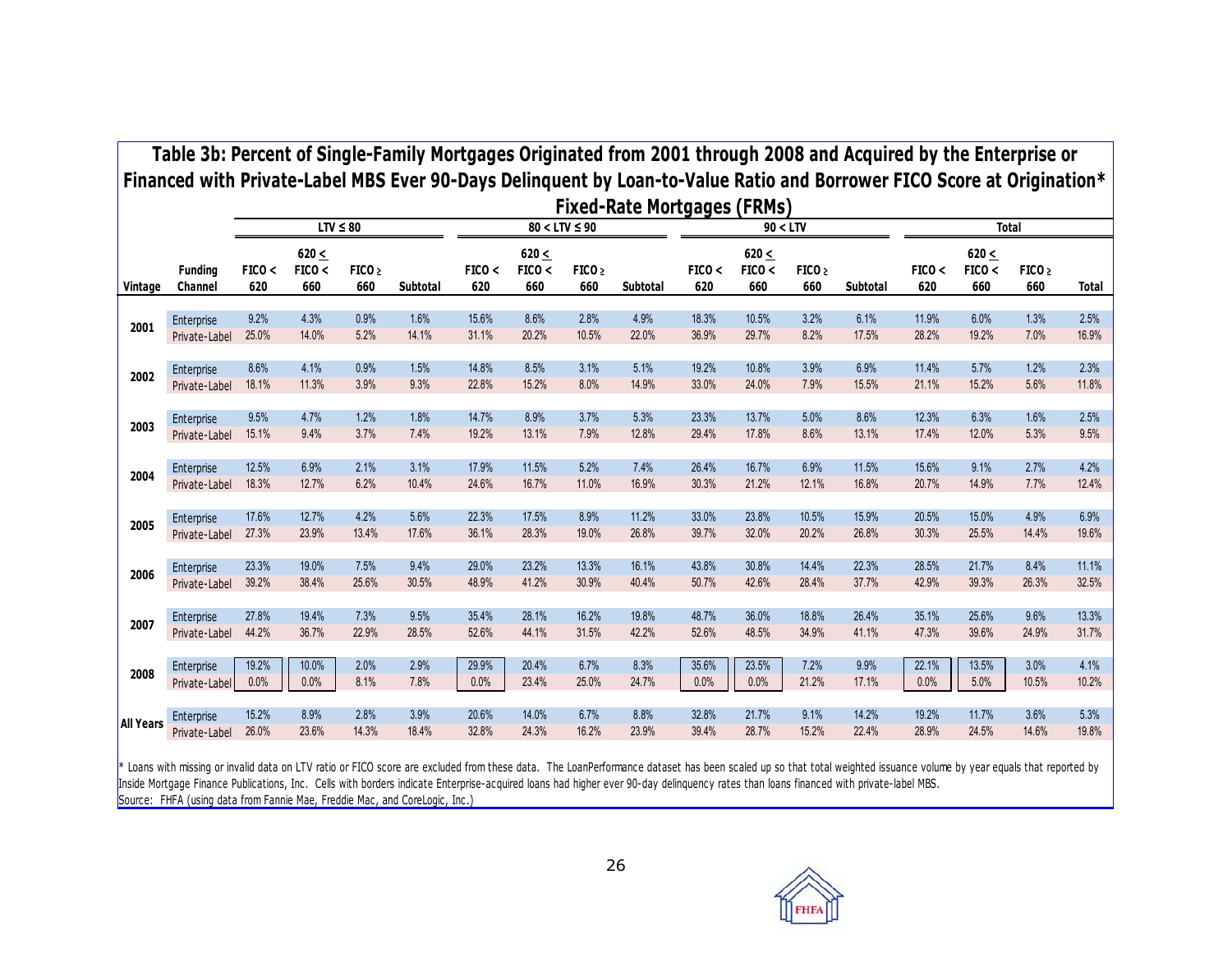|                  | Table 3c: Percent of Single-Family Mortgages Originated from 2001 through 2008 and Acquired by the Enterprise or<br>Financed with Private-Label MBS Ever 90-Days Delinguent by Loan-to-Value Ratio and Borrower FICO Score at Origination* |               |                             |                          |          |               |                             |                          | All Mortgages (ARMs + FRMs) |               |                             |               |          |               |                             |                          |              |
|------------------|--------------------------------------------------------------------------------------------------------------------------------------------------------------------------------------------------------------------------------------------|---------------|-----------------------------|--------------------------|----------|---------------|-----------------------------|--------------------------|-----------------------------|---------------|-----------------------------|---------------|----------|---------------|-----------------------------|--------------------------|--------------|
|                  |                                                                                                                                                                                                                                            |               |                             | $LTV \leq 80$            |          |               |                             | $80 < LTV \leq 90$       |                             |               | 90 < LTV                    |               |          |               |                             | <b>Total</b>             |              |
| Vintage          | <b>Funding</b><br>Channel                                                                                                                                                                                                                  | FICO <<br>620 | $620 \leq$<br>FICO <<br>660 | FICO <sub>2</sub><br>660 | Subtotal | FICO <<br>620 | $620 \leq$<br>FICO <<br>660 | FICO <sub>2</sub><br>660 | Subtotal                    | FICO <<br>620 | $620 \leq$<br>FICO <<br>660 | FICO ><br>660 | Subtotal | FICO <<br>620 | 620 $\leq$<br>FICO <<br>660 | FICO <sub>2</sub><br>660 | <b>Total</b> |
| 2001             | Enterprise                                                                                                                                                                                                                                 | 9.3%          | 4.3%                        | 0.9%                     | 1.6%     | 15.8%         | 8.6%                        | 2.7%                     | 4.9%                        | 18.2%         | 10.4%                       | 3.2%          | 6.0%     | 12.0%         | 6.0%                        | 1.3%                     | 2.5%         |
|                  | Private-Label                                                                                                                                                                                                                              | 26.1%         | 15.8%                       | 6.3%                     | 18.6%    | 29.6%         | 19.4%                       | 10.9%                    | 24.1%                       | 30.7%         | 25.6%                       | 8.8%          | 18.4%    | 27.7%         | 18.6%                       | 7.8%                     | 20.4%        |
| 2002             | Enterprise                                                                                                                                                                                                                                 | 8.5%          | 4.0%                        | 0.9%                     | 1.5%     | 14.6%         | 8.2%                        | 3.0%                     | 5.0%                        | 18.7%         | 10.5%                       | 3.8%          | 6.7%     | 11.1%         | 5.5%                        | 1.2%                     | 2.2%         |
|                  | Private-Label                                                                                                                                                                                                                              | 20.3%         | 12.7%                       | 4.4%                     | 13.0%    | 23.7%         | 15.1%                       | 8.8%                     | 18.7%                       | 27.6%         | 20.6%                       | 8.5%          | 16.3%    | 22.0%         | 15.0%                       | 6.0%                     | 15.1%        |
| 2003             | Enterprise                                                                                                                                                                                                                                 | 9.3%          | 4.5%                        | 1.2%                     | 1.8%     | 14.5%         | 8.8%                        | 3.7%                     | 5.2%                        | 22.7%         | 13.1%                       | 4.9%          | 8.4%     | 12.1%         | 6.0%                        | 1.6%                     | 2.5%         |
|                  | Private-Label                                                                                                                                                                                                                              | 16.6%         | 10.3%                       | 4.1%                     | 9.5%     | 19.6%         | 12.7%                       | 8.0%                     | 15.0%                       | 25.8%         | 16.6%                       | 8.8%          | 15.3%    | 18.6%         | 12.4%                       | 5.5%                     | 11.8%        |
| 2004             | Enterprise                                                                                                                                                                                                                                 | 12.2%         | 6.9%                        | 2.4%                     | 3.3%     | 17.4%         | 11.4%                       | 5.4%                     | 7.4%                        | 26.0%         | 16.2%                       | 6.9%          | 11.2%    | 15.3%         | 8.9%                        | 2.9%                     | 4.3%         |
|                  | Private-Label                                                                                                                                                                                                                              | 19.9%         | 15.5%                       | 8.1%                     | 12.9%    | 24.3%         | 16.6%                       | 11.7%                    | 19.3%                       | 29.8%         | 20.8%                       | 12.8%         | 19.8%    | 22.3%         | 16.7%                       | 9.1%                     | 15.1%        |
| 2005             | Enterprise                                                                                                                                                                                                                                 | 17.5%         | 13.5%                       | 5.4%                     | 6.7%     | 22.7%         | 18.0%                       | 9.8%                     | 12.0%                       | 32.5%         | 24.0%                       | 10.9%         | 16.1%    | 20.3%         | 15.5%                       | 6.0%                     | 7.8%         |
|                  | Private-Label                                                                                                                                                                                                                              | 32.6%         | 33.8%                       | 22.0%                    | 27.0%    | 37.7%         | 31.6%                       | 24.6%                    | 32.6%                       | 43.4%         | 35.0%                       | 26.0%         | 33.8%    | 35.1%         | 33.5%                       | 22.6%                    | 28.6%        |
| 2006             | Enterprise                                                                                                                                                                                                                                 | 26.1%         | 22.1%                       | 9.7%                     | 11.8%    | 30.8%         | 25.3%                       | 15.2%                    | 18.1%                       | 44.0%         | 31.4%                       | 16.2%         | 23.4%    | 30.0%         | 24.0%                       | 10.5%                    | 13.2%        |
|                  | Private-Label                                                                                                                                                                                                                              | 48.0%         | 52.3%                       | 38.3%                    | 43.2%    | 55.5%         | 51.5%                       | 44.1%                    | 51.2%                       | 58.4%         | 52.4%                       | 41.6%         | 50.1%    | 51.3%         | 52.2%                       | 39.0%                    | 45.1%        |
| 2007             | Enterprise                                                                                                                                                                                                                                 | 30.1%         | 22.7%                       | 9.0%                     | 11.4%    | 37.6%         | 30.0%                       | 17.9%                    | 21.6%                       | 49.0%         | 36.6%                       | 20.5%         | 27.6%    | 36.4%         | 27.5%                       | 11.2%                    | 14.9%        |
|                  | Private-Label                                                                                                                                                                                                                              | 51.3%         | 48.6%                       | 32.9%                    | 38.6%    | 58.9%         | 53.9%                       | 45.1%                    | 52.3%                       | 58.4%         | 55.6%                       | 46.2%         | 50.9%    | 54.4%         | 50.6%                       | 35.6%                    | 42.2%        |
| 2008             | Enterprise                                                                                                                                                                                                                                 | 19.2%         | 10.1%                       | 2.1%                     | 3.0%     | 30.2%         | 20.6%                       | 7.0%                     | 8.5%                        | 35.7%         | 23.5%                       | 7.3%          | 10.0%    | 22.1%         | 13.6%                       | 3.1%                     | 4.2%         |
|                  | Private-Label                                                                                                                                                                                                                              | 0.0%          | 16.7%                       | 10.7%                    | 10.8%    | 0.0%          | 13.7%                       | 33.3%                    | 32.2%                       | 0.0%          | 0.0%                        | 31.0%         | 27.6%    | 0.0%          | 13.6%                       | 14.7%                    | 14.5%        |
| <b>All Years</b> | Enterprise                                                                                                                                                                                                                                 | 15.9%         | 9.8%                        | 3.5%                     | 4.6%     | 21.0%         | 14.3%                       | 7.1%                     | 9.3%                        | 32.4%         | 21.5%                       | 9.6%          | 14.4%    | 19.6%         | 12.3%                       | 4.2%                     | 5.9%         |
|                  | Private-Label                                                                                                                                                                                                                              | 29.6%         | 32.0%                       | 21.7%                    | 25.8%    | 33.3%         | 27.4%                       | 22.7%                    | 29.1%                       | 39.8%         | 30.3%                       | 21.4%         | 29.0%    | 31.7%         | 30.7%                       | 21.8%                    | 26.8%        |

Source: FHFA (using data from Fannie Mae, Freddie Mac, and CoreLogic, Inc.)  $*$  Loans with missing or invalid data on LTV ratio or FICO score are excluded from these data. The LoanPerformance dataset has been scaled up so that total weighted issuance volume by year equals that reported by Inside Mortgage Finance Publications, Inc . Cells with borders indicate Enterprise-acquired loans had higher ever 90-day delinquency rates than loans financed with private-label MBS.

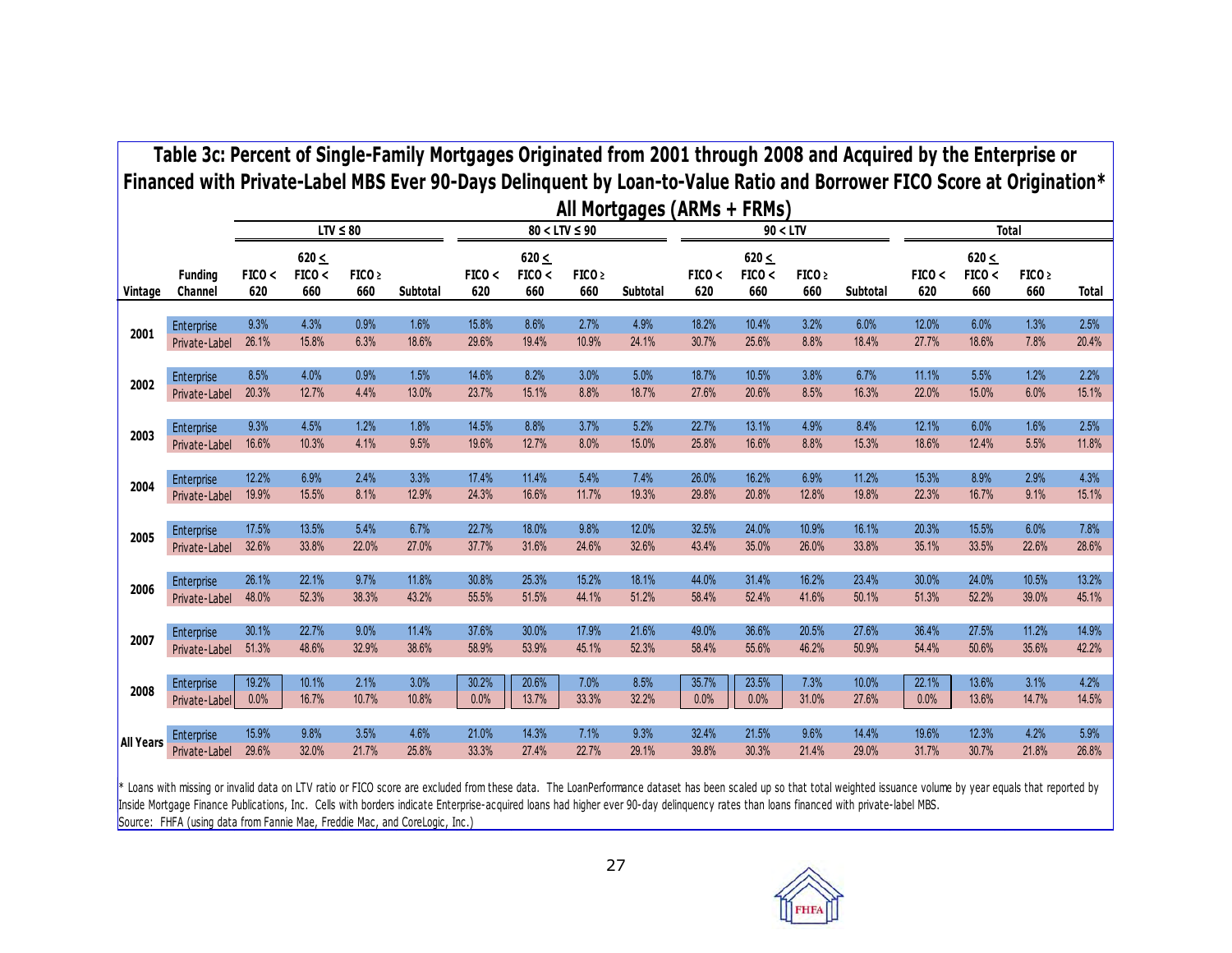# **Appendix A: Description of the Data**

<span id="page-27-0"></span>This data release presents information by year of origination on the dollar amounts, loan counts, and delinquency experience through year-end 2009 of single-family mortgages originated between 2001 and 2008 and financed through the secondary mortgage market. The release presents information separately on loans acquired by Fannie Mae and Freddie Mac (the Enterprises) and mortgages financed through the issuance of private-label mortgagebacked securities and asset-backed securities (collectively, private-label MBS). The data used to prepare the analysis include conventional fixed- and adjustable-rate mortgages secured by first liens on owner-occupied and investor-owned one-to-four-family properties.

The data come from two distinct sources. FHFA's Historical Loan Performance dataset contains loan-level information on the characteristics and performance of all single-family mortgages acquired (that is, purchased for cash or financed with mortgage-backed securities guaranteed) by the Enterprises.<sup>4</sup> FHFA updates the Historical Loan Performance dataset quarterly with information from each Enterprise. The data summarized in this release reflects the information provided by the Enterprises for the first quarter of 2010. The loans in the Historical Loan Performance dataset originated from 2001 through 2008 and had an aggregate unpaid principal balance at origination of \$8.6 trillion.

The LoanPerformance mortgage securities dataset, which FHFA leases from CoreLogic, Inc., contains loan-level information on the characteristics and performance of single-family mortgages financed with private-label MBS.<sup>5</sup> CoreLogic updates the LoanPerformance dataset monthly. The data summarized in this release reflects information provided by CoreLogic in April 2010. The mortgages in the LoanPerformance dataset originated from 2001 through 2008 and had an aggregate unpaid principal balance at origination of \$1.8 trillion before weighting and \$2 trillion after weighting.

Each dataset contains information on factors that lenders use to assess mortgage credit risk at origination and information on subsequent loan performance. Risk factors include payment type (that is, fixed rate or adjustable rate), initial loan-to-value (LTV) ratio based on the purchase price

 $\overline{a}$ 

<sup>&</sup>lt;sup>5</sup> FHFA leases two LoanPerformance securities databases that contain loan-level information on mortgages backing private-label MBS. The LoanPerformance dataset used to prepare this release includes data derived from both of those databases.



<sup>&</sup>lt;sup>4</sup> The Historical Loan Performance dataset does not include loans backing private-label MBS bought by the Enterprises.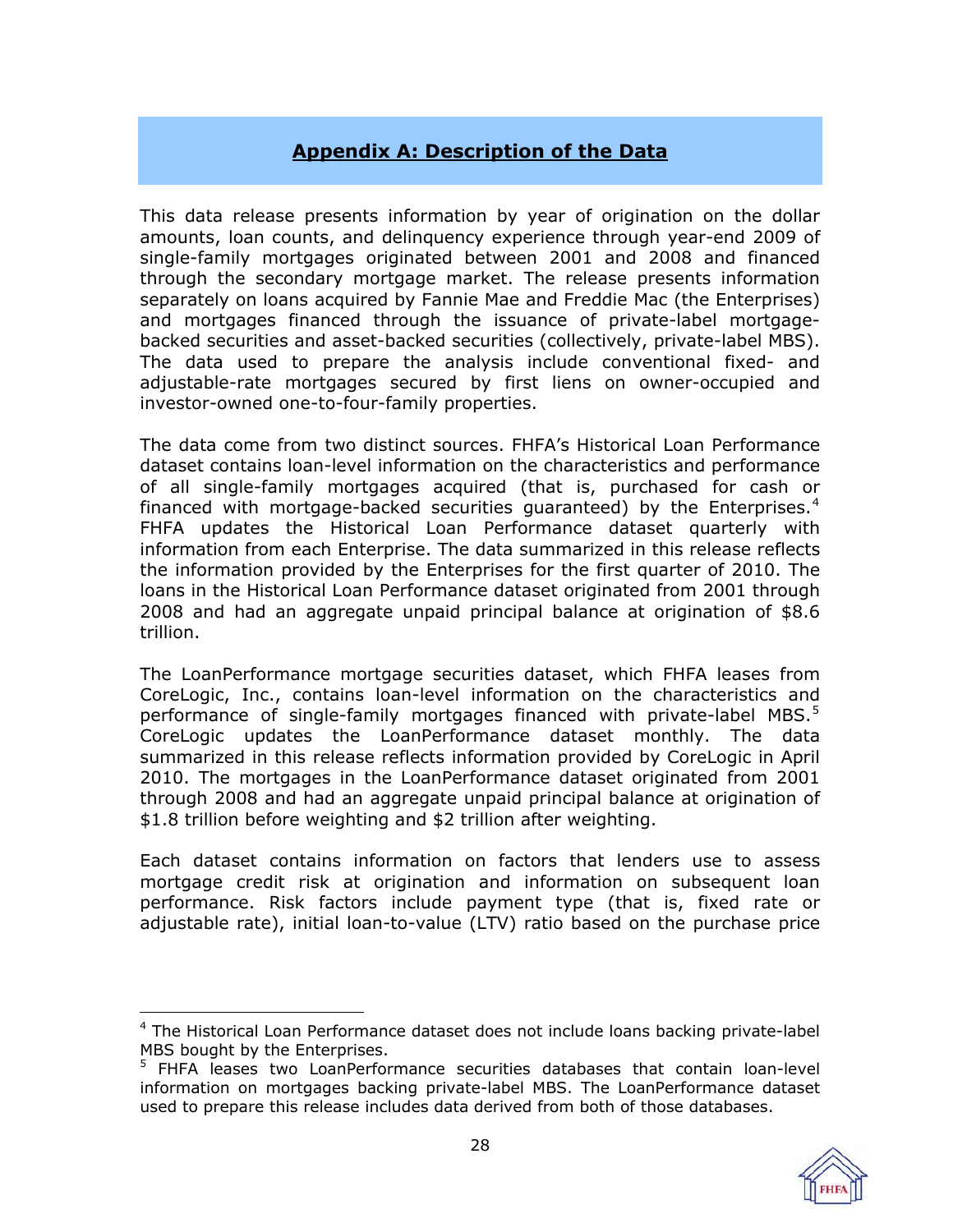or appraised property value and the first-lien balance, $6$  and credit score(s) for the borrower(s) calculated using models developed by Fair Isaac Corporation (FICO). The analysis summarized in this release targets first-lien mortgages on one-unit properties not insured or guaranteed by an agency of the federal government that were originated from 2001 through 2008 and subsequently acquired by the Enterprises or financed by the issuance by private securitizers of private-label MBS. $<sup>7</sup>$  The sample excludes balloon and reverse mortgages as</sup> well as all loans acquired by the Enterprises or financed with private-label MBS in the period but originated before 2001.

# *Missing Data*

 $\overline{a}$ 

Mortgages missing either FICO scores or LTV ratios comprise 0.7 percent of the principal of all mortgages in the datasets. The percentage of loans by principal balance with missing data is about 15 percent higher for Enterpriseacquired loans in the Historical Loan Performance dataset than for privatelabel MBS-financed loans in the LoanPerformance dataset. In the Historical Loan Performance dataset, 0.7 percent of adjustable-rate mortgages (ARMs) and 1.22 percent of fixed-rate mortgages (FRMs) are missing data, but in the LoanPerformance dataset, 0.9 percent of ARMs and 0.56 percent of FRMs are missing data.

### *Dataset Coverage and Sample Weighting*

The Historical Loan Performance dataset contains nearly complete coverage of single-family mortgages financed by Fannie Mae and Freddie Mac, but the LoanPerformance dataset comprises only a sample of single-family mortgages financed with private-label MBS. To make meaningful comparisons between those two funding channels, we adjusted the LoanPerformance data so that the total dollar volume of originations in each year of the period from 2001 through 2008 is comparable to the universe of mortgages originated in those years and financed with private-label MBS issued from 2001 through 2009. We use estimates of private-label MBS issuance in that period compiled by Inside Mortgage Finance (IMF) Publications, Inc. Because the LoanPerformance dataset includes information on first liens that issuers

 $<sup>7</sup>$  This universe of loans was targeted as well as the data allow. For example, we could</sup> not accurately identify the lien status of many Enterprise-acquired mortgages in the Historical Loan Performance dataset. Because most loans acquired by the Enterprises are first liens, we treat as first liens all mortgages identified as "unknown" in the Historical Loan Performance dataset. In addition, neither dataset identifies mortgages that finance one-unit properties. To target such properties, we include all mortgages associated with one- to four-unit properties with an initial loan balance at or below the conforming limit for one-unit properties that was in effect during the origination year and in the area in which the loan was originated.



<sup>&</sup>lt;sup>6</sup> This measure of LTV ratio does not capture any second liens secured by the property that were present at origination, so loans with equal reported LTV ratios may pose significantly different credit risk.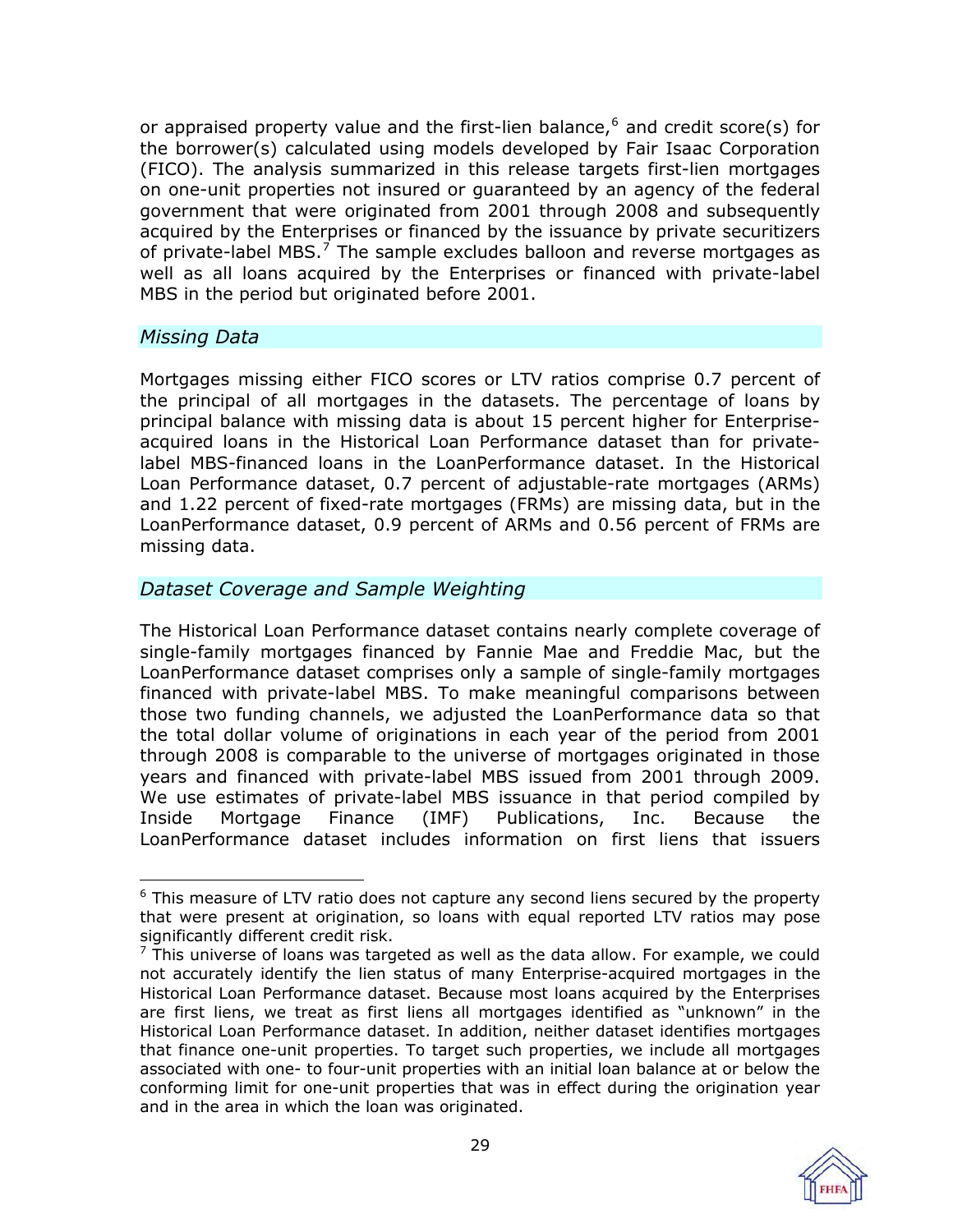characterized as of prime, subprime, and Alternative-A (Alt-A) credit quality that had initial balances below and above the conforming loan limit, as well as information on closed-end second liens, the relevant universe used for scaling the LoanPerformance dataset is the sum of mortgages backing those categories of private-label MBS issues reported by Inside Mortgage Finance Publications, Inc.

The LoanPerformance dataset's total coverage of the universe of loans financed with private-label MBS in each year is estimated as the total dollar volume of mortgages in the dataset that back securities issued during the given year, divided by the estimate of issuance during the year made by Inside Mortgage Finance Publications, Inc. To scale the LoanPerformance data to that of the universe estimated by Inside Mortgage Finance Publications, Inc. and make it more comparable to the universe of Enterprise-acquired loans in the Historical Loan Performance dataset, the balance of each loan in LoanPerformance is multiplied by the scale factor in the year in which the loan was securitized.

Appendix Table A-1 presents the data and calculations used to determine the LoanPerformance coverage ratio and scale factor used for weighting each loan in the LoanPerformance dataset. The weighted LoanPerformance data are aggregated by origination year to produce tables 1 through 3 in the body of this release and appendix tables B-1 through B-3.

| Performance Dataset |                                      |                            |                                            |                                 |
|---------------------|--------------------------------------|----------------------------|--------------------------------------------|---------------------------------|
|                     | (a)<br><b>Private-Label</b>          | (b)<br>Mortgages in        | $(c) = (b)/(a)$<br>Coverage                | $(d) = (a)/(b)$                 |
|                     | <b>Mortgage</b><br><b>Securities</b> | Loan<br><b>Performance</b> | <b>Ratio of Loan</b><br><b>Performance</b> | <b>Scale Factor</b><br>Used for |
| <b>Issuance</b>     | Issued <sup>1</sup>                  | Dataset <sup>2</sup>       | <b>Dataset</b>                             | Weighting                       |
| Year                | (\$ in Billions)                     | (\$ in Billions)           | (Percent)                                  | Percent)                        |
|                     |                                      |                            |                                            |                                 |
| 2001                | \$256.1                              | \$221.1                    | 86.3%                                      | 115.8%                          |
| 2002                | \$372.5                              | \$325.0                    | 87.2%                                      | 114.6%                          |
| 2003                | \$526.9                              | \$500.6                    | 95.0%                                      | 105.3%                          |
| 2004                | \$803.6                              | \$720.0                    | 89.6%                                      | 111.6%                          |
| 2005                | \$1,138.8                            | \$1,041.0                  | 91.4%                                      | 109.4%                          |
| 2006                | \$1,107.6                            | \$1,046.8                  | 94.5%                                      | 105.8%                          |
| 2007                | \$664.9                              | \$624.4                    | 93.9%                                      | 106.5%                          |
| 2008                | \$10.8                               | \$9.7                      | 89.6%                                      | 111.6%                          |

|                            |  |  | Appendix Table A-1. Basis for Weighting Mortgages in the Loan |  |  |
|----------------------------|--|--|---------------------------------------------------------------|--|--|
| <b>Performance Dataset</b> |  |  |                                                               |  |  |

Source: FHFA (using data from Inside Mortgage Finance Publications, Inc. and CoreLogic, Inc.)

<sup>1</sup> Per Inside Mortgage Finance Publications, Inc. Includes securities backed by loans designated as prime, subprime, Alt-A, and second mortgages

 $2$  Unpaid principal balance at origination of all mortgages in the LoanPerformance dataset, aggregated by issuance year of the securities with which the loans were financed

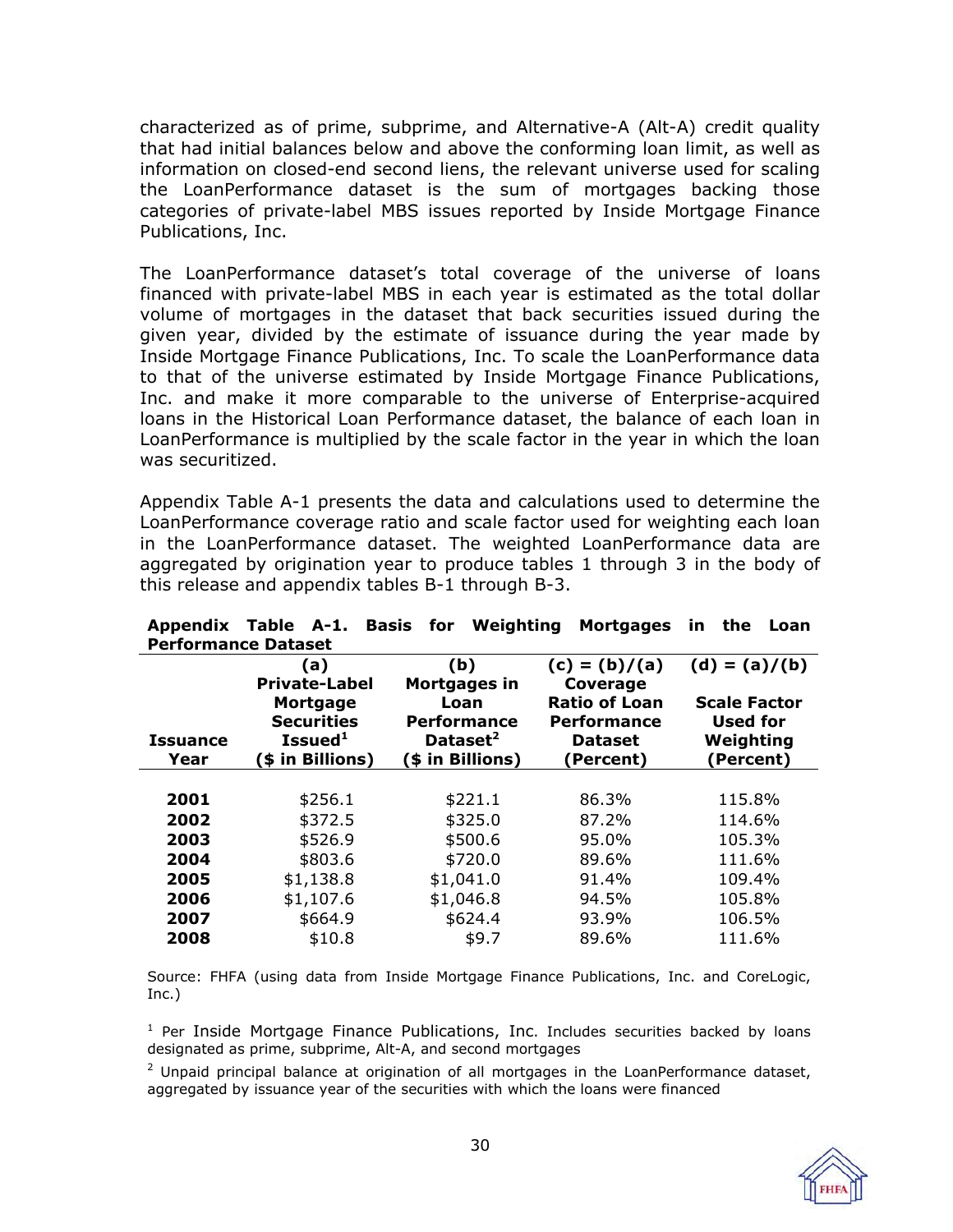# *Calculation of Ever-90-Day Delinquency Rates*

Table 3 and appendix tables B-3 and B-6 show ever 90-day delinquency rates. We compute those rates as the proportion of the original principal balance of a group of mortgages that have ever been 90 days past due, in foreclosure processing, or in real estate owned (REO) status through December 2009.

The information available in the LoanPerformance and Historical Loan Performance datasets do not allow us to compute ever 90-day delinquency in exactly the same way across the two datasets. LoanPerformance reports monthly performance data for every loan in the dataset and identifies each loan as current, prepaid, in foreclosure, REO, or past due in each month using the Mortgage Bankers Association's definition of delinquency. $8$  So, for the LoanPerformance dataset, we identify a loan as 90-plus days delinquent if, for any month through December 2009, its status is 90 days or more delinquent, in foreclosure processing, or REO.

The Historical Loan Performance dataset contains monthly information on the number of days each delinquent mortgage is past due and whether loans are in foreclosure processing. However, mortgages are identified as being in REO only at the end of each quarter. We identify a loan in Historical Loan Performance as having been ever 90-days delinquent if it is 90 or more days past due or in foreclosure in any month through December 2009, or if it is identified as being REO in any quarter through the fourth quarter of 2009.

The ever 90-day delinquency rates shown in Table 3 and appendix tables B-3 and B-6 should be interpreted with caution. Relative comparisons of those rates are likely to be most revealing within origination years for two reasons. First, because ever 90-day delinquency rates can only increase as time passes, rates for identical groups of mortgages that finance properties that experienced identical economic conditions after origination but were originated in different years will be different. Second, low interest rates and rapid house price appreciation allowed many borrowers who took out loans early in the 2001-2008 period to refinance their loans, reducing the ever 90 day delinquency rates of mortgages in those origination years relative to those loans taken out later in the period. In addition, the ever 90-day delinquency rates of groups of loans originated in any year may not correspond to their ultimate default rates and will differ from the rates of loss on the loans.

 $\overline{a}$ <sup>8</sup> The Mortgage Bankers Association considers a loan delinquent if the payment is not received by the day before the next payment is due. Thus, a loan would be 30 days delinquent if, for example, the March 1 installment had not been paid as of March 31. Similarly, a loan would be 60- or 90-days delinquent if, for example, the February 1 or January 1 installment was unpaid as of March 31.

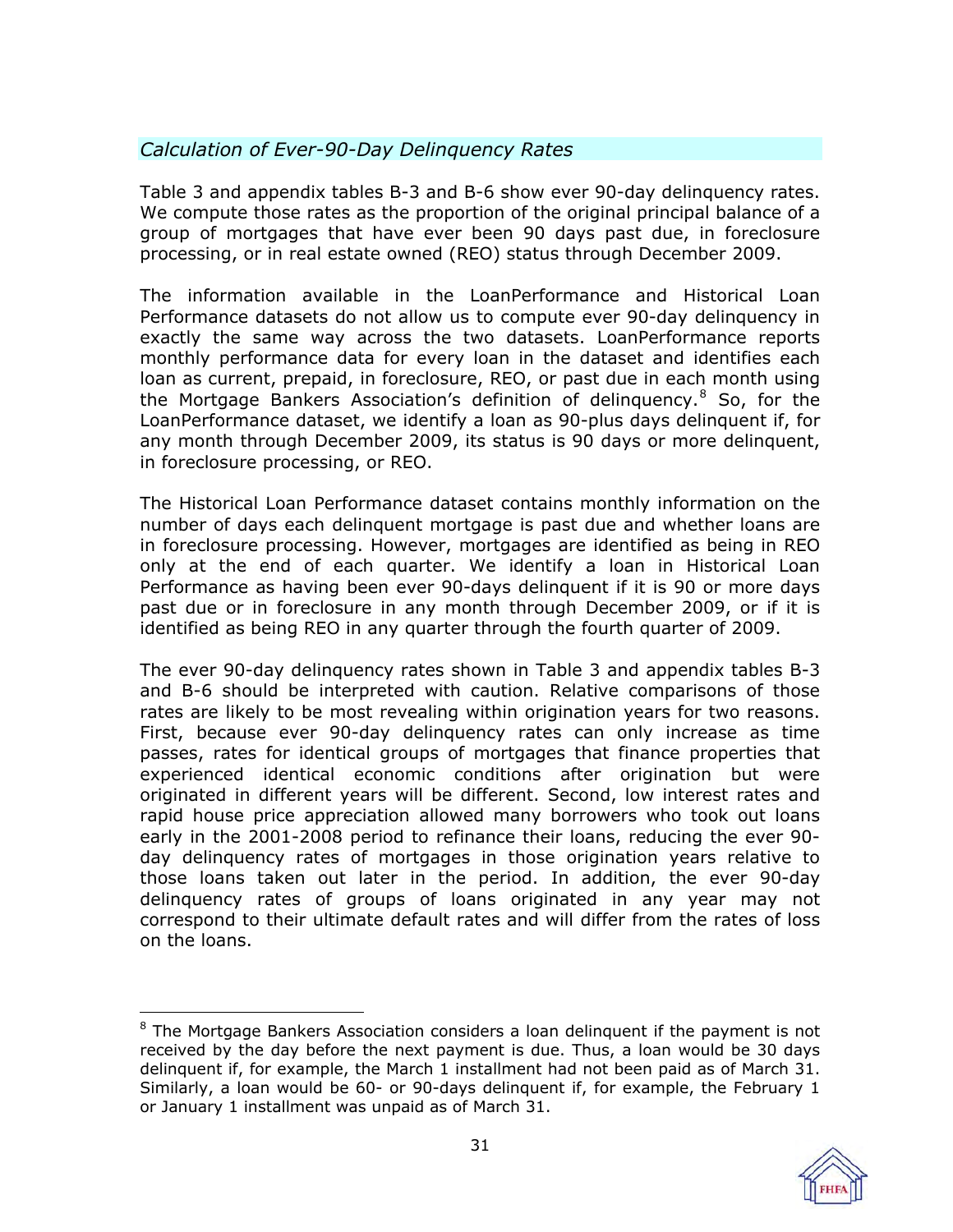# *Treatment of FICO Credit Scores*

Loans in the Historical Loan Performance dataset may have multiple FICO credit scores. First, a loan may have multiple borrowers. Second, each borrower may have multiple credit scores for a given date collected from different sources, such as each of the major credit reporting agencies. Third, each Enterprise monitors over time the credit scores of borrowers whose loans it has acquired. To select a credit score for the analysis reported here, we first considered only those scores closest to the origination date. Of those, we chose the lowest credit score associated with the primary borrower. In choosing the lowest credit score, we were conservative. In contrast, the LoanPerformance dataset contains just one credit score for each loan, which LoanPerformance describes as the "FICO score at origination." In both datasets, out-of-range scores (those below 300 or above 850) are treated as missing.

# *Determining Origination Years*

The Historical Loan Performance dataset contains the origination date of each loan, and that date is used to determine the origination year of Enterpriseacquired mortgages. The LoanPerformance dataset contains two variables that can be used to identify the origination year—the origination date and the first payment date. For most loans, these data are reasonably consistent and yield the same origination years. However, for a significant subset of loans, the years recorded for origination and first payment are different, sometimes by as much as eight years.

This data release uses origination date rather than first payment date to determine origination year. The effects of that decision relative to determining origination year using first payment data are presented in Appendix Table A-2. They include reducing the total number of loans in our study by about 125,000 and the total unpaid principal balance of those loans by approximately \$29 billion, or about 1.5 percent. In addition, the numbers of loans and their unpaid principal balances are higher from 2001 through 2004 and lower from 2005 through 2008. The overall ever 90-day delinquency rate across all years remains unchanged, but the pattern of delinquencies is shifted across years.

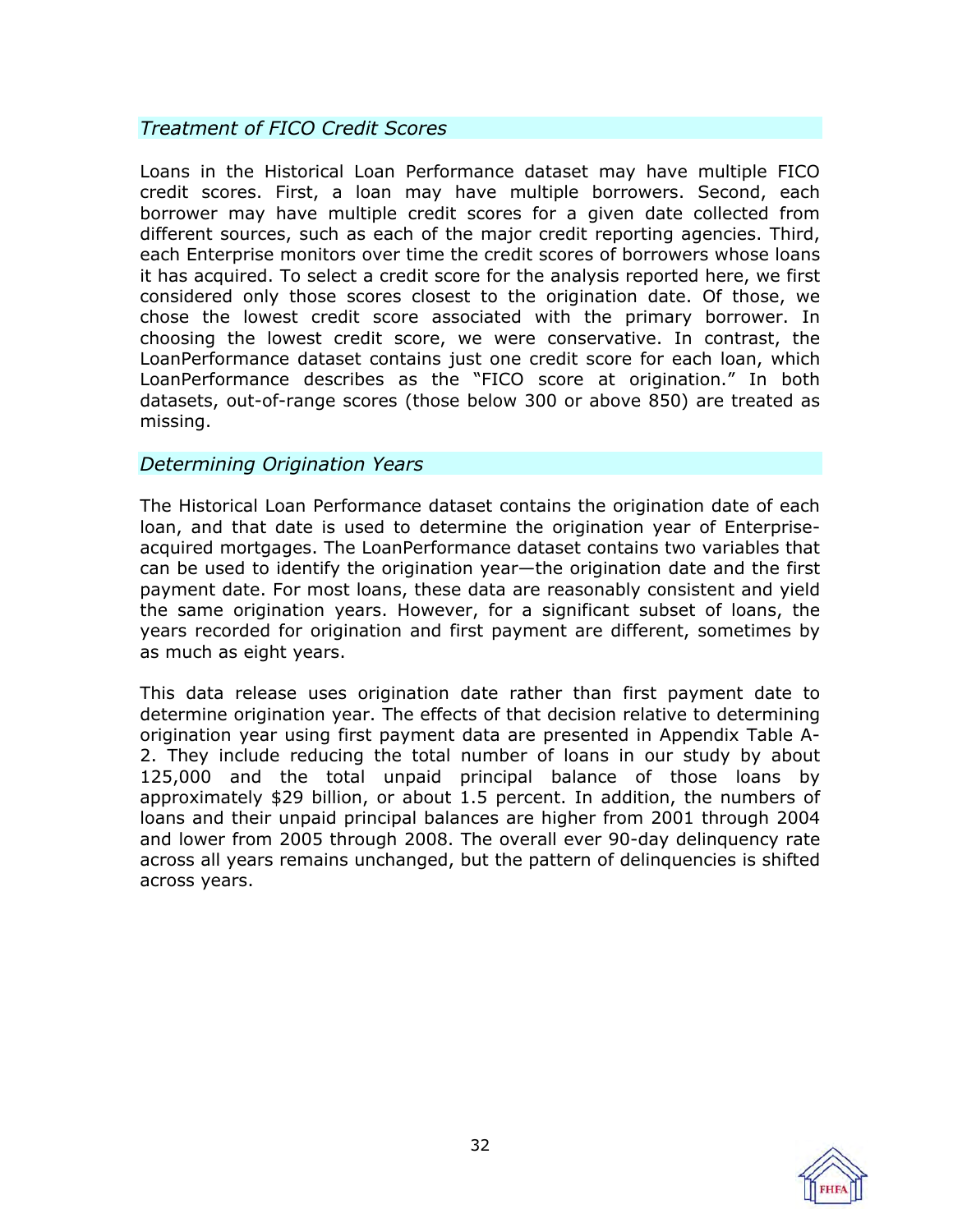**Appendix Table A-2: Comparison of Annual and Total Loan Counts, Unpaid Principal Balances, and Ever-90-Day Delinquency Rates for Loans Financed with Private-Label Securities When Origination Year is Determined by Origination Date or by First Payment Date** 

|                                 |          |           |            | <b>Loan Counts</b> |           |           |         |       |                  |
|---------------------------------|----------|-----------|------------|--------------------|-----------|-----------|---------|-------|------------------|
|                                 | 2001     | 2002      | 2003       | 2004               | 2005      | 2006      | 2007    | 2008  | <b>All Years</b> |
| <b>Origination Date</b> 517,358 |          | 837,221   | 1,490,041  | 2,449,189          | 2,939,734 | 2,132,378 | 485,778 | 592   | 10,852,291       |
| <b>First Payment</b>            | 496,547  | 774,529   | 1,371,152  | 2,287,643          | 2,994,084 | 2,280,808 | 769,249 | 3,270 | 10,977,282       |
| <b>Difference</b>               | (20,811) | (62, 692) | (118, 889) | (161, 546)         | 54,350    | 148,430   | 283,471 | 2,678 | 124,991          |

**Unpaid Principle Balance (\$ in Billions)**

|                         | 2001   | 2002      | 2003       | 2004       | 2005    | 2006    | 2007    | 2008  | <b>All Years</b> |
|-------------------------|--------|-----------|------------|------------|---------|---------|---------|-------|------------------|
| <b>Origination Date</b> | \$66.6 | \$121.5   | \$234.4    | \$432.7    | \$553.8 | \$430.3 | \$104.3 | \$0.3 | \$1,943.9        |
| <b>First Payment</b>    | \$61.6 | \$112.1   | \$212.4    | \$400.1    | \$563.1 | \$458.1 | \$163.6 | \$1.8 | \$1,972.6        |
| <b>Difference</b>       | -\$5.0 | $-$ \$9.4 | $-$ \$22.1 | $-$ \$32.6 | \$9.3   | \$27.8  | \$59.3  | \$1.5 | \$28.7           |

| <b>Ever-90-day Delinguency Rates</b> |       |       |         |         |         |         |       |         |                  |  |
|--------------------------------------|-------|-------|---------|---------|---------|---------|-------|---------|------------------|--|
|                                      | 2001  | 2002  | 2003    | 2004    | 2005    | 2006    | 2007  | 2008    | <b>All Years</b> |  |
| <b>Origination Date</b>              | 20.4% | 5.1%! | 11.8%   | L5.1%   | 28.6%   | 45.1%   | 42.2% | 14.5%   | 26.8%            |  |
| <b>First Payment</b>                 | 21.2% | 15.7% | $1.7\%$ | 14.2%   | 25.8%   | 43.4%   | 44.2% | 13.5%   | 26.8%            |  |
| <b>Difference</b>                    | 0.9%  | 0.7%  | $-0.1%$ | $-0.9%$ | $-2.8%$ | $-1.7%$ | l.9%  | $-1.0%$ | $0.0\%$          |  |

Source: FHFA (using data from CoreLogic, Inc.)

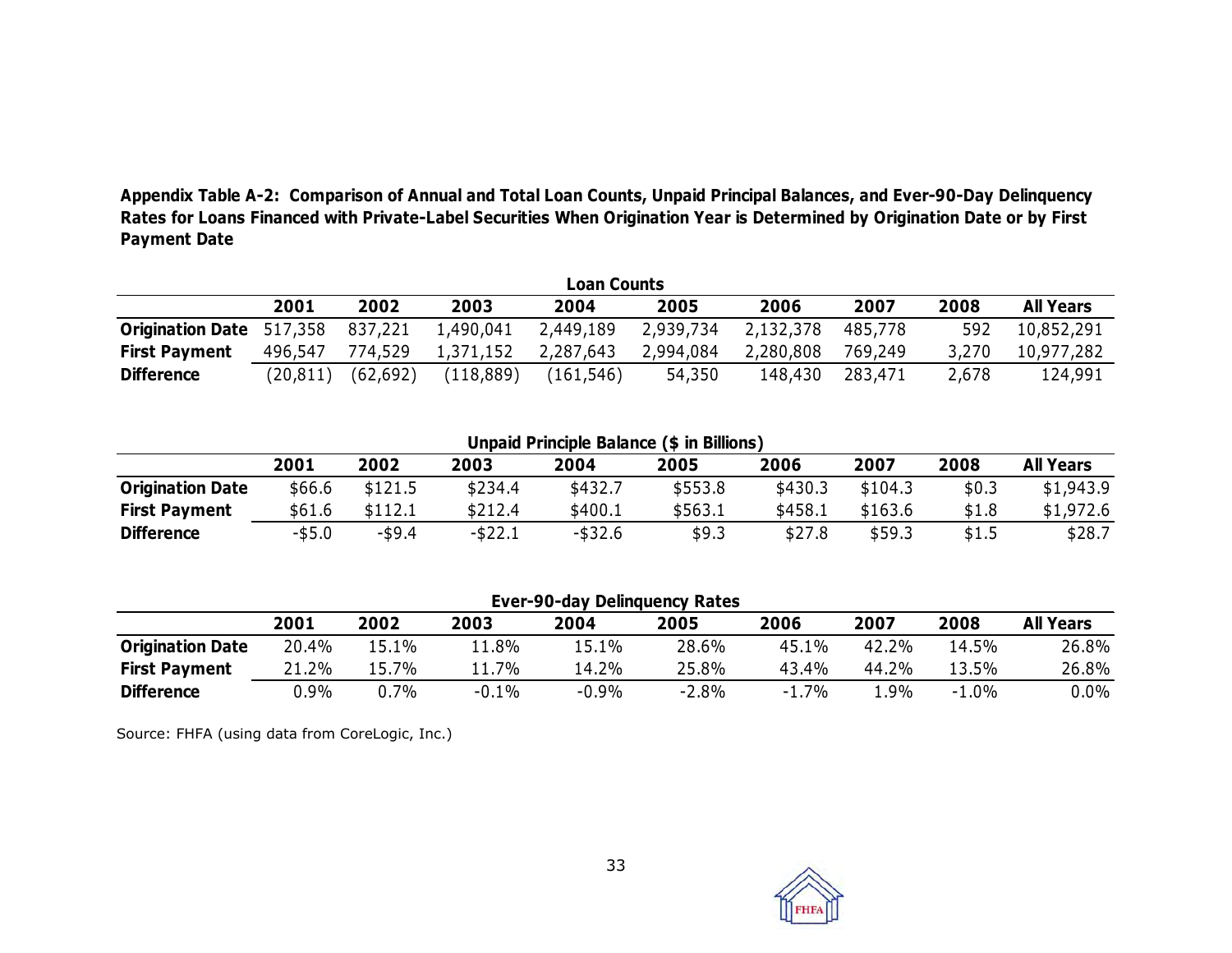# **Appendix B: Description of Data Tables**

# **Weighted Data (Based on Unpaid Principal Balance)**

- <span id="page-33-0"></span>**[Appendix Table B-1:](www.fhfa.gov/webfiles/16703/AppendixTableB1.xls) Single-Family Mortgages Originated from 2001 through 2008 and Acquired by the Enterprises or Financed with Private-Label MBS by Loanto-Value Ratio and Borrower FICO Score at Origination (\$ in Billions)**
- **[Appendix Table B-2:](www.fhfa.gov/webfiles/16704/AppendixTableB2.xls) Share of Single-Family Mortgages from Each Origination Year Acquired by the Enterprises or Financed with Private-Label MBS Represented by Each Combination of Loan-to-Value Ratio and Borrower FICO Score at Origination, 2001-2008 (Percent)**
- **[Appendix Table B-3:](www.fhfa.gov/webfiles/16705/AppendixTableB3.xls) Ever 90-Day Delinquency Rates of Single-Family Mortgages Originated from 2001 through 2008 and Acquired by the Enterprises or Financed with Private-Label MBS by Loanto-Value Ratio and Borrower FICO Score at Origination (Percent)**

# **Unweighted Data (Based on Unpaid Principal Balance)**

- **[Appendix Table B-4:](www.fhfa.gov/webfiles/16706/AppendixTableB4.xls) Single-Family Mortgages Originated from 2001 through 2008 and Financed with Private-Label MBS by Loan-to-Value Ratio and Borrower FICO Score at Origination (\$ in Billions)**
- **[Appendix Table B-5:](www.fhfa.gov/webfiles/16707/AppendixTableB5.xls) Share of Single-Family Mortgages from Each Origination Year Financed with Private-Label MBS Represented by Each Combination of Loan-to-Value Ratio and Borrower FICO Score at Origination, 2001-2008 (Percent)**
- **[Appendix Table B-6: E](www.fhfa.gov/webfiles/16708/AppendixTableB6.xls)ver 90-Day Delinquency Rates of Single-Family Mortgages Originated from 2001 through 2008 and Financed with Private-Label MBS by Loan-to-Value Ratio and Borrower FICO Score at Origination (Percent)**

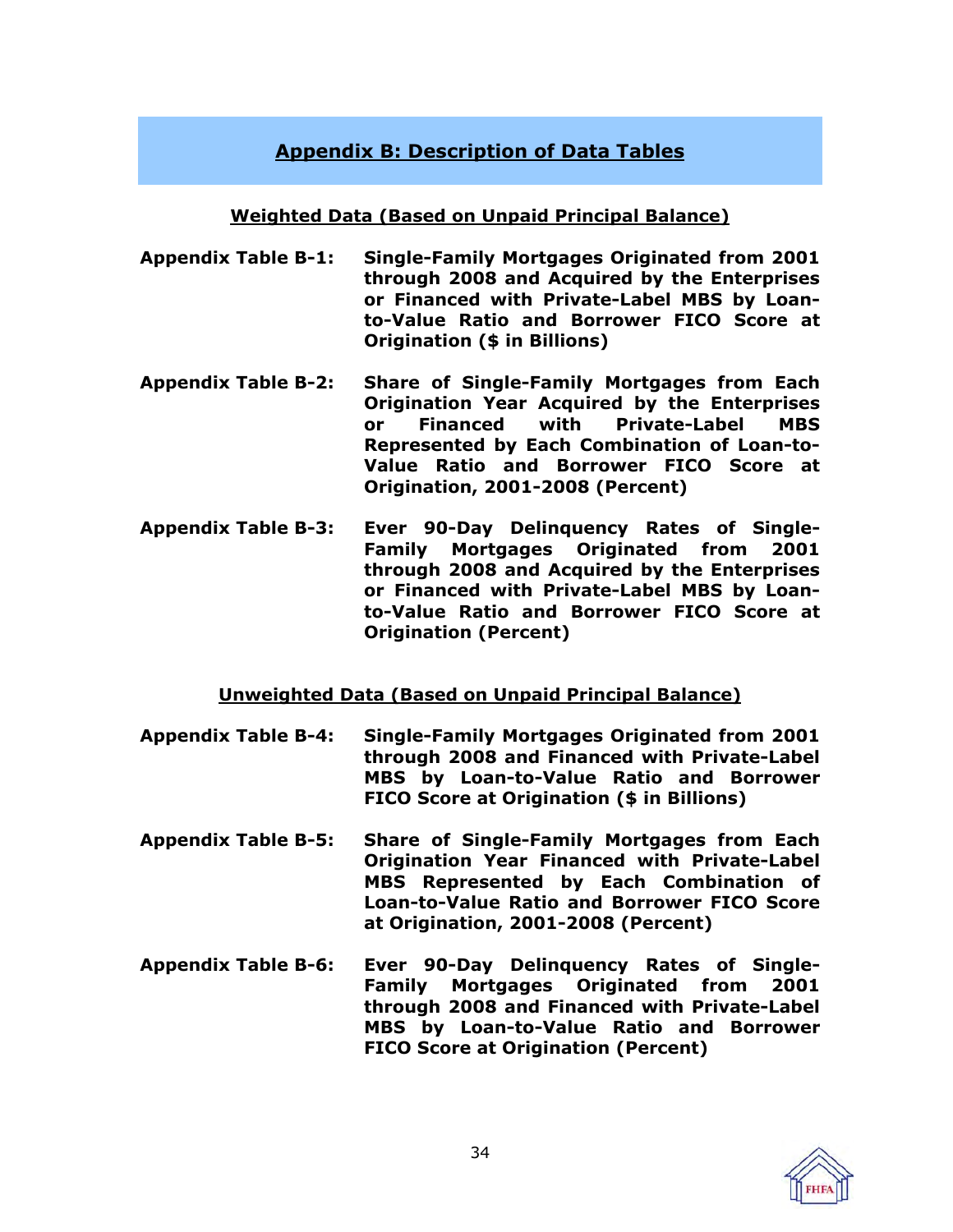# **Unweighted Data (Based on Loan Count)**

- **[Appendix Table B-7:](www.fhfa.gov/webfiles/16709/AppendixTableB7.xls) Single-Family Mortgages Originated from 2001 through 2008 and Acquired by the Enterprises or Financed with Private-Label MBS by Loanto-Value Ratio and Borrower FICO Score at Origination (Loan Count)**
- **[Appendix Table B-8:](www.fhfa.gov/webfiles/16710/AppendixTableB8.xls) Share of Single-Family Mortgages from Each Origination Year Acquired by the Enterprises or Financed with Private-Label MBS Represented by Each Combination of Loan-to-Value Ratio and Borrower FICO Score at Origination, 2001-2008 (Percent of Loan Count)**

Each table listed above presents data for single-family mortgages acquired by the Enterprises or financed with private-label mortgage-backed securities (MBS) or asset-backed securities (collectively, private-label MBS) from 2001 through 2008 along five dimensions: funding channel (Enterprise or privatelabel MBS), payment type (fixed or adjustable rate), origination year, borrower credit score at origination, and loan-to-value (LTV) ratio at origination. Those dimensions were chosen to facilitate comparisons across the funding channels while taking into account factors that affect credit risk. The years 2001 through 2008 encompass the development and peak of the recent single-family housing and mortgage lending boom and the beginning of the subsequent bust. Each table consists of eight pages, one for each origination year. Each page provides data for Enterprise-acquired loans (shaded in blue) in the first panel, data for loans financed with private-label MBS (shaded in red) in the second panel, data for FRMs in the left column (darker shading), and data for ARMs in the right column (lighter shading).

Appendix tables B-1, B-2, and B-3 present data weighted to represent the universe of the designated loan types funded through the secondary market. The weighting makes comparisons across funding channels (that is, Enterprise-acquired and private-label MBS-funded loans) more valid, since without the weighting, loans financed with private-label MBS would be undercounted relative to Enterprise-acquired loans. For Enterprise loans the weighting is equal to one since FHFA has information on virtually all loans funded through Enterprise activities. Therefore, we do not publish both weighted and unweighted data for Enterprise-acquired loans. For loans financed with private-label MBS, the weighting is as described in Appendix A. Because that weighting is complex, we publish both weighted and unweighted data on loans financed with private-label MBS. The unweighted data is presented in appendix tables B-4, B-5, and B-6.